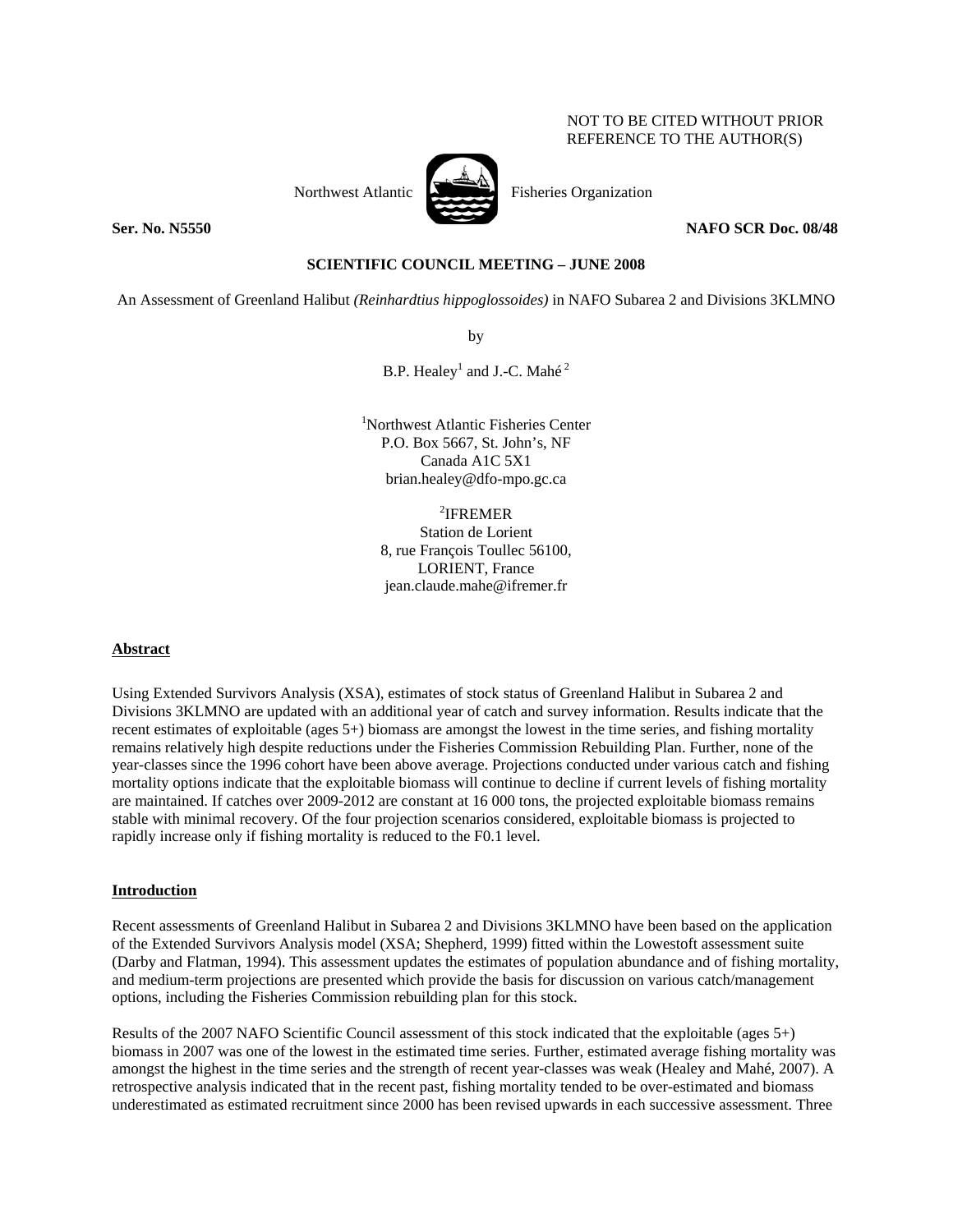"single index" analyses were considered, tuning the XSA with each of the three data series in turn to evaluate the consistency of the estimates. Further, the 2006 assessment also included an evaluation of the reducing the plusgroup age, and although there were slight revisions to historic estimates of the exploitable biomass, each analysis provided a consistent assessment of stock status. The XSA model accepted by the Scientific Council was used as a basis for projections and provision of advice. We re-evaluate the status of the stock using the most recent stock surveys and catches.

In 2003 Fisheries Commission established a fifteen year rebuilding plan for this stock (NAFO, 2003a), with the intent to: "*take effective measures to arrest the decline in the exploitable biomass and to ensure the rebuilding of this biomass to reach a level that allows a stable yield of the Greenland halibut fishery over the long term*". The plan states that "the objective of this programme shall be to attain a level of exploitable biomass 5+ of 140,000 tonnes on average", and in an attempt to improve the rebuilding prospects for this stock, TACs were set at 20, 19, 18.5, 16 ('000 tons), respectively, for the years 2004-07 (Figure 1). Subsequent TAC levels "*may be adjusted by the Scientific Council advice*" but "*shall not be set at levels beyond 15% less or greater than the TAC of the preceding year*".

During the 2007 assessment, the Scientific Council advised (NAFO, 2007, p. 13) that "*fishing mortality should be reduced to a level not higher than F0.1, or alternatively, catches over the next four years should be reduced by 15% annually from the 2007 TAC (16 000 tons).*" The 2008 TAC was subsequently set at 16 000 tons, higher than that advised by the Scientific Council.

# **Input Data**

### **Catches**

Catches increased from low levels in the early-1960s when the fishery began to over 36 000 tons in 1969, ranged from 18 000 tons to 39 000 tons until 1990 (Table 1, Figure 1), when an extensive fishery developed in the deep water of the NAFO Regulatory Area (Bowering and Brodie, 1995). The total catch estimated by STACFIS for 1990- 94 was in the range of 47 000 to 63 000 tons annually, although estimates in some years were as high as 75 000 tons. Beginning in 1995, TACs for the resource were established for the entire stock unit by the Fisheries Commission (previous TACs were set autonomously by Canada), and the catch declined to just over 15 000 tons in 1995. Catches increased through the late 1990's into the early part of the 2000's, but have decreased under the FC rebuilding plan. However, estimated catches have exceeded the TAC by considerable margins (27%, 22%, 27% and 42%, respectively), during the first four years of this rebuilding plan. The estimated catch for 2007 is 22,750 tons.

### **Catch-at-age**

Length sampling provided by EU-Portugal (Vargas et *al*., 2008), EU-Spain (González et *al*., 2008), and Russia (Vaskov et *al*., 2008) for 2007 otter trawl fisheries are quite similar (Figure 2), with modal catch length of about 43- 46cm. Note, however, that the length sampling for 2007 generally indicates that larger fish were caught compared to 2005 and 2006. This is most strongly apparent in the Russian and Spanish sampling. (See Brodie et *al.*, 2008, for Canadian sampling information.) Available age-length keys indicate a difference between Spanish and Canadian age interpretations (see Alpoim et al., 2002; Darby et al., 2003). At a given age, the Spanish data have greater mean lengths than Canadian data. Until the differences can be resolved, the length samples from these nations are converted to catch-at-age using Canadian age length keys. Recent research suggests that in addition to these inconsistencies, the Canadian, EU and Russian age determination methods may be underestimating ages (Treble et al., 2005). A workshop on age determination methods for Greenland Halibut was held in early 2006 (Treble and Dwyer, 2006), but consensus on age-readings for this species has not been attained; active research on this problem continues.

Computation of Canadian catch-at-age is described by Brodie et al (2008). Samples from the Canadian fishery were used to derive catch-at-age independently for each gear (see Table 5 of Brodie et al., 2008). The 1999 and 2000 year-classes (ages 7 and 8 in 2007) dominated the Canadian catch; 70% of the catch (in numbers) came from these two cohorts. Note that the proportion of older individuals has decreased considerably in the Canadian catch – age groups 9 and older accounted for over 20% of the numbers caught in 2004 and 2005 fisheries. However, in 2007, these age groups accounted for less than 14% of the catch numbers, primarily attributable to reductions in the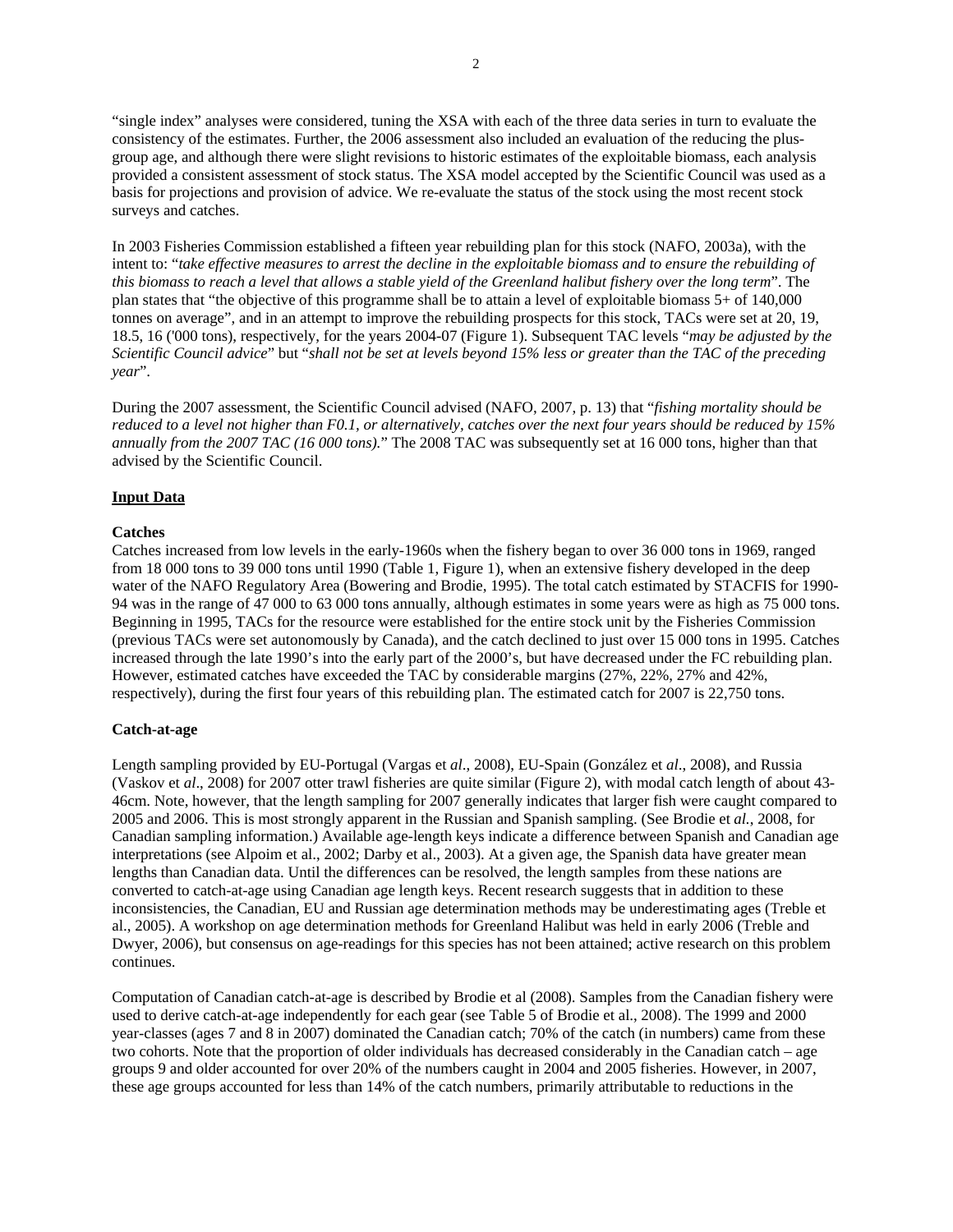longline catches (only 3t for 2007) and changes to gillnet mesh size regulations within the Canadian EEZ (see Brodie et al., 2008).

No sampling data are available for 2007 catches taken by EU-Lithuania, EU-Estonia, Japan, St. Pierre and Miquelon (EU-France) and the Faroe Islands (EU-Denmark) (1923 t combined catch), all operating in the NAFO Regulatory Area (NRA). Catch-at-age was developed for these fleets under the assumption that the age-composition was similar to that of the combined Spanish, Portuguese and Russian fisheries operating within the NRA.

Total catch numbers-at-age for 1975-2007 are given in Table 2. As in the recent past, in 2007 the modal catch was at age 7 (the 2000 year-class). In fact, age 7 fish comprise 50% of the total catch numbers-at-age in 2007. Catch weights at age (Table 3) are computed as weighted means of the values from national sampling, and have generally been stable over time. However, at older ages (10+), there is evidence of a slight decrease in mean weights at age over the past decade. To illustrate changes in the age composition of the catch over the past five years (particularly changes at ages 8+), the combined C@A from 2002-2007 is plotted in Figure 3. The sum-of-products is 0.977 for the 2007 data, and is close to 1 for all five years. Note that although the landings for  $2005 - 2007$  have been almost identical (23.3, 23.5 and 22.7 Kt, respectively), the age compositions for these catches has differed. For example, in 2007, the proportion of catch at ages 5 and 6 is decreased, with corresponding increases in catch numbers at ages 7 and 8. Consequently, there was a slight reduction in total removals (in numbers) in 2007 as compared to 2006.

# **Survey Data**

Previous assessments of this stock have included a quality evaluation of surveys for Greenland Halibut (see Healey and Mahé (2007), Gonzaléz Costas and Gonzaléz Troncoso (2006)). Each of the survey series considered indicated similar results: the correlation between survey measurements at successive ages are very consistent up to ages 5 to 6; but for older ages, the correlations are quite weak, even negative in some instances. We have repeated this analysis and investigated the quality of the survey information in more detail using the exploratory data analysis package using the Fisheries Library in  $R^1$  (FLR, www-flr-project.org; see Kell et al., 2007).

The following data series were used to calibrate the XSA during the 2007 assessment:

a) EU 3M - a European Union summer survey in Division 3M from 1995–2007, ages 1 – 12 (Vázquez and González Troncoso, 2008).

b) Can 2J3K autumn survey, true Campelen data from 1996 - 2007, ages 1 to 13 (Healey, 2008).

c) Can 3LNO spring survey, true Campelen data from 1996 - 2007, ages 1 to 8 (Healey, 2008).

During the 2003 assessment, STACFIS agreed (NAFO, 2003b; Darby et *al.*, 2003) to exclude survey data from 1978-1994 from the calibration dataset to exclude time periods when changes in survey catchability were apparent. Retrospective patterns in biomass, fishing mortality and recruitment were less severe when the 1978-1994 data were excluded. Darby et *al.* (2003) also reported improved within survey correlations for the shortened time series. The 1995 data from the Canadian fall survey have also been excluded as the survey coverage in that year was incomplete; several of the deep water strata were not surveyed (see Tables 7-8 of Brodie and Stansbury, 2007).

# **Results and Discussion**

# **FLEDA**

 $\overline{a}$ 

FLR includes an exploratory data analysis library, FLEDA. Amongst the exploratory tools available in this package are pair-wise plots for examining the consistency of survey information across age groups, and an age-by-age comparative plot of multiple (standardized) indices. The data are standardized using the age-specific mean and standard deviation of each index.

Pair-wise plots of the each of the survey indices (by cohort on the log-scale) are presented in Figure 4. The slope of the regression lines between successive ages in these plots yield the correlation coefficients equivalent to those presented by Gonzaléz Troncoso and Gonzaléz Costas (2006). A comparison of these correlation coefficients from each of the indices is presented in Figure 5. The scatterplots reveal that some of the low correlation values noted in

<sup>&</sup>lt;sup>1</sup> R is a freeware statistical software package available at: http://www.r-project.org.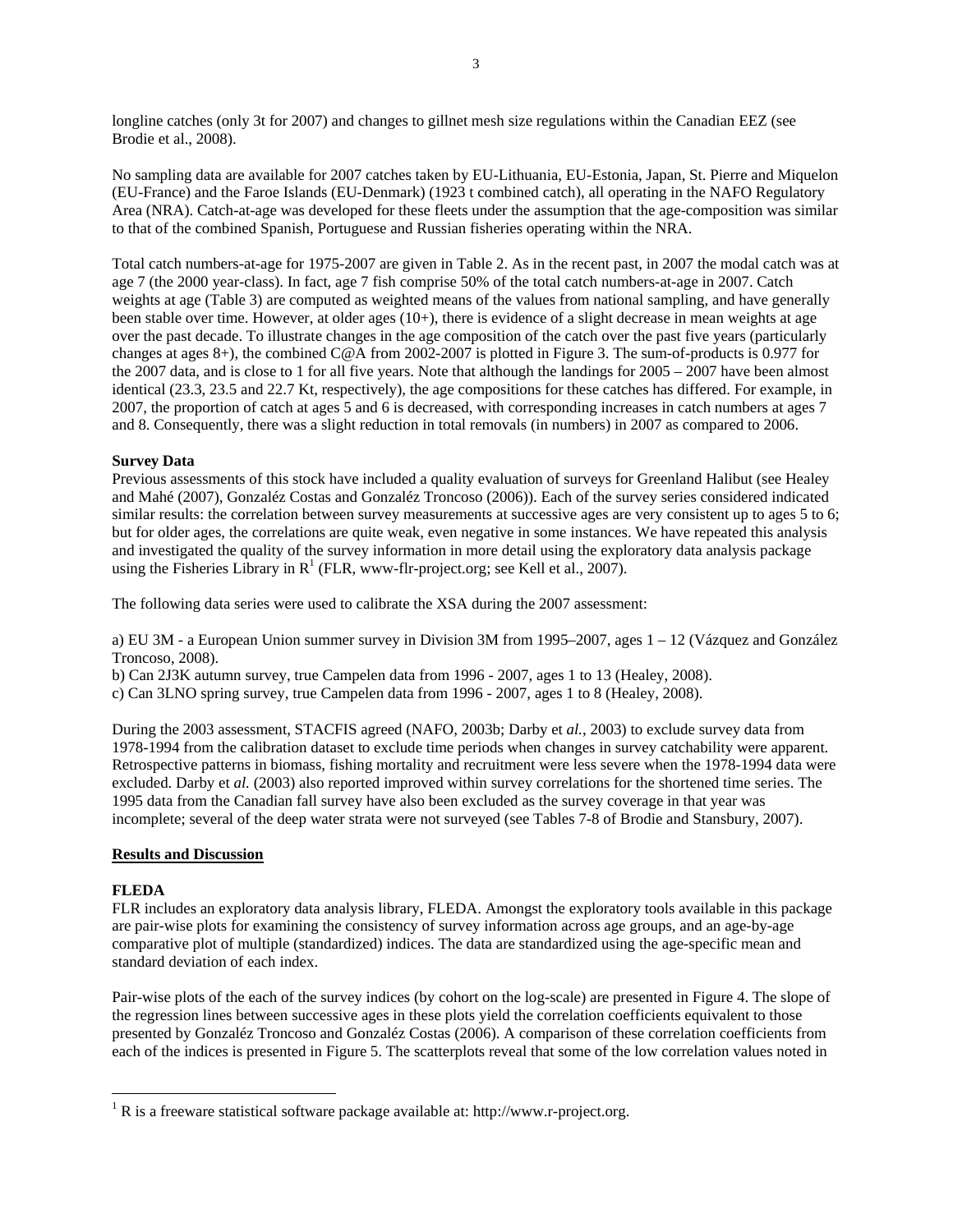previous assessments are partially due to one or two outlying points (e.g. ages 6 to 7 in Can 2J3K F index) whereas other problems appear to be systematic.

A comparison of standardized indices illustrating the consistency of dataset currently used to calibrate the analytical assessment is presented in Figure 6. The survey data used to calibrate the XSA appears to be fairly consistent through time over a majority of age groups. Observe that the Canadian Div. 2J3K fall survey is measuring substantial increases in recent years. To some extent, this increasing trend is also present in the other two survey series, but the increases in these surveys are not of the same magnitude as that in the Canadian Div. 2J3K fall survey.

Estimates of survey mortality are computed for each of the surveys used in fitting the XSA (Figure 7). Despite evidence of year-effects, note that the estimated survey mortality has generally been stable or declining in recent years.

To further investigate the consistency of the survey data, we present "bubble plots" of the indices used in tuning the XSA (scaled within each survey-age) in Figure 8. These plots also indicate that there are some difficulties in tracking cohorts in these surveys; note particularly the recent trends in the Canadian fall 2J3K survey index related to changes in catchability. In a sequential population analysis this will be reflected in the catchability residuals and retrospective pattern. Refer to Healey (2007, 2008) for additional discussion on this issue.

These illustrations suggest that the patterns across surveys in the data set currently used to calibrate the assessment are reasonably consistent. This is not to say that the tuning dataset is without problems, as demonstrated in the pairwise scatter plots. Nonetheless, we rely on the assertion of Healey and Mahé (2006) that XSA uses within cohort information to produce estimates of survivors, and as such, XSA analyses for this stock are still considered appropriate.

#### **Assessment Results**

Survey data over 1995-2007 and catch information from 1975-2007 were used to estimate numbers at age using the XSA formulation applied during the 2007 assessment. In addition to exploratory analyses (not shown) conducted during this assessment, previous investigations indicated that the XSA settings used recent assessments are suitable (see Healey and Mahé, (2005), (2006), (2007) for various sensitivity analyses). The XSA settings, diagnostics and results can be found in Table 5. Estimated numbers at age and fishing mortality at age are presented in Tables 6 and 7, with a summary of the estimates presented in Table 8. Figure 9 illustrates the exploitable (ages 5+) biomass, average fishing mortality and the age 1 recruitment. (Estimates of 2008 survivors from the XSA are used to compute 2008 biomass assuming the 2008 stock weights at age are equal to the 2005-2007 average.)

The strong recruiting year-classes of the mid-1980's, coupled with relatively low fishing mortalities contributed to a substantial increase in the exploitable biomass over 1985-1991. Subsequently, intense fishing pressure and poor recruitment contributed to significant stock declines (on the order of two-thirds reduction) in the early 1990's. The large 1993-1995 year-classes lead to improvements in the exploitable biomass around the turn of the millennium. Estimates of exploitable biomass since the imposition of the Fisheries Commission rebuilding plan remain relatively low, averaging 84 000 t. The 2008 5+ biomass is estimated to be approximately 79 000 tons. As in recent years, this is amongst the lowest value in the estimated time series.

From 1975-1990, average fishing mortality over ages 5-10 (Fbar(5-10)), although variable, was generally low, particularly so during the late 1980's. Subsequent trends in Fbar closely mirror the trends in total landings (rapid increase from 1989-90; substantial decline in 1995; increasing into early 2000's). Estimates of fishing mortality since the imposition of the rebuilding plan have decreased but remain relatively high as the corresponding population estimates of abundance are quite low. Although effort has been reduced under the rebuilding plan, the catches under the rebuilding plan have exceeded the TACs by considerable margins. Fbar(5-10) in 2007 is estimated to be 0.43.

Historical estimates of recruitment indicate two periods with relatively strong year-classes, one during the mid-1980's and another during the mid-1990's, each consisting of multiple year-classes. Over the past decade, age 1 recruitment is estimated to be about average over 1998-2002 (these fish are ages 7 to 11 in 2008), with more recent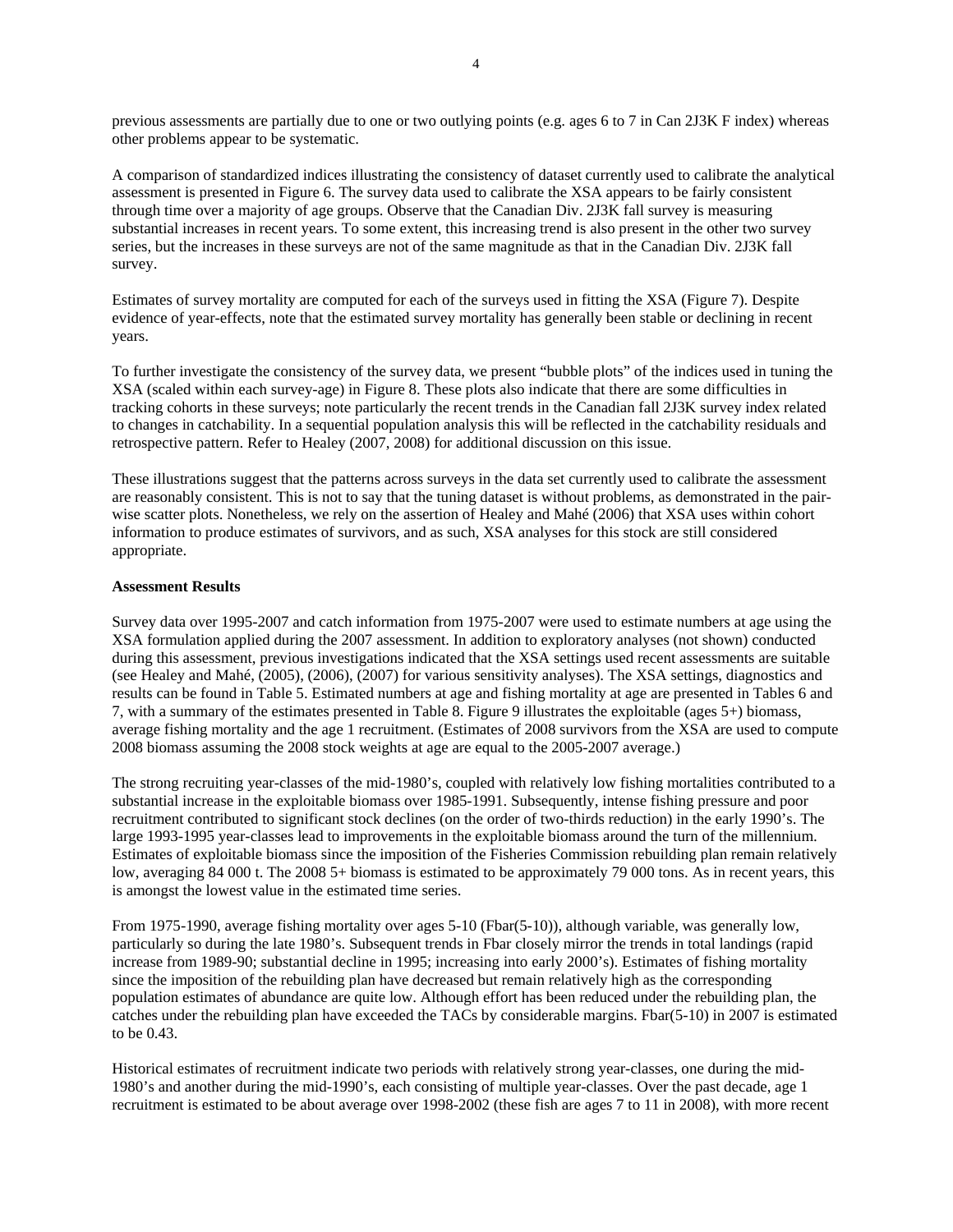year-classes well below average. In fact, the estimated abundance of the 2003 - 2005 year-classes are the lowest values in the time series, although the abundance estimated independently from each survey is inconsistent (see Estimated Survivors by survey in Table 5b). The estimate for 2007 seems to be an improvement over these extremely low recruitments but should be considered preliminary as it is based on survey information at age 1 only, with very different estimates from each of the three surveys.

The XSA estimated catchabilities (Q), the standard error of Log(Q), and also the scaled weights used to compute the estimates of survivors at each age of the estimated population are presented in Figure 10. Darby and Flatman (1994) suggest that Log(Q) standard errors in excess of 0.5 are indicative of poor fit. In this analysis, the Log(Q) standard errors exceed 0.5 for a majority of index-ages, and in some cases, exceed 1. The scaled weights indicate a dominance of the Canadian fall 2J3K survey over most ages, with increased influence of shrinkage at ages 8 and older.

Selection patterns of the recent past are plotted in Figure 11. Current results (2006 and 2007) indicate increased selection at age 8 relative to other age groups. This stems from increases in the modal length in the catch within several fleets. Recent changes to gillnet fishing regulations within the Canadian EEZ have contributed to a dramatic decline of the relative F at the oldest ages. The majority of the older individuals in the total catch-at-age are taken in the Canadian gillnet fishery; see Brodie et al (2008).

Residual graphics from the XSA analysis are presented in Figures 12 a-c. The trends and patterns are similar to those described in previous assessments of this stock: there are trends in the residuals along the cohorts, plus evidence of year-effects in some of the surveys. The mean squared residual (Figure 12a) is largest for ages 7 and 8 in the Canadian spring survey, and ages 11 and 12 in the EU summer survey. Increasing trends in the mean annual residual in both of the Canadian surveys are cause for concern (Figure 12b). The problems are most severe for the Canadian fall index, with an increasing trend in the residuals through the latter half of this survey. Note that practically all of the residuals from the 2005 – 2007 Canadian fall survey are positive due to the increased abundance in these cohorts as compared to the relative abundance at younger ages. This is problematic considering that this index receives the largest weight in estimating survivors. Again, the residual bubble plots (Figure 12c) illustrate the problematic trends – evidence of cohort tracking and year effects, each of which indicate poor model fit.

### **Retrospective analysis**

A five-year retrospective analysis was conducted to examine the influence of removing successive years' data on the terminal estimates of biomass, fishing mortality and recruitment (Figure 13). Retrospective patterns in stock size and fishing mortality estimates have been problematic in earlier assessments of this stock (see Darby et *al*. 2003). The retrospective results indicate that the recent recruitment estimates have been revised upwards as additional data is included in the model. Trends are evident in the retrospective estimates of fishing mortality, particularly with the estimated fishing mortality in the terminal year. Observe that the magnitude of the one-year retrospective revision to average fishing mortality in the current assessment is less than that noted in the previous assessment.

There are some notable features in the retrospective analyses for this stock. Earlier assessments (e.g. Healey and Mahé (2005)) demonstrated that the direction of the retrospective pattern has reversed over time; during the late 1990's and early 2000's, the successive assessments appear to have underestimated average fishing mortality, and consequently over-estimate the exploitable biomass. This was caused by downwards revisions to the estimated recruitment of the 1993-1995 year-classes. (Note that the assessments prior to June 2003 were based on a different set of tuning indices.) However, in the recent past, fishing mortality appears to have been over-estimated and biomass underestimated. This results from the fact that estimated recruitment over 1997-2001 has been revised upwards in each successive assessment. However, retrospective revisions to the 2002 and 2003 recruitments have not been consistent with respect to the direction of the change. Further, in contrast to the 1997-2001 recruitments, the 2004 recruitment estimate has been revised downward in each subsequent year.

A second unusual feature of the retrospective analysis is the changing trend in average fishing mortality between the 2005 assessment and subsequent assessments. In the 2005 assessment, the estimated of average fishing mortality over ages 5-10 increased between 2003 and 2004. In the subsequent assessments, however, average fishing mortality decreases from 2003 to 2004. The estimate of average fishing mortality for 2004 is 0.49 in the current assessment,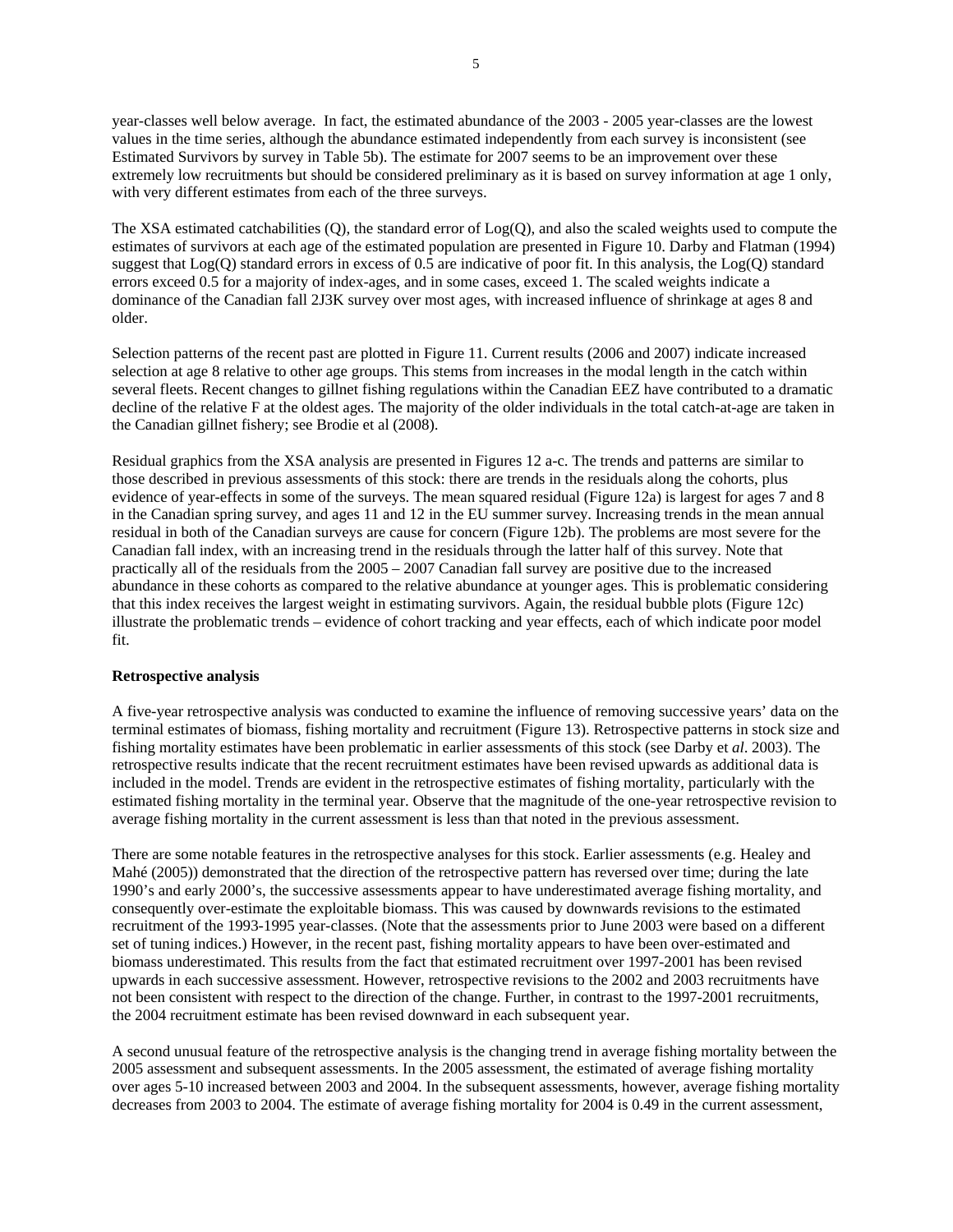compared to 0.71 in the 2005 assessment. A comparison of the selection patterns (not shown) also indicates retrospective differences, particularly over 2005-2007.

To gain further insight into such differences, Tables 9 and 10 provide a measure of the sensitivity of the XSA output to the addition of the 2007 catch and survey data. The tables present ratios of the estimated numbers at age and fishing mortality at age from the current assessment and the 2007 assessment, and changes exceeding 10% in magnitude are highlighted. Observe that the one year retrospective change in average fishing mortality is consistent across ages 5-10.

# **Robustness**

Three additional XSA analyses were conducted which were calibrated using a single tuning index, to gauge the consistency of the estimated stock dynamics. Estimates of exploitable biomass, recruitment and average fishing mortality (Figure 14) have been consistent up until the recent period. The most dramatic differences are in the recent estimates of recruitment from the EU survey and the two Canadian indices, which are based upon a limited number of observations. The estimated exploitable biomass in 2008 and average fishing mortality in 2007 (Figure 15) for each of the single-index analyses are compared with the results using all of the information. Note that the combined trends most closely resemble those from the Canadian fall index as this index receives the highest weighting (refer to Figure 10) in the combined run. Retrospective analyses for each of these "single-index" runs (Figure 16) indicate general consistency of stock status – although the age 1 recruitment estimates, not surprisingly, can be highly variable given the limited information available – as determined from each index.

Further, the sensitivity of results to varying the XSA shrinkage parameters - number of years and the log standard error (refer to Darby and Flatman, 1994 for details) - was also investigated. Comparisons of exploitable biomass, age 1 recruitment and average fishing mortality (Figure 17) indicate some differences in the recent time period. As expected, retrospective trends (Figure 18) increase as the influence of shrinkage is reduced. Also, residual patterns from these analyses (not shown) indicate that the residual problems in this assessment tend are worse for the low shrinkage runs.

### **Reference Points**

Precautionary approach reference points have not previously been defined for this stock. Several of the standard approaches typically available for age-disaggregated assessments are not applicable for this stock given the difficulties in determining the spawner biomass (or appropriate proxy). Limit reference points could not be determined for this stock at this time. However, we note that the exploitable biomass is currently estimated to low (62%) compared to the 1975-2007 time-series average.

Based on average weights and partial recruitment for the past 3 years,  $F_{\text{Max}}=0.34$  and  $F_{0.1}=0.18$ . During the previous assessment, these values were estimated to be 0.25 and 0.14, respectively. The dramatic one year changes are due to much lower average selection and reduced weights at older ages. The XSA estimate of average fishing mortality (ages 5-10) for 2007 is 0.49, which is 44% above than the  $F_{\text{Max}}$  level, and almost three times the  $F_{0.1}$  level.

# **Projections**

In order to evaluate the population trends in the medium term, five-year deterministic and stochastic projections to 2013 were conducted. All projections are contingent on the accuracy of the estimates of survivors. This is especially so for the deterministic projections, which do not include uncertainties around the XSA estimates of terminal year survivors. In particular, assessments of year-class strength of this stock have been subject to retrospective revisions. Further, as the projection period lengthens, an increasing proportion of the age composition is comprised of yearclasses that may be poorly estimated (limited survey data available) or are assumed (recruits in the projection period). Attention is also to be drawn on the fact that, as discussed by Patterson et al. (2000), current bootstrapping and stochastic projection methods generally underestimate uncertainty. The percentiles are therefore presented as relative measures of the risks associated with the current harvesting practices. They should not be taken as representing the actual probabilities of eventual outcomes.

All projection scenarios assume a status quo fishing mortality rate for 2008, as the 2008 TAC is unchanged from that in 2007. Using average weights and selection patterns, this produces an assumed catch of approximately 24, 150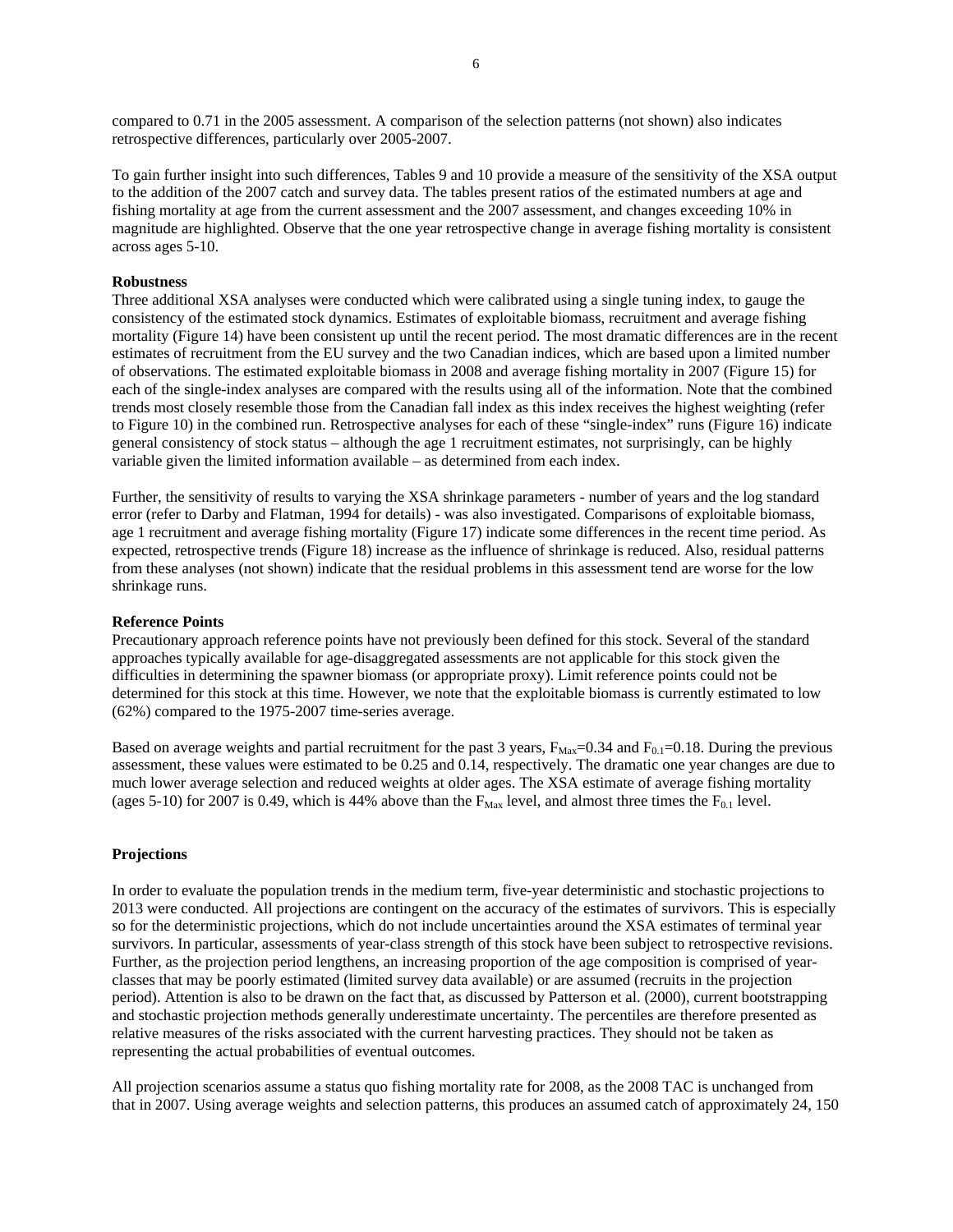tons. (The F2007 catch for 2008 is larger than the 2007 landings of 22 750 t due to higher selection of older, larger fish relative to that in 2007.) For projected catch in years 2009 – 2012, four scenarios with either constant fishing mortality or catch were evaluated:

- i) constant fishing mortality at F0.1 (0.180)
- ii) constant fishing mortality at F2007 (0.432)
- iii) constant landings at 16, 000 tons, and
- iv) constant landings at 22, 750 tons.

The projection inputs are summarized in Table 11 with the variability in the projection parameters for the stochastic projections described by the coefficients of variation (column CV in the table). Numbers at age 2 and older at 1st of January 2008 and corresponding CVs are computed from the XSA output. Deterministic projections were conducted assuming a recruitment value fixed at the 2000-2005 geometric mean of the age 1 XSA estimates. For the stochastic projections, recruitment was bootstrapped from the 2000-2005 age 1 numbers from the XSA; more recent recruitment levels were not included as these estimates are less certain. Scaled selection pattern and corresponding CVs are derived from the 2005 to 2007 average from the XSA. Weights at age in the stock and in the catch and corresponding CVs are computed from the 2005-2007 average input data. Natural mortality was assumed to be 0.2 with a CV of 0.15. The stochastic distributions were generated using the @Risk software (www.palisade.com). The distribution was assumed be lognormal for the numbers at age and normal for the other input data.

# **Deterministic Projection Results**

For each of the four scenarios considered, projection results (Table 12) of exploitable biomass (see also Figure 19), fishing yield, and average fishing mortality (Figure 20) are presented. Results indicate that of the scenarios considered, the exploitable biomass will increase throughout the projection period only if fishing mortality is reduced to the F0.1 level. Subsequent to initial declines, the exploitable biomass is projected to increase slightly in each of the F2007 and 16, 000 t projection scenarios by 2011. This is caused by the recruitment of the 2006 yearclass to the exploitable biomass. The average fishing mortality under 16 000 t catches, however, continues to increase due to over-exploitation of the weak 2003-2005 year-classes.

If catches of 22, 750 t are taken over 2009 to 2012, the population is projected to decline substantially, with a corresponding increase in fishing mortality. The projected declines under the F2007, 16, 000 t and 22, 750 t are caused by the recruitment of the weak 2003-2005 year-classes into the exploitable biomass.

Tables 13 and 14 provide growth rates of the exploitable and 10+ biomass in relation to those in 2003 (as estimated in the current assessment), when the rebuilding plan was implemented, and in 2008, the terminal year of the assessment. Note that if fishing mortality is reduced to the F0.1 level, the projected biomass grows considerably, due in part to substantial increases in the 10+ age groups.

Table 15 presents the ratio of the exploitable  $(5 +)$  biomass at the end of the projection period to the target identified in the rebuilding plan. Note that if catches are maintained at the current TAC level (16 000 t), the biomass in 2013 is projected to be 52% of the target level with only six years remaining in the rebuilding plan.

### **Stochastic Projection Results**

The results of the stochastic projections (average fishing mortality, 5+ biomass and 10+ biomass) conducted under the four scenarios described above are plotted in Figures 21-24, and are similar to those from the deterministic projections. The trend in age 10+ biomass is presented to illustrate the short term development of older portion of the population and should not be considered to represent SSB which is not precisely known. As in the deterministic projections, the status quo fishing mortality (F2007) is assumed to generate 2008 yield.

In addition, probability profiles of the biomass in 2013, the end of projection period (Figure 25) are compared to the 2003 level (as estimated in the current assessment), when the rebuilding plan was implemented, and also to 140 000 tons, the target level identified in the rebuilding plan. These illustrate the risk of the projected exploitable biomass in 2013 being below a reference level. Again, only the F0.1 scenario provides a high (>90%) probability that the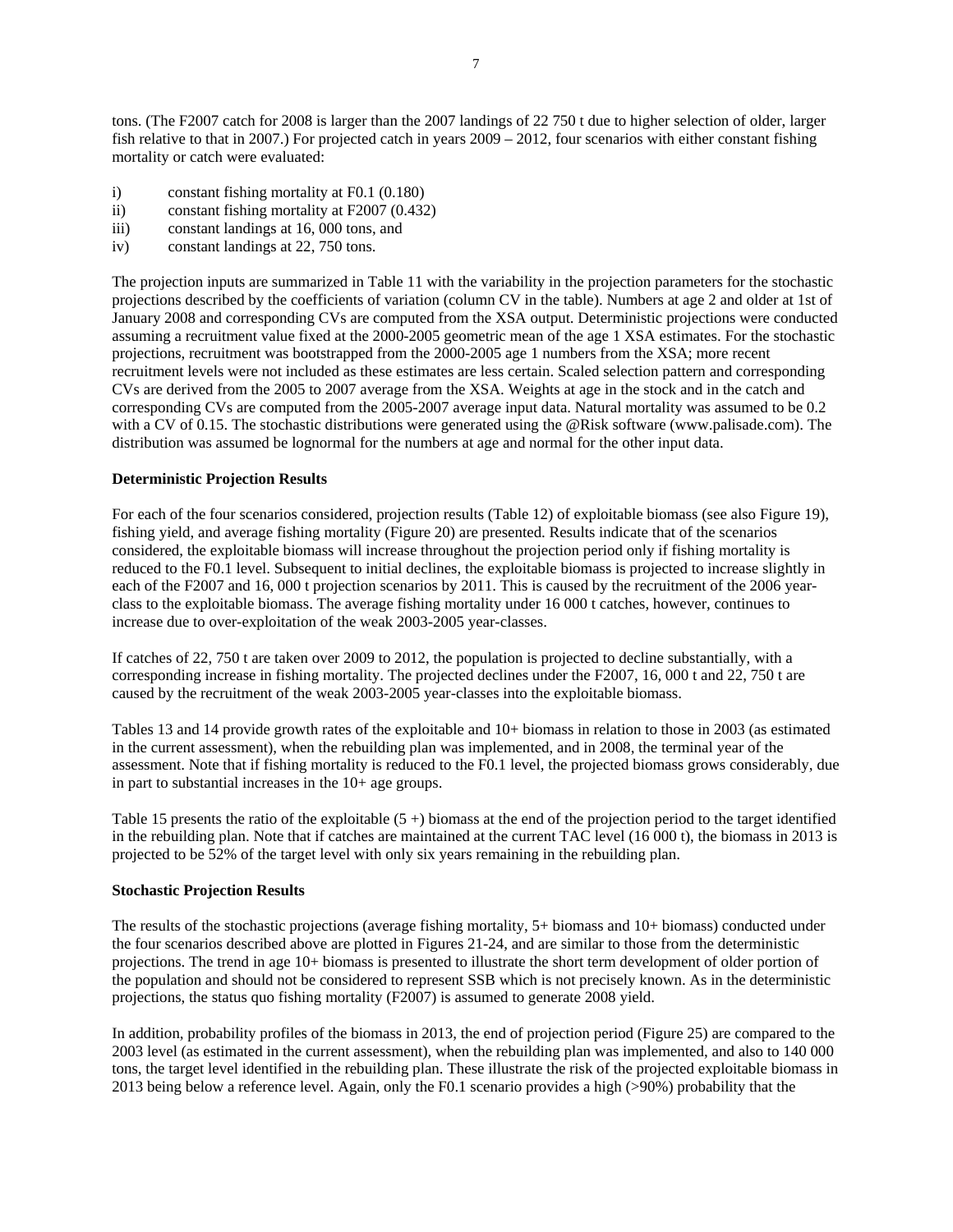exploitable biomass will have recovered to the 2003 level by 2013. Even under this most optimistic scenario, there is a low (<10%) probability that the 2013 biomass will have reached the 140 000 tons target.

### **Conclusion**

The status of this stock is one of considerable concern: recent estimates of exploitable biomass are at quite low and fishing mortality remains high, in spite of the Fisheries Commission rebuilding plan. In addition, all year-classes since the 1996 year-class are estimated to be of below average strength. Projections conducted assuming current fishing mortality, fixed catch of 16 000 tons or fixed catch of 22 750 tons are pessimistic, since the majority of the year-classes which recruit to the exploitable biomass are estimated to be well below average. If a fishing mortality corresponding to F0.1 is achieved, the exploitable biomass is projected to grow in the medium term.

#### **References**

Alpoim, R., E. Roman, B. Greene, R. Burry and W.R. Bowering. 2002. Results of the Greenland Halibut (Reinhardtius hippoglossoides) Otolith Exchange Between Spain, Canada and Portugal. NAFO SCR. Doc. 02/141. Ser. No. N4763.

Bowering, W.R., and W.B. Brodie. 1995. Greenland halibut (Reinhardtius hippoglossoides (Walbaum)). A Review of the Dynamics of its Distribution and Fisheries off Canada and West Greenland. In Deep-water fisheries of the North Atlantic Oceanic Slope. Edited by A.G. Hopper. NATO Advanced Science Institutes Series. Kluwer Academic Publishers, Boston. Pp. 113-160.

Brodie, W.B., D. Power, and B.P. Healey. 2008. The Canadian fishery for Greenland halibut in SA 2 + Divisions 3KLMNO, with emphasis on 2008. NAFO SCR Doc. 08/47, Ser. No. N5549.

Brodie, W.B., and D. Stansbury. 2007. A Brief Description of Canadian Multispecies Surveys in SA2+ Divisions 3KLMNO from 1995-2006. NAFO SCR Doc. 07/18, Ser. No. N5366.

Darby, C.D., and S. Flatman. 1994. Virtual Population Analysis: Version 3.1 (Windows/Dos) user guide. Info. Tech. Ser., MAFF Direct. Fish. Res., Lowestoft, (1): 85pp.

Darby, C.D., W.R. Bowering, and J.-C. Mahé 2003. An Assessment of Stock Status of the Greenland Halibut Resource in NAFO Subarea 2 and Divisions 3KLMNO Based on Extended Survivors Analysis with Short and Medium-term projections of Future Stock Development. NAFO SCR Doc. 03/64. Ser. No. N4883.

González F., González D., A. Vázquez, E. Román, M. Casas, and G. Ramilo. 2008. Spanish Research Report for 2007. NAFO SCS Doc. 08/07, Ser. No. N5497.

González Troncoso, D. and F. González-Costas, 2006. Quality of the surveys information in relation with the Greenland halibut assessment of Subarea 2 and Divisions 3KLMNO. NAFO SCR Doc. 06/50, Ser. No. N5277.

Healey, B.P., and K.S. Dwyer. 2005. A simple examination of Canadian autumn survey trends in NAFO Divisions 3LNO for Greenland halibut and American plaice: the impact of incomplete coverage of this survey in 2004. NAFO SCR Doc. 05/34, Ser. No. 5117.

Healey, B.P. and J.-C. Mahé. 2005. An Assessment of Greenland Halibut in Subarea 2 + Divisions 3KLMNO, with Projections under the Fisheries Commission Rebuilding Plan. NAFO SCR Doc. 05/63, Ser. No. N5149.

Healey, B.P. and J.-C. Mahé. 2006. An Assessment of Greenland Halibut (*Reinhardtius hippoglossoides*) in Subarea 2 + Divisions 3KLMNO. NAFO SCR Doc. 06/51, Ser. No. N5281.

Healey, B.P. and J.-C. Mahé. 2007. An Assessment of Greenland Halibut (*Reinhardtius hippoglossoides*) in Subarea 2 + Divisions 3KLMNO. NAFO SCR Doc. 07/53, Ser. No. N5405.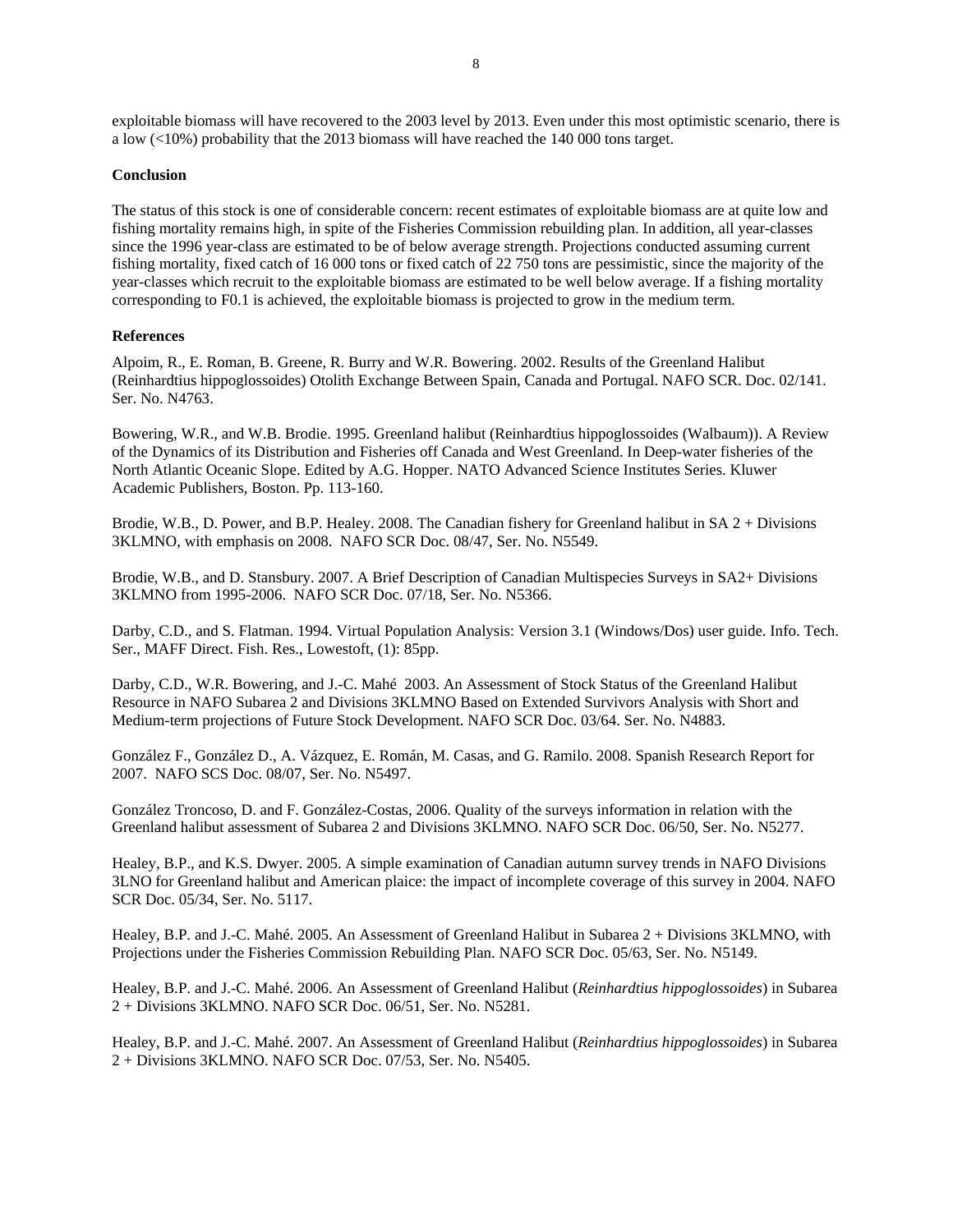Healey, B.P. 2008. Greenland halibut (Reinhardtius hippoglossoides) in NAFO Subarea 2 and Divisions 3LKMNO: stock trends based on annual Canadian research vessel survey results during 1978-2007. NAFO SCR Doc. 08/32, Ser. No. N5533.

Kell, L. T., Mosqueira, I., Grosjean, P., Fromentin, J-M., Garcia, D., Hillary, R., Jardim, E., Mardle, S., Pastoors, M. A., Poos, J. J., Scott, F., and Scott, R. D. 2007. FLR: an open-source framework for the evaluation and development of management strategies. ICES Journal of Marine Science, 64. doi:10.1093/icesjms/fsm012

NAFO. 2003a. NAFO Rebuilding Plan for the stock of Greenland Halibut in Subarea 2 and Divisions 3KLMNO. NAFO FC Doc 03/13, Ser. No. N4904.

NAFO. 2003b. Report of the Standing Committee on Fisheries Science (STACFIS), June 2003. NAFO Scientfic Council Reports, 2003.

NAFO. 2007. Report of the Scientific Council, June 2007. NAFO Scientfic Council Reports, 2007.

Patterson, K.R., R.M. Cook, C.D. Darby, S. Gavaris, B. Mesnil, A.E. Punt, V.R. Restrepo, D.W. Skagen, G. Stefansson, and M. Smith. 2000. Validating three methods for making probability statements in fisheries forecasts. ICES CM 2000 V:06

Shepherd, J.G. 1999. Extended survivors analysis: An improved method for the analysis of catch-at-age data and abundance indices ICES Journal of Marine Science Vol. 56, No. 5, October 1999, pp. 584-591.

Treble, M.A., S.E. Campana, R.J. Wastle, C.M. Jones, and J. Boje. 2005. An assessment of age determination methods, with age validation of Greenland halibut from the Northwest Atlantic. NAFO SCR Doc. 05/43, Ser. No. N5129.

Treble, M.A and K.S. Dwyer. 2006. Report of the Greenland Halibut (*Reinhardtius hippoglossoides*) Age Determination Workshop. NAFO SCR Doc. 06/49, Ser. No. N5276.

Vargas, J., R. Alpoim, E. Santos, and A.M. Avila de Melo. 2007. Portuguese Research Report for 2006. NAFO SCS Doc. 07/09, Ser. No. N5357.

Vaskov, A.A., M.V. Pochtar, and I.A. Skyrabin. 2008. Russian Research Report for 2007. NAFO SCS Doc. 08/06, Ser. No. N5496.

Vázquez A., and D. González Troncoso. 2008. Results from bottom trawl survey on Flemish Cap of June-July 2007. NAFO SCR Doc. 08/34, Ser. No. N5535.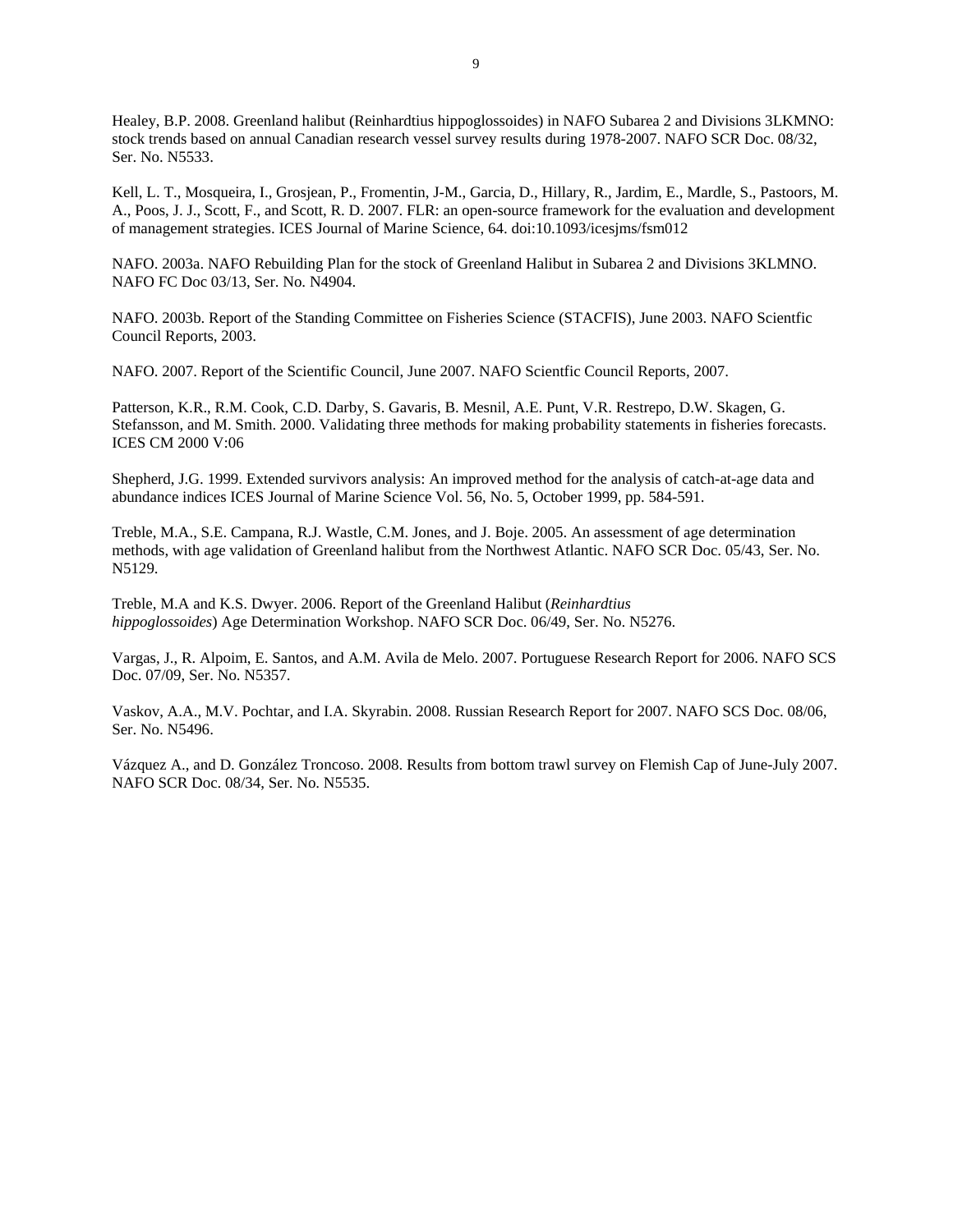Table 1. Landings and Total Allowable Catches (all in 000 tons) for Greenland Halibut in Sub-area 2 and Div. 3KLMNO. TACs were set autonomously by Canada until 1994. Since 1995, the TAC has been established by NAFO's Fisheries Commission.

| Year | TAC - Canada   TAC - FC  <br>(000 t) | (000 t) | Landings<br>(t)   |
|------|--------------------------------------|---------|-------------------|
| 1975 | 40                                   |         | 28814             |
| 1976 | 30                                   |         | 24611             |
| 1977 | 30                                   |         | 32048             |
| 1978 | 30                                   |         | 39070             |
| 1979 | 30                                   |         | 34104             |
| 1980 | 35                                   |         | 32867             |
| 1981 | 55                                   |         | 30754             |
| 1982 | 55                                   |         | 26278             |
| 1983 | 55                                   |         | 27861             |
| 1984 | 55                                   |         | 26711             |
| 1985 | 75                                   |         | 20347             |
| 1986 | 100                                  |         | 17976             |
| 1987 | 100                                  |         | 32442             |
| 1988 | 100                                  |         | 19215             |
| 1989 | 100                                  |         | 20034             |
| 1990 | 50                                   |         | 47454             |
| 1991 | 50                                   |         | 65008             |
| 1992 | 50                                   |         | 63193             |
| 1993 | 50                                   |         | 62455             |
| 1994 | 25                                   |         | 51029             |
| 1995 |                                      | 27      | 15272             |
| 1996 |                                      | 27      | 18840             |
| 1997 |                                      | 27      | 19858             |
| 1998 |                                      | 27      | 19946             |
| 1999 |                                      | 33      | 24226             |
| 2000 |                                      | 35      | 34177             |
| 2001 |                                      | 40      | 38232             |
| 2002 |                                      | 44      | 34062             |
| 2003 |                                      | 42      | 35151             |
| 2004 |                                      | 20      | $\star$<br>25486  |
| 2005 |                                      | 19      | $^\star$<br>23255 |
| 2006 |                                      | 18.5    | $^\star$<br>23531 |
| 2007 |                                      | 16      | $\star$<br>22747  |
| 2008 |                                      | 16      | *                 |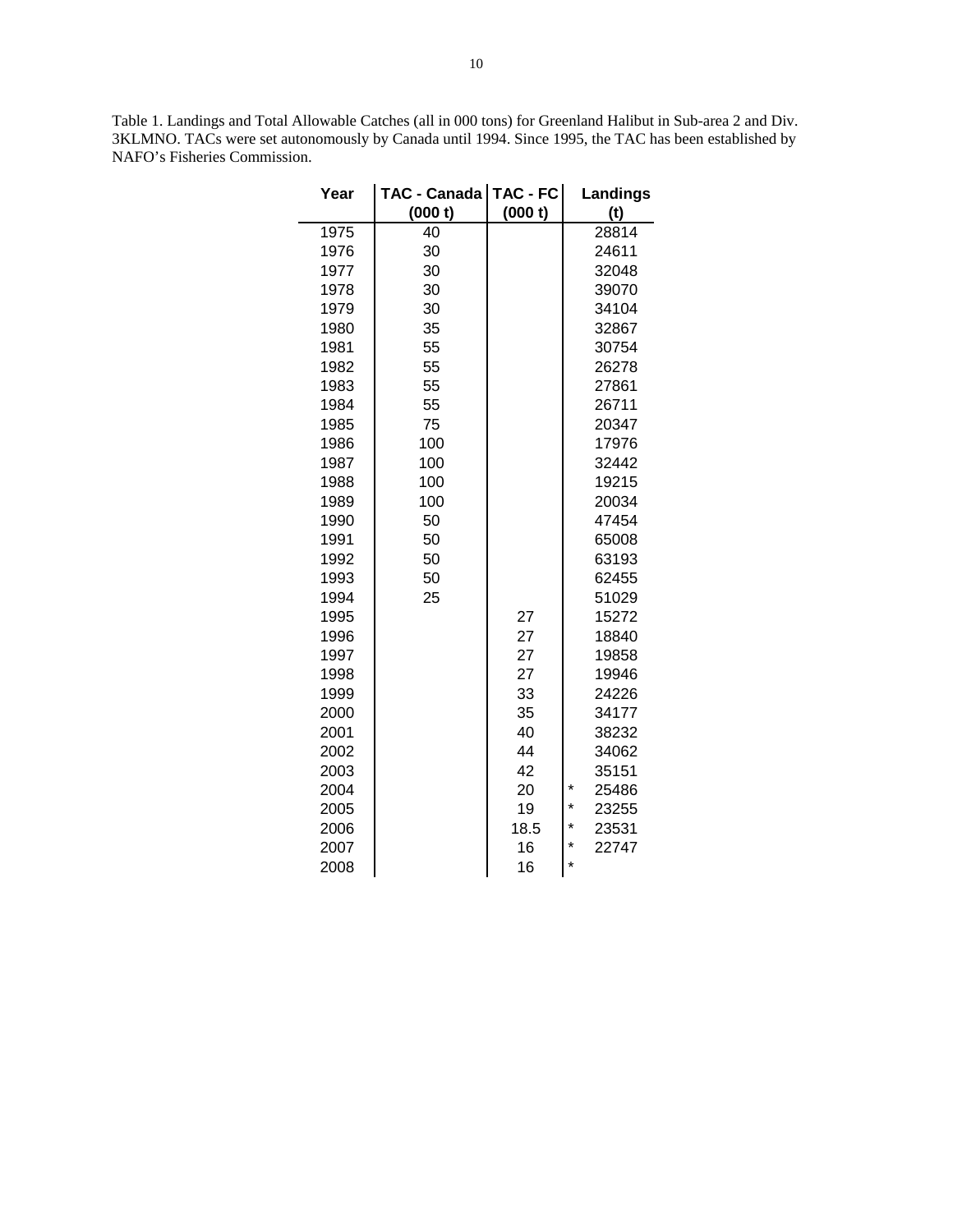| Age  |             |             |          |          |       |       |                |       |      |      |      |      |     |       |
|------|-------------|-------------|----------|----------|-------|-------|----------------|-------|------|------|------|------|-----|-------|
| Year | 1           | 2           | 3        | 4        | 5     | 6     | $\overline{7}$ | 8     | 9    | 10   | 11   | 12   | 13  | $14+$ |
| 1975 | 0           | $\Omega$    | 0        | 0        | 334   | 2819  | 5750           | 4956  | 3961 | 1688 | 702  | 135  | 279 | 288   |
| 1976 | 0           | 0           | 0        | 0        | 17    | 610   | 3231           | 5413  | 3769 | 2205 | 829  | 260  | 101 | 53    |
| 1977 | $\mathbf 0$ | $\mathbf 0$ | 0        | 0        | 534   | 5012  | 10798          | 7346  | 2933 | 1013 | 220  | 130  | 116 | 84    |
| 1978 | 0           | 0           | 0        | 0        | 2982  | 8415  | 8970           | 7576  | 2865 | 1438 | 723  | 367  | 222 | 258   |
| 1979 | $\Omega$    | 0           | 0        | 0        | 2386  | 8727  | 12824          | 6136  | 1169 | 481  | 287  | 149  | 143 | 284   |
| 1980 | $\Omega$    | $\mathbf 0$ | 0        | 0        | 209   | 2086  | 9150           | 9679  | 5398 | 3828 | 1013 | 128  | 53  | 27    |
| 1981 | $\mathbf 0$ | 0           | 0        | 0        | 863   | 4517  | 9806           | 11451 | 4307 | 890  | 256  | 142  | 43  | 69    |
| 1982 | $\Omega$    | 0           | 0        | 0        | 269   | 2299  | 6319           | 5763  | 3542 | 1684 | 596  | 256  | 163 | 191   |
| 1983 | $\Omega$    | 0           | 0        | 0        | 701   | 3557  | 9800           | 7514  | 2295 | 692  | 209  | 76   | 106 | 175   |
| 1984 | 0           | 0           | 0        | 0        | 902   | 2324  | 5844           | 7682  | 4087 | 1259 | 407  | 143  | 106 | 183   |
| 1985 | $\Omega$    | 0           | 0        | 0        | 1983  | 5309  | 5913           | 3500  | 1380 | 512  | 159  | 99   | 87  | 86    |
| 1986 | $\mathbf 0$ | 0           | 0        | 0        | 280   | 2240  | 6411           | 5091  | 1469 | 471  | 244  | 140  | 70  | 117   |
| 1987 | $\mathbf 0$ | $\mathbf 0$ | 0        | 0        | 137   | 1902  | 11004          | 8935  | 2835 | 853  | 384  | 281  | 225 | 349   |
| 1988 | $\mathbf 0$ | 0           | 0        | 0        | 296   | 3186  | 8136           | 4380  | 1288 | 465  | 201  | 105  | 107 | 129   |
| 1989 | $\Omega$    | 0           | 0        | $\Omega$ | 181   | 1988  | 7480           | 4273  | 1482 | 767  | 438  | 267  | 145 | 71    |
| 1990 | $\mathbf 0$ | 0           | 0        | 95       | 1102  | 6758  | 12632          | 7557  | 4072 | 2692 | 1204 | 885  | 434 | 318   |
| 1991 | $\mathbf 0$ | 0           | 0        | 220      | 2862  | 7756  | 13152          | 10796 | 7145 | 3721 | 1865 | 1216 | 558 | 422   |
| 1992 | $\mathbf 0$ | 0           | 0        | 1064     | 4180  | 10922 | 20639          | 12205 | 4332 | 1762 | 1012 | 738  | 395 | 335   |
| 1993 | $\mathbf 0$ | 0           | 0        | 1010     | 9570  | 15928 | 17716          | 11918 | 4642 | 1836 | 1055 | 964  | 401 | 182   |
| 1994 | $\mathbf 0$ | 0           | 0        | 5395     | 16500 | 15815 | 11142          | 6739  | 3081 | 1103 | 811  | 422  | 320 | 215   |
| 1995 | $\Omega$    | 0           | 0        | 323      | 1352  | 2342  | 3201           | 2130  | 1183 | 540  | 345  | 273  | 251 | 201   |
| 1996 | $\mathbf 0$ | 0           | 0        | 190      | 1659  | 5197  | 6387           | 1914  | 956  | 504  | 436  | 233  | 143 | 89    |
| 1997 | 0           | $\mathbf 0$ | 0        | 335      | 1903  | 4169  | 7544           | 3215  | 1139 | 606  | 420  | 246  | 137 | 89    |
| 1998 | $\Omega$    | 0           | 0        | 552      | 3575  | 5407  | 5787           | 3653  | 1435 | 541  | 377  | 161  | 92  | 51    |
| 1999 | $\Omega$    | $\mathbf 0$ | 0        | 297      | 2149  | 5625  | 8611           | 3793  | 1659 | 623  | 343  | 306  | 145 | 151   |
| 2000 | $\mathbf 0$ | $\mathbf 0$ | 0        | 271      | 2029  | 12583 | 21175          | 3299  | 973  | 528  | 368  | 203  | 129 | 104   |
| 2001 | $\mathbf 0$ | 0           | 0        | 448      | 2239  | 12163 | 22122          | 5154  | 1010 | 495  | 439  | 203  | 156 | 75    |
| 2002 | $\Omega$    | 0           | 0        | 479      | 1662  | 7239  | 17581          | 6607  | 1244 | 659  | 360  | 224  | 126 | 81    |
| 2003 | $\mathbf 0$ | 0           | 0        | 1279     | 4491  | 10723 | 16764          | 6385  | 1614 | 516  | 290  | 144  | 76  | 85    |
| 2004 | $\Omega$    | 0           | 0        | 897      | 4062  | 8236  | 10542          | 4126  | 1307 | 529  | 289  | 184  | 87  | 75    |
| 2005 | $\Omega$    | 0           | 0        | 534      | 1652  | 5999  | 10313          | 3996  | 1410 | 444  | 244  | 114  | 64  | 46    |
| 2006 | $\mathbf 0$ | 0           | 0        | 216      | 1869  | 6450  | 12144          | 4902  | 1089 | 372  | 136  | 47   | 32  | 40    |
| 2007 | $\Omega$    | $\Omega$    | $\Omega$ | 88       | 570   | 3732  | 11912          | 5414  | 1230 | 472  | 163  | 80   | 41  | 29    |

Table 2. Catch at age matrix (000s) for Greenland Halibut in Sub-Area 2 and Divisions 3KLMNO.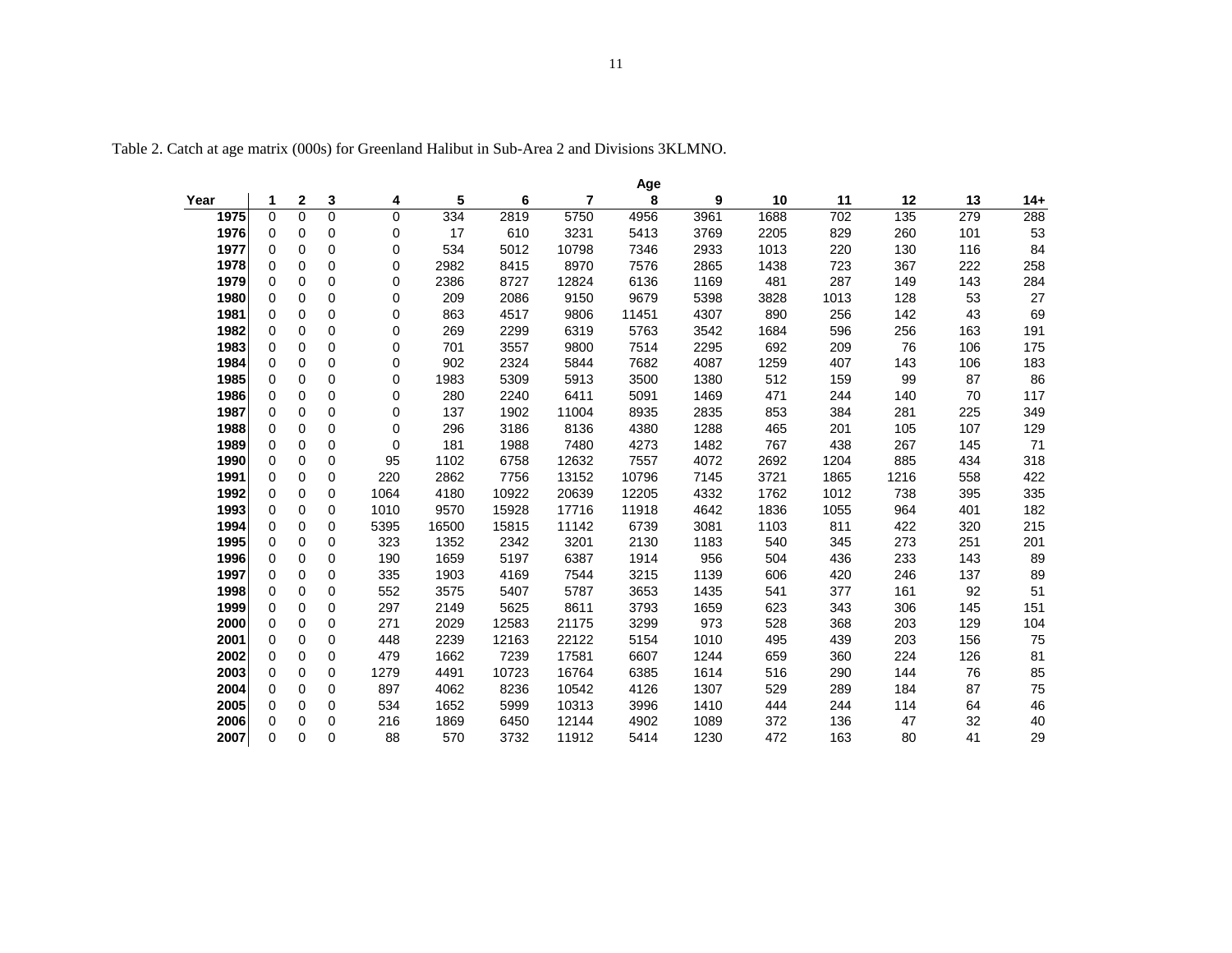|      |       |              |       |       |       |       | Age            |       |       |       |       |       |       |       |
|------|-------|--------------|-------|-------|-------|-------|----------------|-------|-------|-------|-------|-------|-------|-------|
| Year | 1     | $\mathbf{2}$ | 3     | 4     | 5     | 6     | $\overline{7}$ | 8     | 9     | 10    | 11    | 12    | 13    | $14+$ |
| 1975 | 0.000 | 0.000        | 0.126 | 0.244 | 0.609 | 0.760 | 0.955          | 1.190 | 1.580 | 2.210 | 2.700 | 3.370 | 3.880 | 5.764 |
| 1976 | 0.000 | 0.000        | 0.126 | 0.244 | 0.609 | 0.760 | 0.955          | 1.190 | 1.580 | 2.210 | 2.700 | 3.370 | 3.880 | 5.144 |
| 1977 | 0.000 | 0.000        | 0.126 | 0.244 | 0.609 | 0.760 | 0.955          | 1.190 | 1.580 | 2.210 | 2.700 | 3.370 | 3.880 | 5.992 |
| 1978 | 0.000 | 0.000        | 0.126 | 0.244 | 0.609 | 0.760 | 0.955          | 1.190 | 1.580 | 2.210 | 2.700 | 3.370 | 3.880 | 5.894 |
| 1979 | 0.000 | 0.000        | 0.126 | 0.244 | 0.609 | 0.760 | 0.955          | 1.190 | 1.580 | 2.210 | 2.700 | 3.370 | 3.880 | 6.077 |
| 1980 | 0.000 | 0.000        | 0.126 | 0.244 | 0.514 | 0.659 | 0.869          | 1.050 | 1.150 | 1.260 | 1.570 | 2.710 | 3.120 | 5.053 |
| 1981 | 0.000 | 0.000        | 0.126 | 0.244 | 0.392 | 0.598 | 0.789          | 0.985 | 1.240 | 1.700 | 2.460 | 3.510 | 4.790 | 7.426 |
| 1982 | 0.000 | 0.000        | 0.126 | 0.244 | 0.525 | 0.684 | 0.891          | 1.130 | 1.400 | 1.790 | 2.380 | 3.470 | 4.510 | 7.359 |
| 1983 | 0.000 | 0.000        | 0.126 | 0.244 | 0.412 | 0.629 | 0.861          | 1.180 | 1.650 | 2.230 | 3.010 | 3.960 | 5.060 | 7.061 |
| 1984 | 0.000 | 0.000        | 0.126 | 0.244 | 0.377 | 0.583 | 0.826          | 1.100 | 1.460 | 1.940 | 2.630 | 3.490 | 4.490 | 7.016 |
| 1985 | 0.000 | 0.000        | 0.126 | 0.244 | 0.568 | 0.749 | 0.941          | 1.240 | 1.690 | 2.240 | 2.950 | 3.710 | 4.850 | 7.010 |
| 1986 | 0.000 | 0.000        | 0.126 | 0.244 | 0.350 | 0.584 | 0.811          | 1.100 | 1.580 | 2.120 | 2.890 | 3.890 | 4.950 | 7.345 |
| 1987 | 0.000 | 0.000        | 0.126 | 0.244 | 0.364 | 0.589 | 0.836          | 1.160 | 1.590 | 2.130 | 2.820 | 3.600 | 4.630 | 6.454 |
| 1988 | 0.000 | 0.000        | 0.126 | 0.244 | 0.363 | 0.569 | 0.805          | 1.163 | 1.661 | 2.216 | 3.007 | 3.925 | 5.091 | 7.164 |
| 1989 | 0.000 | 0.000        | 0.126 | 0.244 | 0.400 | 0.561 | 0.767          | 1.082 | 1.657 | 2.237 | 2.997 | 3.862 | 4.919 | 6.370 |
| 1990 | 0.000 | 0.000        | 0.090 | 0.181 | 0.338 | 0.546 | 0.766          | 1.119 | 1.608 | 2.173 | 2.854 | 3.731 | 4.691 | 6.391 |
| 1991 | 0.000 | 0.000        | 0.126 | 0.244 | 0.383 | 0.592 | 0.831          | 1.228 | 1.811 | 2.461 | 3.309 | 4.142 | 5.333 | 7.081 |
| 1992 | 0.000 | 0.000        | 0.175 | 0.289 | 0.430 | 0.577 | 0.793          | 1.234 | 1.816 | 2.462 | 3.122 | 3.972 | 5.099 | 6.648 |
| 1993 | 0.000 | 0.000        | 0.134 | 0.232 | 0.368 | 0.547 | 0.809          | 1.207 | 1.728 | 2.309 | 2.999 | 3.965 | 4.816 | 6.489 |
| 1994 | 0.000 | 0.000        | 0.080 | 0.196 | 0.330 | 0.514 | 0.788          | 1.179 | 1.701 | 2.268 | 2.990 | 3.766 | 4.882 | 6.348 |
| 1995 | 0.000 | 0.000        | 0.080 | 0.288 | 0.363 | 0.531 | 0.808          | 1.202 | 1.759 | 2.446 | 3.122 | 3.813 | 4.893 | 6.790 |
| 1996 | 0.000 | 0.000        | 0.161 | 0.242 | 0.360 | 0.541 | 0.832          | 1.272 | 1.801 | 2.478 | 3.148 | 3.856 | 4.953 | 6.312 |
| 1997 | 0.000 | 0.000        | 0.120 | 0.206 | 0.336 | 0.489 | 0.771          | 1.159 | 1.727 | 2.355 | 3.053 | 3.953 | 5.108 | 6.317 |
| 1998 | 0.000 | 0.000        | 0.119 | 0.228 | 0.373 | 0.543 | 0.810          | 1.203 | 1.754 | 2.351 | 3.095 | 4.010 | 5.132 | 6.124 |
| 1999 | 0.000 | 0.000        | 0.176 | 0.253 | 0.358 | 0.533 | 0.825          | 1.253 | 1.675 | 2.287 | 2.888 | 3.509 | 4.456 | 5.789 |
| 2000 | 0.000 | 0.000        | 0.000 | 0.254 | 0.346 | 0.524 | 0.787          | 1.192 | 1.774 | 2.279 | 2.895 | 3.645 | 4.486 | 5.531 |
| 2001 | 0.000 | 0.000        | 0.000 | 0.249 | 0.376 | 0.570 | 0.830          | 1.168 | 1.794 | 2.367 | 2.950 | 3.715 | 4.585 | 5.458 |
| 2002 | 0.000 | 0.000        | 0.217 | 0.251 | 0.369 | 0.557 | 0.841          | 1.193 | 1.760 | 2.277 | 2.896 | 3.579 | 4.407 | 5.477 |
| 2003 | 0.000 | 0.000        | 0.188 | 0.247 | 0.389 | 0.564 | 0.822          | 1.199 | 1.651 | 2.166 | 2.700 | 3.404 | 4.377 | 5.409 |
| 2004 | 0.000 | 0.000        | 0.180 | 0.249 | 0.376 | 0.535 | 0.808          | 1.196 | 1.629 | 2.146 | 2.732 | 3.538 | 4.381 | 5.698 |
| 2005 | 0.000 | 0.000        | 0.252 | 0.301 | 0.396 | 0.564 | 0.849          | 1.247 | 1.691 | 2.177 | 2.705 | 3.464 | 4.264 | 5.224 |
| 2006 | 0.000 | 0.000        | 0.129 | 0.267 | 0.405 | 0.605 | 0.815          | 1.092 | 1.495 | 1.874 | 2.396 | 3.139 | 3.747 | 4.701 |
| 2007 | 0.000 | 0.000        | 0.000 | 0.276 | 0.389 | 0.581 | 0.833          | 1.137 | 1.500 | 1.948 | 2.607 | 3.057 | 3.869 | 4.954 |

Table 3. Catch weights-at-age (kg) matrix for Greenland Halibut in Sub-Area 2 and Divisions 3KLMNO.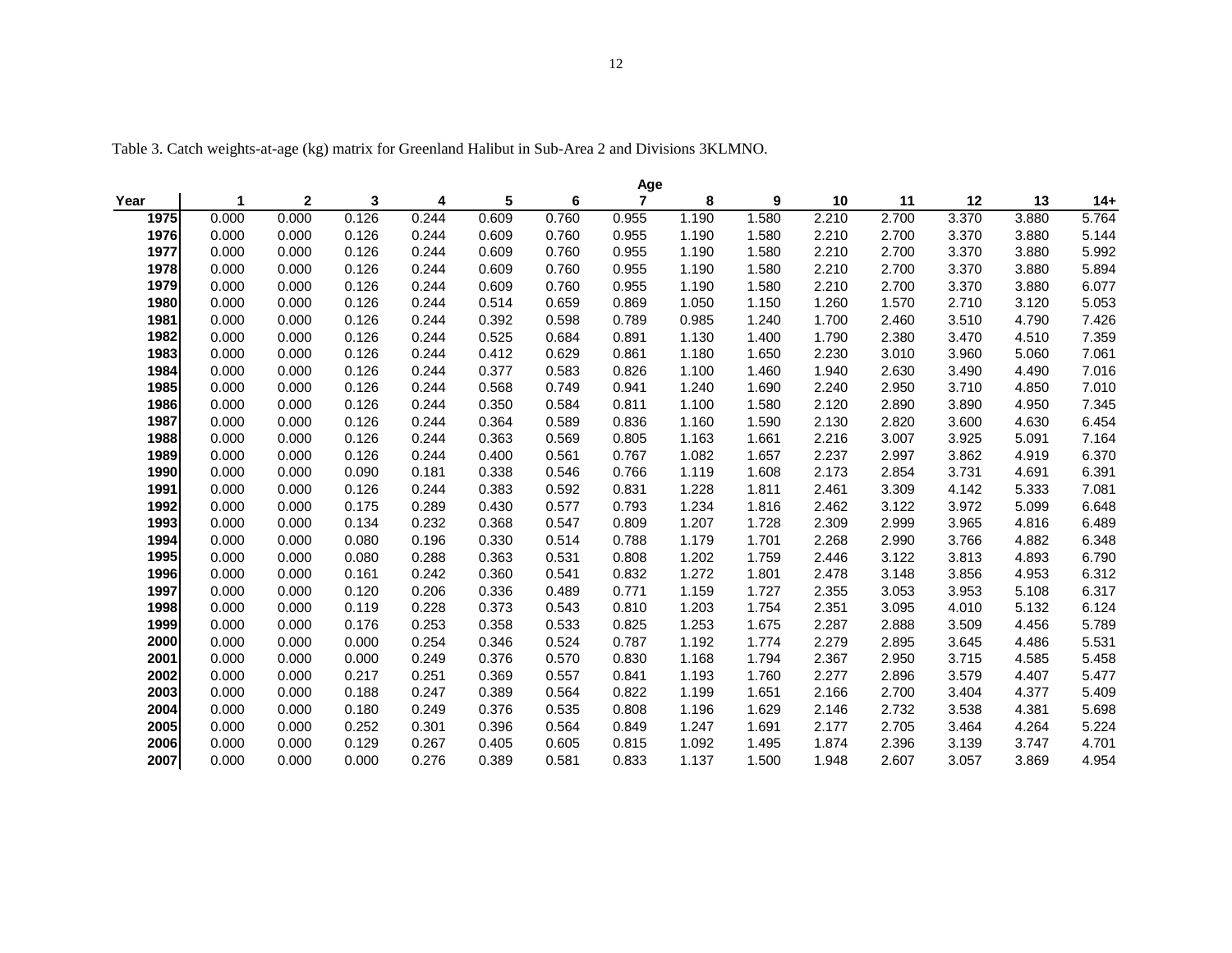|                     |                       |                         | 3            |                               | 5            | 6            | $\overline{7}$ | 8            | 9    | 10   |            |            |            |
|---------------------|-----------------------|-------------------------|--------------|-------------------------------|--------------|--------------|----------------|--------------|------|------|------------|------------|------------|
| 2J3K Fall<br>1996.9 | $\mathbf{1}$<br>98.68 | $\overline{2}$<br>47.82 | 32.01        | 4<br>9.54                     | 6.28         | 2.47         | 0.84           | 0.19         | 0.18 | 0.04 | 11<br>0.02 | 12<br>0.01 | 13<br>0.02 |
| 1997.9              | 28.05                 | 58.62                   | 43.61        | 21.13                         | 10.37        | 5.01         | 2.00           | 0.64         | 0.20 | 0.06 | 0.03       | 0.02       | 0.01       |
| 1998.9              | 23.35                 | 25.07                   | 31.19        | 21.87                         | 10.86        | 4.45         | 2.07           | 0.57         | 0.13 | 0.06 | 0.03       | 0.02       | 0.01       |
| 1999.9              | 15.99                 | 34.42                   | 24.07        | 28.28                         | 20.04        | 10.53        | 3.81           | 0.70         | 0.14 | 0.07 | 0.02       | 0.01       | 0.03       |
| 2000.9              | 38.57                 | 21.94                   | 16.43        | 13.20                         | 13.76        | 7.21         | 2.16           | 0.50         | 0.06 | 0.03 | 0.02       | 0.00       | 0.00       |
| 2001.9              | 43.90                 | 22.72                   | 17.00        | 14.07                         | 9.77         | 7.59         | 3.40           | 0.69         | 0.11 | 0.02 | 0.01       | 0.00       | 0.01       |
| 2002.9              | 40.67                 | 24.08                   | 12.50        | 9.68                          | 6.03         | 1.97         | 0.72           | 0.19         | 0.04 | 0.01 | 0.00       | 0.00       | 0.00       |
| 2003.9              | 45.70                 | 26.67                   | 11.69        | 9.49                          | 6.39         | 2.27         | 0.89           | 0.27         | 0.04 | 0.02 | 0.01       | 0.01       | 0.00       |
| 2004.9              |                       | 32.93                   |              |                               | 9.21         | 2.68         |                | 0.36         | 0.08 | 0.03 | 0.01       | 0.00       | 0.01       |
| 2005.9              | 32.49<br>16.06        | 16.15                   | 13.89        | 12.31<br>13.84                | 10.98        |              | 1.20           |              | 0.12 | 0.03 | 0.03       | 0.01       | 0.01       |
| 2006.9              | 32.34                 | 17.98                   | 8.56<br>8.50 | 17.60                         |              | 6.85<br>9.11 | 3.96<br>4.18   | 0.66         | 0.18 | 0.03 | 0.02       | 0.01       | 0.00       |
|                     |                       |                         |              |                               | 13.03        |              |                | 1.15         |      |      |            |            |            |
| 2007.9              | 32.61                 | 14.51                   | 12.81        | 18.77                         | 9.57         | 10.35        | 6.17           | 2.14         | 0.34 | 0.08 | 0.04       | 0.02       | 0.01       |
| <b>EU Survey</b>    | $\mathbf{1}$          | $\overline{2}$          | 3            | $\overline{4}$                | 5            | 6            | $\overline{7}$ | 8            | 9    | 10   | 11         | 12         |            |
| 1995.6              | 12.41                 | 2.54                    | 2.23         | 1.91                          | 2.66         | 5.10         | 3.77           | 2.12         | 1.31 | 0.26 | 0.07       | 0.02       |            |
| 1996.6              | 5.84                  | 7.97                    | 2.42         | 3.04                          | 4.20         | 5.82         | 2.49           | 1.62         | 0.42 | 0.09 | 0.03       | 0.04       |            |
| 1997.6              | 3.33                  | 3.78                    | 6.00         | 6.50                          | 7.11         | 8.46         | 4.99           | 2.15         | 0.66 | 0.22 | 0.03       | 0.02       |            |
| 1998.6              | 2.74                  | 2.13                    | 7.69         | 11.00                         | 12.33        | 11.30        | 7.84           | 2.62         | 0.75 | 0.20 | 0.03       | 0.01       |            |
| 1999.6              | 1.06                  | 0.70                    | 3.01         | 10.47                         | 13.41        | 12.58        | 5.55           | 1.82         | 0.35 | 0.10 | 0.01       | 0.00       |            |
| 2000.6              | 3.75                  | 0.29                    | 0.60         | 2.17                          | 7.09         | 14.10        | 5.40           | 2.32         | 0.45 | 0.11 | 0.05       | 0.00       |            |
| 2001.6              | 8.03                  | 1.43                    | 1.81         | 0.99                          | 2.79         | 7.79         | 6.63           | 3.21         | 0.18 | 0.05 | 0.01       | 0.00       |            |
| 2002.6              | 4.08                  | 2.94                    | 2.80         | 1.67                          | 3.79         | 5.59         | 5.73           | 1.28         | 0.13 | 0.06 | 0.02       | 0.01       |            |
| 2003.6              | 2.20                  | 1.00                    | 0.61         | 1.51                          | 2.48         | 2.94         | 1.93           | 0.47         | 0.13 | 0.10 | 0.02       | 0.01       |            |
| 2004.6              | 2.19                  | 3.29                    | 4.37         | 1.97                          | 6.97         | 7.80         | 2.54           | 0.64         | 0.29 | 0.13 | 0.08       | 0.05       |            |
| 2005.6              | 0.54                  | 0.81                    | 3.18         | 2.50                          | 6.89         | 7.59         | 2.92           | 0.61         | 0.11 | 0.12 | 0.06       | 0.02       |            |
| 2006.6              | 0.68                  | 0.40                    | 0.65         | 1.17                          | 5.98         | 7.46         | 3.31           | 0.77         | 0.22 | 0.18 | 0.13       | 0.06       |            |
| 2007.6              | 0.42                  | 0.09                    | 0.57         | 0.34                          | 3.44         | 7.37         | 5.76           | 1.51         | 0.31 | 0.21 | 0.08       | 0.05       |            |
|                     | $\overline{1}$        |                         |              |                               |              |              | $\overline{7}$ | 8            |      |      |            |            |            |
| 3LNO Spr<br>1996.4  | 1.62                  | $\overline{2}$<br>4.24  | 3<br>4.60    | $\overline{4}$<br>2.18        | 5<br>0.83    | 6<br>0.28    | 0.06           | 0.00         |      |      |            |            |            |
| 1997.4              | 1.16                  | 3.92                    | 5.16         | 3.23                          | 1.46         | 0.51         | 0.10           | 0.01         |      |      |            |            |            |
| 1998.4              | 0.22                  | 0.81                    | 3.85         | 6.19                          | 4.96         | 1.24         | 0.33           | 0.07         |      |      |            |            |            |
| 1999.4              | 0.29                  | 0.55                    | 1.15         | 1.98                          | 3.39         | 1.09         | 0.24           | 0.05         |      |      |            |            |            |
| 2000.4              | 0.79                  | 1.07                    | 1.07         | 1.51                          | 1.95         | 2.04         | 0.56           | 0.03         |      |      |            |            |            |
| 2001.4              | 0.57                  | 0.71                    | 0.74         | 0.68                          | 0.80         | 0.72         | 0.28           | 0.02         |      |      |            |            |            |
| 2002.4              | 0.64                  | 0.57                    | 0.60         | 0.58                          | 0.61         | 0.21         | 0.05           | 0.01         |      |      |            |            |            |
|                     |                       |                         |              |                               |              |              |                |              |      |      |            |            |            |
| 2003.4<br>2004.4    | 0.93<br>0.66          | 2.14<br>0.57            | 1.66<br>1.18 | 1.57<br>1.18                  | 1.06<br>1.16 | 0.21<br>0.26 | 0.05<br>0.04   | 0.01<br>0.02 |      |      |            |            |            |
| 2005.4              | 0.35                  | 0.31                    | 1.09         | 0.95                          | 1.37         | 0.82         | 0.21           |              |      |      |            |            |            |
| 2006.4              |                       |                         |              |                               |              |              |                | 0.03         |      |      |            |            |            |
| 2007.4              | 1.595                 | 0.516                   | 0.802        | Survey not completed<br>0.399 | 1.405        | 1.491        | 1.121          | 0.183        |      |      |            |            |            |
|                     |                       |                         |              |                               |              |              |                |              |      |      |            |            |            |

Table 4. Survey data (mean numbers per tow) used to calibrate XSA assessment of Greenland Halibut in Sub-Area 2 and Divisions 3KLMNO. Decimalized year reflects the timing of each survey series (e.g. EU Summer survey).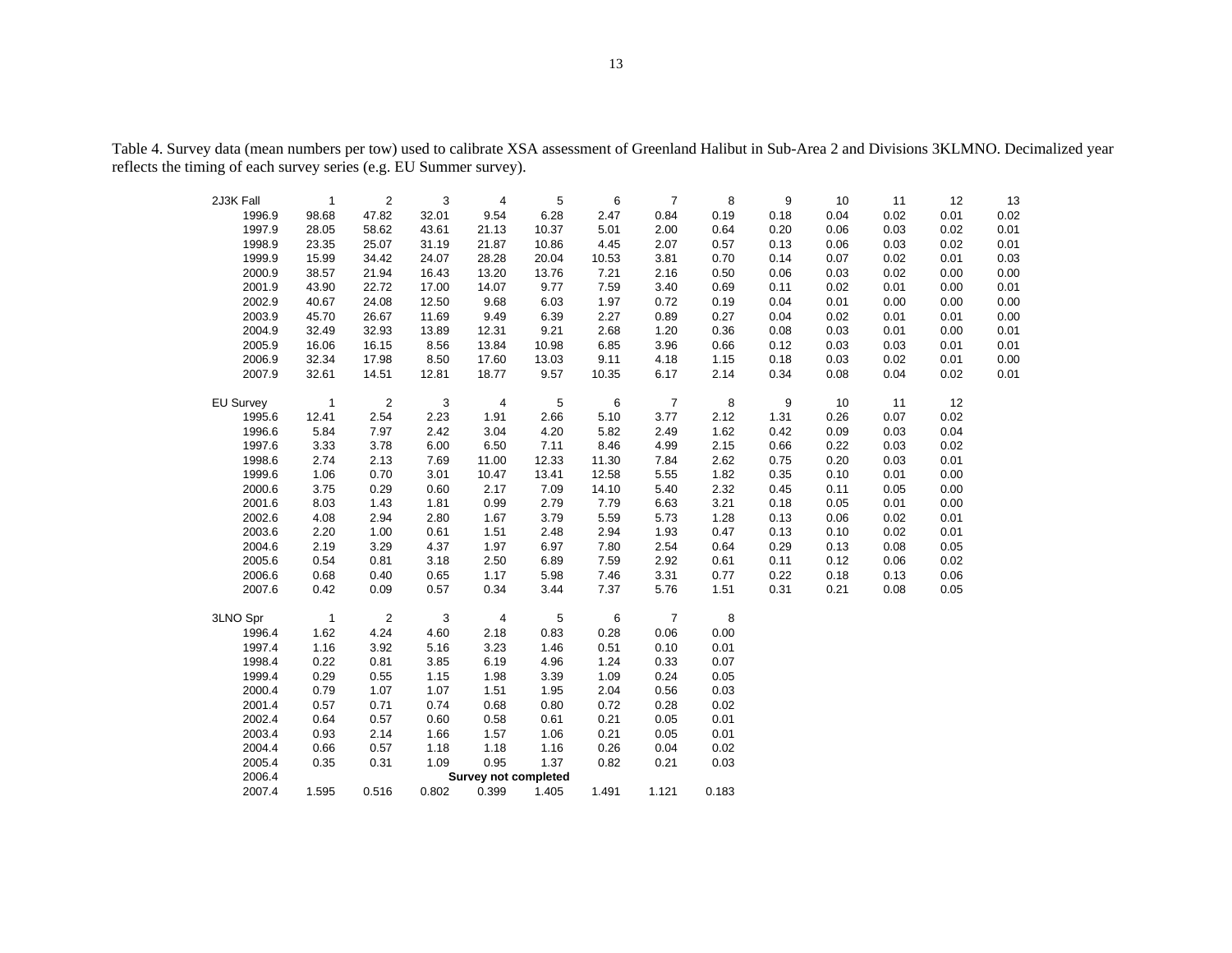Table 5a. XSA Settings. Lowestoft VPA Version 3.1

9/06/2008 13:00

Extended Survivors Analysis

G. halibut SA2+3KLMNO Index file: (Combined sexes with plus group).

CPUE data from file GhalTUN2008.txt

Catch data for 33 years. 1975 to 2007. Ages 1 to 14.

| Fleet     | First | Last | First | Last |    | Alpha | <b>Beta</b> |
|-----------|-------|------|-------|------|----|-------|-------------|
|           | vear  | vear | age   | age  |    |       |             |
| EU Survey | 1995  | 2007 |       |      | 12 | 0.5   | 0.6         |
| CAN 2J3K  | 1996  | 2007 |       |      | 13 | 0.8   |             |
| CAN 3LN   | 1996  | 2007 |       |      |    | 0.3   | 0.45        |

Time series weights :

Tapered time weighting not applied

Catchability analysis :

Catchability independent of stock size for all ages

Catchability independent of age for ages >= 11

Terminal population estimation :

Terminal year survivor estimates shrunk towards the mean F of the final 5 years. S.E. of the mean to which the estimates are shrunk = .500

 Oldest age survivor estimates for the years 1975 to 2007 shrunk towards1.000 \* the mean F of ages 10 - 12

S.E. of the mean to which the estimates are shrunk = .500

Minimum standard error for population estimates from each cohort age = .500

Individual fleet weighting not applied

Tuning converged after 45 iterations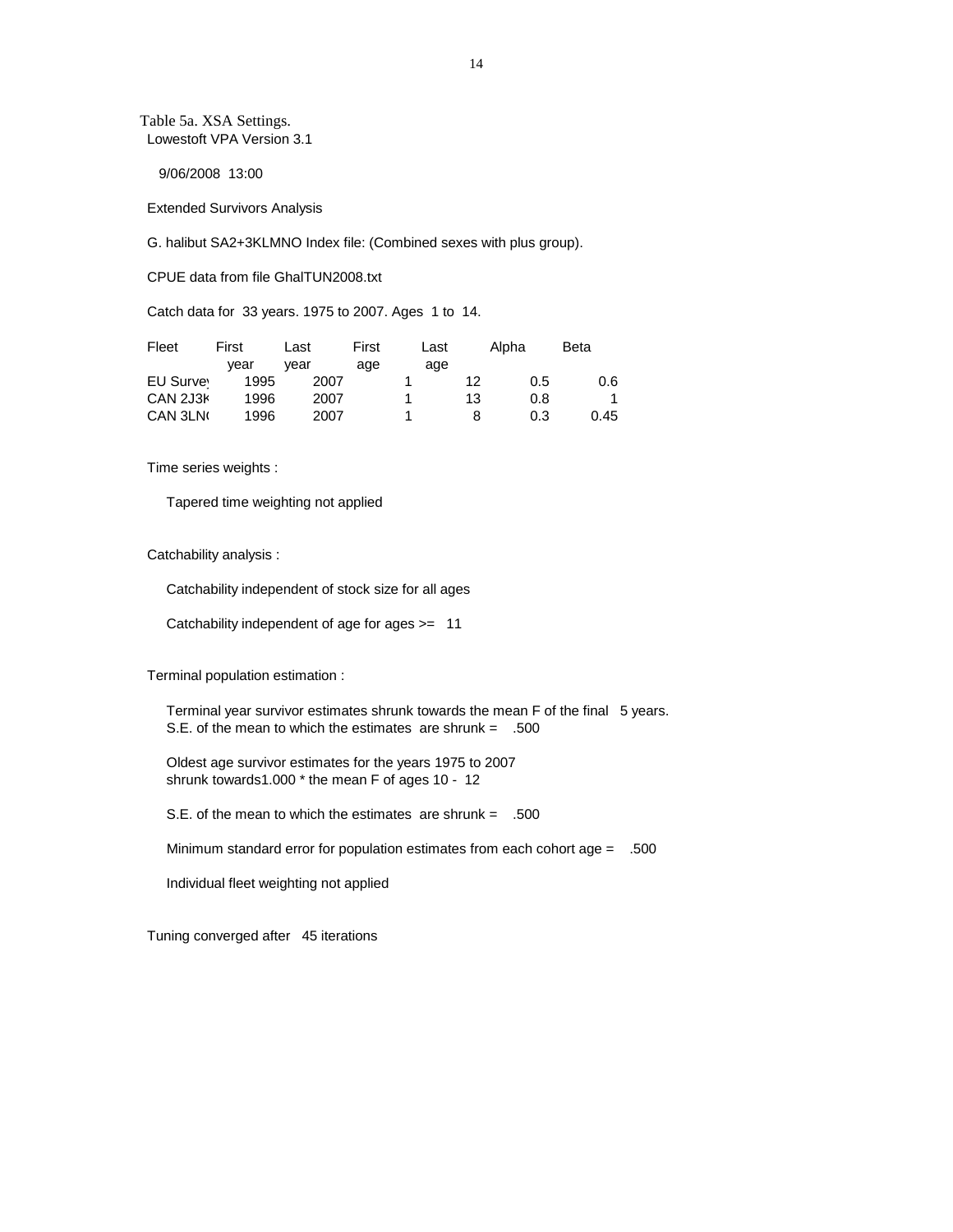# Table 5b. XSA Diagnostics

Fleet : EU Survey\_MNPT

| Aqe |                | 1995    | 1996                               | 1997    |
|-----|----------------|---------|------------------------------------|---------|
|     | 1              | 1.06    | 0.45                               | 0.08    |
|     | $\overline{2}$ | 0.36    | 1.31                               | 0.7     |
|     | 3              | 0.32    | $-0.13$                            | 0.59    |
|     | 4              | 0.22    | 0.51                               | 0.74    |
|     | 5              | $-0.42$ | 0.22                               | 0.57    |
|     | 6              | 0.02    | $\Omega$                           | 0.56    |
|     | $\overline{7}$ | 0.35    | $-0.35$                            | 0.26    |
|     | 8              | 0.45    | 0.21                               | 0.38    |
|     | 9              | 1.19    | 0.09                               | 0.59    |
|     | 10             | 0.39    | $-0.68$                            | 0.29    |
|     | 11             | 0.33    | $-0.63$                            | $-0.53$ |
|     | 12             | $-0.46$ | 0.31                               | $-0.28$ |
|     | 13             |         | No data for this fleet at this age |         |
|     |                |         |                                    |         |

| Age |    | 1998        | 1999               | 2000    | 2001    | 2002    | 2003    | 2004    | 2005    | 2006    | 2007    |
|-----|----|-------------|--------------------|---------|---------|---------|---------|---------|---------|---------|---------|
|     |    | $\mathbf 0$ | $-0.96$            | 0.26    | 1.07    | 0.39    | 0.05    | 0.59    | $-0.83$ | $-0.58$ | $-1.57$ |
|     | 2  | 0.33        | $-0.67$            | $-1.56$ | $-0.01$ | 0.75    | $-0.32$ | 1.15    | 0.29    | $-0.45$ | $-1.89$ |
|     | 3  | 0.97        | 0.24               | $-1.27$ | $-0.17$ | 0.22    | $-1.26$ | 0.72    | 0.68    | $-0.37$ | $-0.54$ |
|     | 4  | 1.08        | 1.16               | $-0.21$ | $-0.88$ | $-0.37$ | $-0.51$ | $-0.2$  | 0.04    | $-0.44$ | $-1.14$ |
|     | 5  | 0.6         | 0.47               | $-0.03$ | $-0.76$ | $-0.34$ | $-0.74$ | 0.25    | 0.25    | 0.11    | $-0.18$ |
|     | 6  | 0.68        | 0.21               | 0.17    | $-0.27$ | $-0.44$ | $-0.88$ | 0.11    | $-0.02$ | $-0.04$ | $-0.1$  |
|     | 7  | 0.87        | 0.47               | 0.05    | 0.09    | 0.06    | $-0.83$ | $-0.44$ | $-0.35$ | $-0.36$ | 0.19    |
|     | 8  | 0.54        | 0.39               | 0.61    | 0.86    | $-0.25$ | $-1.15$ | $-0.71$ | $-0.78$ | $-0.54$ | $-0.01$ |
|     | 9  | 0.74        | 0.01               | 0.45    | $-0.52$ | $-0.74$ | $-0.84$ | 0.06    | $-0.87$ | $-0.33$ | 0.16    |
|     | 10 | 0.26        | $-0.27$            | $-0.11$ | $-0.91$ | $-0.63$ | 0.05    | 0.26    | 0.19    | 0.63    | 0.52    |
|     | 11 | $-0.28$     | $-1.64$            | 0.49    | $-1.61$ | $-0.34$ | $-0.36$ | 1.3     | 0.73    | 1.52    | 1.02    |
|     | 12 | $-1.43$     | $-2.06$            | 99.99   | 99.99   | $-0.6$  | $-0.98$ | 1.26    | 0.56    | 1.26    | 0.89    |
|     | .  | .           | $\sim$ $\sim$<br>. |         |         |         |         |         |         |         |         |

13 No data for this fleet at this age

#### Mean log catchability and standard error of ages with catchability independent of year class strength and constant w.r.t. time

| Aae                                                                                        |  | 1 2 3 4 5 6 7 8 9 |  |  | - 10 |
|--------------------------------------------------------------------------------------------|--|-------------------|--|--|------|
| Mean Log -10.499 -10.9917 -10.3536 -10.0295 -9.0038 -8.3003 -8.114 -8.2594 -8.9642 -9.3011 |  |                   |  |  |      |
| S.E(Log q 0.7889 0.9651 0.716 0.7135 0.46 0.3991 0.4542 0.6276 0.641 0.4876                |  |                   |  |  |      |

| Age               | 11     | 12         |
|-------------------|--------|------------|
| Mean Log -10.0547 |        | $-10.0547$ |
| S.E(Log q         | 1.0085 | 1.1054     |

#### Regression statistics :

Ages with q independent of year class strength and constant w.r.t. time.

| Age | Slope          | t-value  | Intercept | RSquare | No Pts | Reg s.e | Mean Q   |
|-----|----------------|----------|-----------|---------|--------|---------|----------|
|     |                |          |           |         |        |         |          |
| 1   | 0.54           | 1.649    | 10.94     | 0.54    | 13     | 0.4     | $-10.5$  |
| 2   | 0.49           | 1.695    | 11.15     | 0.51    | 13     | 0.44    | $-10.99$ |
| 3   | 0.63           | 1.087    | 10.65     | 0.44    | 13     | 0.45    | $-10.35$ |
| 4   | 0.43           | 2.608    | 10.56     | 0.66    | 13     | 0.25    | $-10.03$ |
| 5   | 0.82           | 0.427    | 9.34      | 0.33    | 13     | 0.39    | -9       |
| 6   | 1.95           | $-1.234$ | 6.18      | 0.13    | 13     | 0.76    | $-8.3$   |
| 7   | $\overline{2}$ | $-1.322$ | 6.19      | 0.14    | 13     | 0.88    | $-8.11$  |
| 8   | $-1.63$        | $-1.5$   | 10.45     | 0.03    | 13     | 0.97    | $-8.26$  |
| 9   | 0.27           | 1.916    | 8.39      | 0.38    | 13     | 0.15    | $-8.96$  |
| 10  | 1.5            | $-0.442$ | 10.18     | 0.07    | 13     | 0.76    | $-9.3$   |
| 11  | $-0.79$        | $-2.441$ | 4.57      | 0.15    | 13     | 0.67    | $-10.05$ |
| 12  | $-2.7$         | $-1.571$ | $-3.69$   | 0.02    | 11     | 2.76    | $-10.19$ |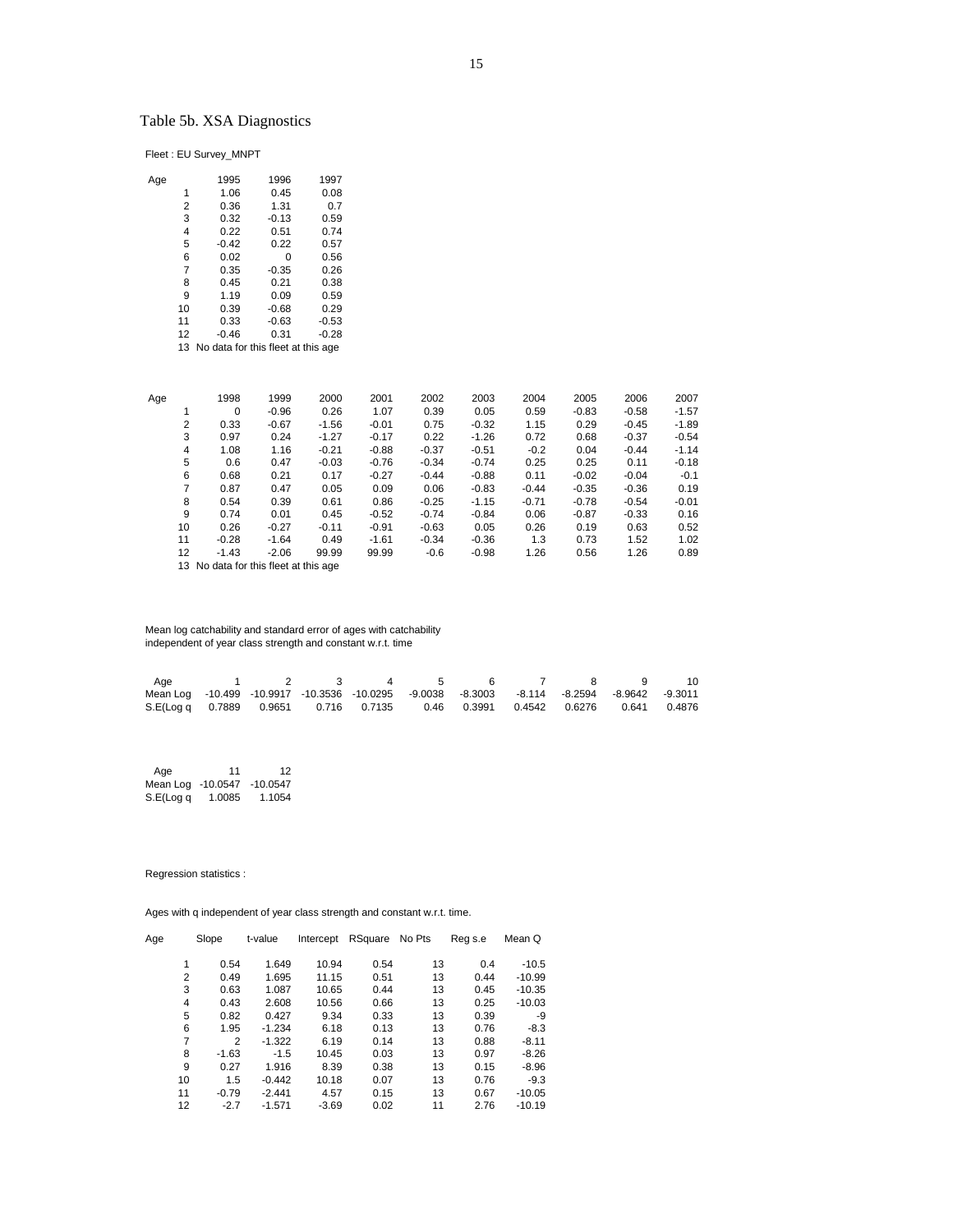# Table 5b. XSA diagnostic results (cont.)

Fleet : CAN 2J3K Fall\_MNPT

| Age |                | 1995        | 1996    | 1997        |         |         |         |         |         |             |      |
|-----|----------------|-------------|---------|-------------|---------|---------|---------|---------|---------|-------------|------|
|     | 1              | 99.99       | 0.57    | $-0.49$     |         |         |         |         |         |             |      |
|     | 2              | 99.99       | 0.01    | 0.35        |         |         |         |         |         |             |      |
|     | 3              | 99.99       | 0.33    | 0.44        |         |         |         |         |         |             |      |
|     | 4              | 99.99       | $-0.19$ | 0.08        |         |         |         |         |         |             |      |
|     | 5              | 99.99       | 0.01    | 0.34        |         |         |         |         |         |             |      |
|     | 6              | 99.99       | $-0.44$ | 0.46        |         |         |         |         |         |             |      |
|     | $\overline{7}$ | 99.99       | $-0.81$ | $\mathbf 0$ |         |         |         |         |         |             |      |
|     | 8              | 99.99       | $-1.09$ | 0.06        |         |         |         |         |         |             |      |
|     | 9              | 99.99       | 0.17    | 0.38        |         |         |         |         |         |             |      |
|     | 10             | 99.99       | $-0.27$ | 0.13        |         |         |         |         |         |             |      |
|     | 11             | 99.99       | $-0.08$ | 0.24        |         |         |         |         |         |             |      |
|     | 12             | 99.99       | $-0.22$ | 0.41        |         |         |         |         |         |             |      |
|     | 13             | 99.99       | 0.4     | 0.05        |         |         |         |         |         |             |      |
|     |                |             |         |             |         |         |         |         |         |             |      |
|     |                |             |         |             |         |         |         |         |         |             |      |
| Age |                | 1998        | 1999    | 2000        | 2001    | 2002    | 2003    | 2004    | 2005    | 2006        | 2007 |
|     | 1              | $-0.56$     | $-0.95$ | $-0.11$     | 0.06    | $-0.01$ | 0.39    | 0.58    | $-0.15$ | 0.58        | 0.08 |
|     | 2              | $-0.3$      | 0.13    | $-0.33$     | $-0.35$ | $-0.24$ | $-0.13$ | 0.36    | 0.18    | 0.26        | 0.07 |
|     | 3              | 0.24        | 0.18    | $-0.08$     | $-0.06$ | $-0.42$ | $-0.44$ | $-0.26$ | $-0.46$ | 0.07        | 0.45 |
|     | 4              | $-0.08$     | 0.31    | $-0.25$     | $-0.07$ | $-0.45$ | $-0.51$ | $-0.21$ | $-0.09$ | 0.42        | 1.03 |
|     | 5              | $-0.14$     | 0.25    | 0.01        | $-0.12$ | $-0.49$ | $-0.39$ | $-0.07$ | 0.1     | 0.28        | 0.22 |
|     | 6              | 0.18        | 0.43    | $-0.06$     | 0.16    | $-1.06$ | $-0.66$ | $-0.51$ | 0.29    | 0.58        | 0.63 |
|     | $\overline{7}$ | 0.16        | 0.79    | $-0.03$     | 0.22    | $-1.25$ | $-0.8$  | $-0.47$ | 0.65    | 0.58        | 0.96 |
|     | 8              | $-0.09$     | 0.39    | $\mathbf 0$ | 0.34    | $-1.12$ | $-0.64$ | $-0.33$ | 0.26    | 0.88        | 1.34 |
|     | 9              | $\mathbf 0$ | 0.12    | $-0.54$     | $-0.04$ | $-0.91$ | $-0.97$ | $-0.16$ | 0.23    | 0.45        | 1.28 |
|     | 10             | 0.29        | 0.64    | $-0.21$     | $-0.33$ | $-0.87$ | $-0.43$ | 0.09    | 0.18    | $\mathbf 0$ | 0.76 |
|     | 11             | 0.15        | $-0.05$ | $-0.13$     | $-0.04$ | $-1.19$ | $-0.33$ | $-0.58$ | 0.66    | 0.41        | 0.94 |
|     | 12             | 0.26        | $-0.67$ | $-1.15$     | $-0.76$ | 99.99   | $-0.13$ | $-0.5$  | 0.48    | 0.01        | 0.78 |
|     | 13             | 0.32        | 0.96    | 99.99       | 0.55    | $-0.2$  | $-0.32$ | 0.89    | 0.66    | 99.99       | 0.25 |

 Mean log catchability and standard error of ages with catchability independent of year class strength and constant w.r.t. time

| Age                                                                                   |  | 1 2 3 4 5 |  | 6789 | - 10 |
|---------------------------------------------------------------------------------------|--|-----------|--|------|------|
| Mean Log -7.7275 -7.825 -8.1526 -8.1152 -8.303 -8.58 -8.4988 -8.8935 -9.7212 -10.3436 |  |           |  |      |      |
| S.E(Log q 0.4899 0.2642 0.3382 0.4222 0.2598 0.5456 0.7043 0.7312 0.6154 0.4569       |  |           |  |      |      |

| Age                                 | 11     | 12     | 13     |
|-------------------------------------|--------|--------|--------|
| Mean Log -10.4933 -10.4933 -10.4933 |        |        |        |
| S.E(Log q                           | 0.5606 | 0.6115 | 0.5713 |

Regression statistics :

Ages with q independent of year class strength and constant w.r.t. time.

| Age |    | Slope | t-value  | Intercept | RSquare | No Pts | Reg s.e | Mean Q   |
|-----|----|-------|----------|-----------|---------|--------|---------|----------|
|     | 1  | 1.99  | $-1.378$ | 4.07      | 0.16    | 12     | 0.94    | $-7.73$  |
|     | 2  | 1.28  | $-1.226$ | 6.85      | 0.65    | 12     | 0.33    | $-7.82$  |
|     | 3  | 0.96  | 0.152    | 8.27      | 0.59    | 12     | 0.34    | $-8.15$  |
|     | 4  | 3.87  | $-2.232$ | $-0.17$   | 0.06    | 12     | 1.4     | $-8.12$  |
|     | 5  | 1.15  | $-0.412$ | 7.92      | 0.43    | 12     | 0.31    | $-8.3$   |
|     | 6  | 1.17  | $-0.22$  | 8.25      | 0.15    | 12     | 0.67    | $-8.58$  |
|     | 7  | 1.55  | $-0.457$ | 7.62      | 0.06    | 12     | 1.13    | $-8.5$   |
|     | 8  | 0.85  | 0.115    | 8.93      | 0.06    | 12     | 0.65    | $-8.89$  |
|     | 9  | 1.02  | $-0.009$ | 9.75      | 0.03    | 12     | 0.66    | $-9.72$  |
|     | 10 | 0.73  | 0.461    | 9.59      | 0.23    | 12     | 0.35    | $-10.34$ |
|     | 11 | 1     | $-0.005$ | 10.51     | 0.17    | 12     | 0.59    | $-10.49$ |
|     | 12 | 1.59  | $-0.618$ | 13.1      | 0.11    | 11     | 0.97    | $-10.63$ |
|     | 13 | 0.82  | 0.628    | 9.37      | 0.61    | 10     | 0.37    | $-10.14$ |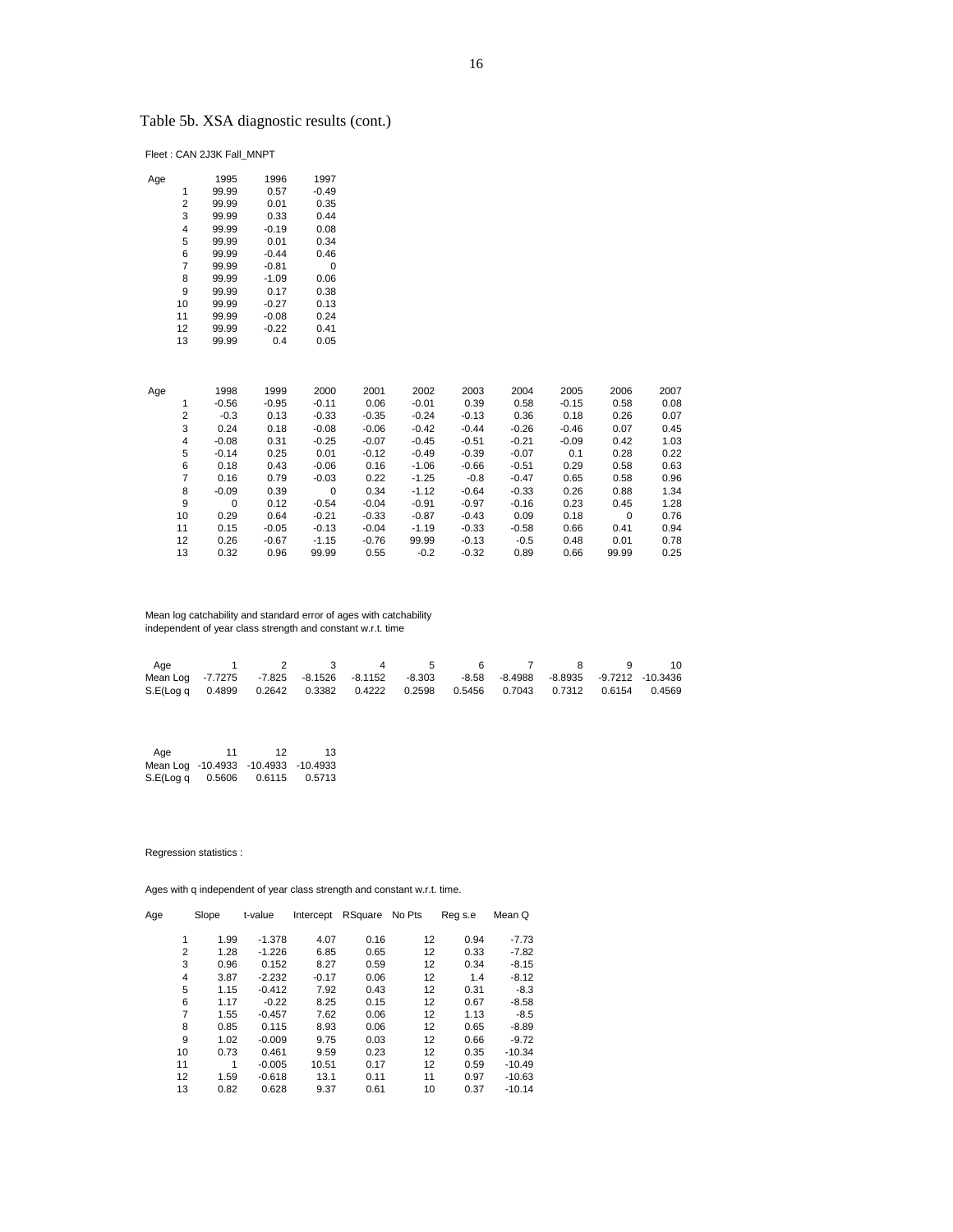# Table 5b. XSA diagnostic results (cont.)

Fleet : CAN 3LNO Spr\_MNPT

| <b>s</b> |                | 1995                                  | 1996    | 1997    |
|----------|----------------|---------------------------------------|---------|---------|
|          | 1              | 99.99                                 | 0.42    | 0.29    |
|          | 2              | 99.99                                 | 0.95    | 1.01    |
|          | 3              | 99.99                                 | 0.88    | 0.8     |
|          | 4              | 99.99                                 | 0.74    | 0.6     |
|          | 5              | 99.99                                 | $-0.07$ | 0.32    |
|          | 6              | 99.99                                 | $-0.48$ | 0.29    |
|          | $\overline{7}$ | 99.99                                 | $-0.79$ | $-0.33$ |
|          | 8              | 99.99                                 | $-2.84$ | $-0.42$ |
|          | 9              | No data for this fleet at this age    |         |         |
|          | 10             | No data for this fleet at this age    |         |         |
|          | 11             | No data for this fleet at this age    |         |         |
|          |                | 12 No data for this fleet at this age |         |         |
|          | 13             | No data for this fleet at this age    |         |         |
|          |                |                                       |         |         |

| Age |   | 1998                                  | 1999    | 2000    | 2001    | 2002    | 2003    | 2004    | 2005    |  |  |
|-----|---|---------------------------------------|---------|---------|---------|---------|---------|---------|---------|--|--|
|     | 1 | $-1.26$                               | $-0.99$ | $-0.04$ | $-0.33$ | $-0.2$  | 0.45    | 0.65    | $-0.01$ |  |  |
|     | 2 | $-0.36$                               | $-0.64$ | 0.01    | $-0.44$ | $-0.61$ | 0.71    | $-0.33$ | $-0.42$ |  |  |
|     | 3 | 0.64                                  | $-0.36$ | $-0.32$ | $-0.7$  | $-0.95$ | 0.11    | $-0.23$ | $-0.03$ |  |  |
|     | 4 | 1.06                                  | 0.06    | $-0.02$ | $-0.7$  | $-0.87$ | 0.08    | $-0.15$ | $-0.37$ |  |  |
|     | 5 | 1.02                                  | 0.43    | 0.02    | $-0.67$ | $-0.83$ | $-0.26$ | $-0.21$ | $-0.02$ |  |  |
|     | 6 | 1.01                                  | 0.33    | 0.77    | $-0.12$ | $-1.18$ | $-1.02$ | $-0.77$ | 0.31    |  |  |
|     | 7 | 1.03                                  | 0.65    | 1.01    | 0.18    | $-1.43$ | $-1.22$ | $-1.26$ | 0.31    |  |  |
|     | 8 | 1.25                                  | 1.07    | 0.59    | 0.17    | $-1.37$ | $-0.98$ | 0.09    | 0.3     |  |  |
|     |   | 9 No data for this fleet at this age  |         |         |         |         |         |         |         |  |  |
|     |   | 10 No data for this fleet at this age |         |         |         |         |         |         |         |  |  |
|     |   | 11 No data for this fleet at this age |         |         |         |         |         |         |         |  |  |
|     |   | 12 No data for this fleet at this age |         |         |         |         |         |         |         |  |  |

13 No data for this fleet at this age

Mean log catchability and standard error of ages with catchability independent of year class strength and constant w.r.t. time

| Aae                                                                            |  |  |  |  |
|--------------------------------------------------------------------------------|--|--|--|--|
| Mean Log -11.7916 -11.2979 -10.7507 -10.624 -10.3856 -10.917 -11.5791 -12.7013 |  |  |  |  |
| S.E(Log q 0.6825 0.619 0.5977 0.6026 0.5163 0.7693 1.0921 1.371                |  |  |  |  |

Regression statistics :

Ages with q independent of year class strength and constant w.r.t. time.

| Age |   | Slope | t-value  | Intercept | RSquare | No Pts | Reg s.e | Mean Q   |
|-----|---|-------|----------|-----------|---------|--------|---------|----------|
|     | 1 | 2.65  | $-1.044$ | 12.33     | 0.04    | 11     | 1.8     | $-11.79$ |
|     | 2 | 0.61  | 1.343    | 11.31     | 0.57    | 11     | 0.37    | $-11.3$  |
|     | 3 | 0.66  | 0.895    | 10.92     | 0.43    | 11     | 0.4     | $-10.75$ |
|     | 4 | 0.59  | 1.259    | 10.79     | 0.51    | 11     | 0.34    | $-10.62$ |
|     | 5 | 0.75  | 0.538    | 10.5      | 0.34    | 11     | 0.4     | $-10.39$ |
|     | 6 | 0.99  | 0.008    | 10.91     | 0.12    | 11     | 0.8     | $-10.92$ |
|     | 7 | 1.31  | $-0.193$ | 12.03     | 0.04    | 11     | 1.5     | $-11.58$ |
|     | 8 | 0.46  | 0.418    | 10.76     | 0.06    | 11     | 0.66    | $-12.7$  |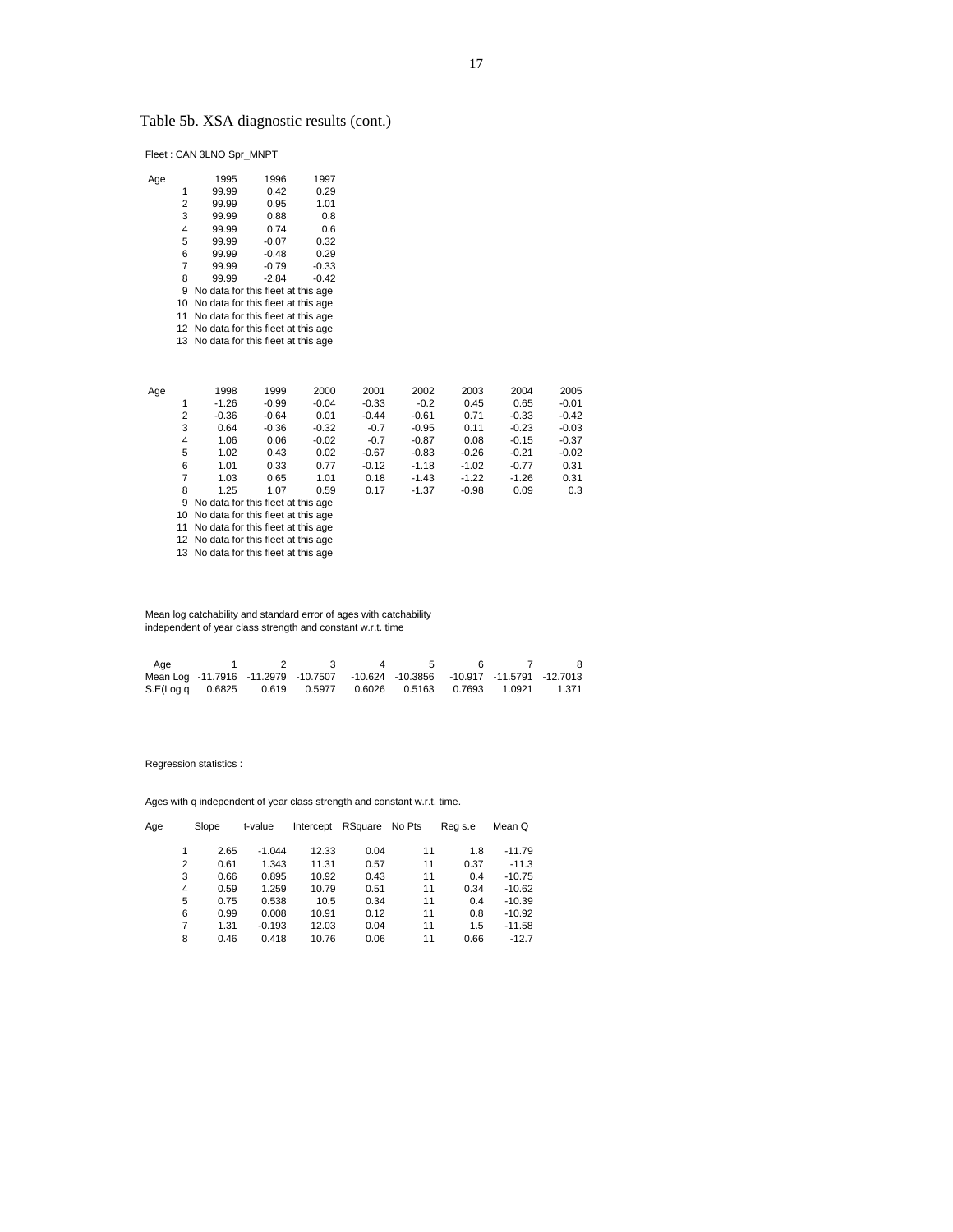Table 5b. XSA diagnostic results (cont.)

# **Terminal year survivor and F summaries :**

Age 1 Catchability constant w.r.t. time and dependent on age

Year class = 2006

| Fleet                | Estimated Int<br>Survivors s.e |       | Ext<br>s.e |   | Var<br>Ratio | N |   | Scaled<br>Weights | Estimated<br>$-F$ |
|----------------------|--------------------------------|-------|------------|---|--------------|---|---|-------------------|-------------------|
| EU Survey            | 13860                          | 0.819 |            | 0 |              | 0 | 1 | 0.204             | 0                 |
| CAN 2J3K             | 72550                          | 0.51  |            | 0 |              | 0 | 1 | 0.526             | 0                 |
| CAN 3LN              | 185987                         | 0.713 |            | 0 |              | 0 |   | 0.269             | 0                 |
| F shrinka            | 0                              | 0.5   |            |   |              |   |   | 0                 | 0                 |
|                      | Weighted prediction:           |       |            |   |              |   |   |                   |                   |
| <b>Survivors</b>     | Int                            | Ext   | N          |   | Var          |   | F |                   |                   |
| at end of $\sqrt{ }$ | s.e                            | s.e   |            |   | Ratio        |   |   |                   |                   |
| 66676                | 0.37                           | 0.63  |            | 3 | 1.7          |   | 0 |                   |                   |

1

Age 2 Catchability constant w.r.t. time and dependent on age

Year class = 2005

| Fleet                                    | Estimated Int<br>Survivors s.e |            | Ext<br>s.e |       | Var<br>Ratio | N |   | Scaled<br>Weights |       | Estimated<br>F |
|------------------------------------------|--------------------------------|------------|------------|-------|--------------|---|---|-------------------|-------|----------------|
| EU Survey                                | 10933                          | 0.634      |            | 0.641 | 1.01         |   | 2 |                   | 0.196 | 0              |
| CAN 2J3K                                 | 45561                          | 0.357      |            | 0.252 | 0.71         |   | 2 |                   | 0.617 | 0              |
| CAN 3LN                                  | 36726                          | 0.647      |            | 0     |              | 0 | 1 |                   | 0.188 | 0              |
| F shrinka                                | 0                              | 0.5        |            |       |              |   |   |                   | 0     | 0              |
|                                          | Weighted prediction:           |            |            |       |              |   |   |                   |       |                |
| <b>Survivors</b><br>at end of $\sqrt{ }$ | Int<br>s.e                     | Ext<br>s.e | N          |       | Var<br>Ratio |   | F |                   |       |                |

33098 0.28 0.33 5 1.162 0

Age 3 Catchability constant w.r.t. time and dependent on age

#### Year class = 2004

| Fleet            | Estimated Int        |       | Ext |       | Var   |      | N |   | Scaled  | Estimated |
|------------------|----------------------|-------|-----|-------|-------|------|---|---|---------|-----------|
|                  | Survivors s.e        |       | s.e |       | Ratio |      |   |   | Weights | F         |
| EU Survey        | 14975                | 0.482 |     | 0.113 |       | 0.23 |   | 3 | 0.208   |           |
| CAN 2J3K         | 33677                | 0.291 |     | 0.176 |       | 0.61 |   | 3 | 0.573   | 0         |
| CAN 3LN          | 30546                | 0.47  |     | 0.089 |       | 0.19 |   | 2 | 0.219   | 0         |
| <b>F</b> shrinka | 0                    | 0.5   |     |       |       |      |   |   | 0       | 0         |
|                  | Weighted prediction: |       |     |       |       |      |   |   |         |           |

| Survivors                 | Int  | Ext  |  | Var   |  |
|---------------------------|------|------|--|-------|--|
| at end of $\setminus$ s.e |      | s.e  |  | Ratio |  |
| 27852                     | 0.22 | 0.14 |  | 0.655 |  |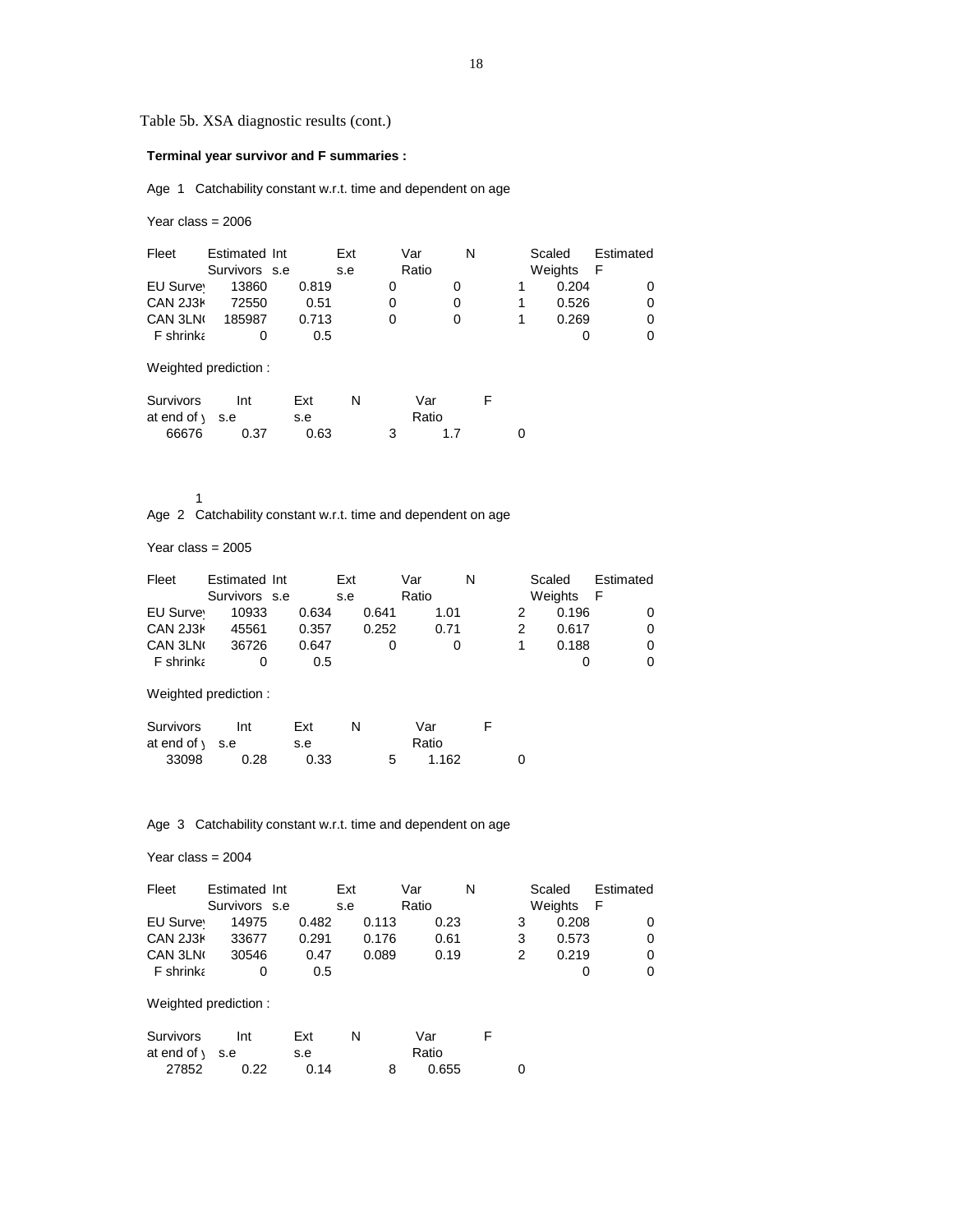# Table 5b. XSA Diagnostic results (cont.)

Age 4 Catchability constant w.r.t. time and dependent on age

Year class = 2003

| Fleet            | Estimated Int |       | Ext |       | Var   |      | N |   | Scaled  |   | Estimated |
|------------------|---------------|-------|-----|-------|-------|------|---|---|---------|---|-----------|
|                  | Survivors s.e |       | s.e |       | Ratio |      |   |   | Weights | F |           |
| EU Survey        | 17035         | 0.404 |     | 0.39  |       | 0.97 |   | 4 | 0.186   |   | 0.005     |
| CAN 2J3K         | 35063         | 0.251 |     | 0.218 |       | 0.87 |   | 4 | 0.482   |   | 0.002     |
| CAN 3LN          | 19673         | 0.381 |     | 0.342 |       | 0.9  |   | 3 | 0.209   |   | 0.004     |
| <b>F</b> shrinka | 6378          | 0.5   |     |       |       |      |   |   | 0.122   |   | 0.012     |
|                  |               |       |     |       |       |      |   |   |         |   |           |

Weighted prediction :

| Survivors                 | Int  | Ext  | N |    | Var   |       |
|---------------------------|------|------|---|----|-------|-------|
| at end of $\setminus$ s.e |      | s.e  |   |    | Ratio |       |
| 22053                     | 0.17 | 0.22 |   | 12 | 1.269 | 0.004 |

Age 5 Catchability constant w.r.t. time and dependent on age

Year class = 2002

| Fleet            | Estimated Int |       | Ext |       | Var   |      | N |   | Scaled  | Estimated |
|------------------|---------------|-------|-----|-------|-------|------|---|---|---------|-----------|
|                  | Survivors s.e |       | s.e |       | Ratio |      |   |   | Weights | - F       |
| EU Survey        | 33238         | 0.314 |     | 0.251 |       | 0.8  |   | 5 | 0.228   | 0.015     |
| CAN 2J3K         | 36463         | 0.224 |     | 0.166 |       | 0.74 |   | 5 | 0.447   | 0.014     |
| CAN 3LN          | 33250         | 0.311 |     | 0.162 |       | 0.52 |   | 4 | 0.233   | 0.015     |
| <b>F</b> shrinka | 7944          | 0.5   |     |       |       |      |   |   | 0.092   | 0.063     |

Weighted prediction :

| Survivors                 | Int  | Ext  | N |    | Var   |       |
|---------------------------|------|------|---|----|-------|-------|
| at end of $\setminus$ s.e |      | s.e  |   |    | Ratio |       |
| 30374                     | 0.15 | 0.15 |   | 15 | 1.018 | 0.017 |

1 Age 6 Catchability constant w.r.t. time and dependent on age

Year class = 2001

| Fleet            | Estimated Int |       | Ext |       | Var   |      | N |   | Scaled    | Estimated |
|------------------|---------------|-------|-----|-------|-------|------|---|---|-----------|-----------|
|                  | Survivors s.e |       | s.e |       | Ratio |      |   |   | Weights F |           |
| EU Survey        | 32009         | 0.266 |     | 0.127 |       | 0.48 |   | 6 | 0.27      | 0.1       |
| CAN 2J3K         | 30019         | 0.209 |     | 0.128 |       | 0.61 |   | 6 | 0.434     | 0.107     |
| CAN 3LNO         | 31705         | 0.302 |     | 0.254 |       | 0.84 |   | 5 | 0.208     | 0.101     |
| <b>F</b> shrinka | 11914         | 0.5   |     |       |       |      |   |   | 0.088     | 0.25      |

Weighted prediction :

| <b>Survivors</b>      | Int  | Ext  | N |    | Var   |       |
|-----------------------|------|------|---|----|-------|-------|
| at end of $\vert$ s.e |      | s.e  |   |    | Ratio |       |
| 28468                 | 0.14 | 0.11 |   | 18 | 0.768 | 0.112 |

Age 7 Catchability constant w.r.t. time and dependent on age

Year class = 2000

| Fleet     | Estimated Int | Ext   |       | Var   |      | N | Scaled |                | Estimated |
|-----------|---------------|-------|-------|-------|------|---|--------|----------------|-----------|
|           | Survivors s.e | s.e   |       | Ratio |      |   |        | Weights<br>- F |           |
| EU Survey | 11480         | 0.236 | 0.217 |       | 0.92 |   |        | 0.282          | 0.662     |
| CAN 2J3K  | 11184         | 0.201 | 0.17  |       | 0.84 |   |        | 0.368          | 0.675     |
| CAN 3LNO  | 10286         | 0.271 | 0.257 |       | 0.95 |   | 6      | 0.201          | 0.717     |
| F shrinka | 8435          | 0.5   |       |       |      |   |        | 0.15           | 0.823     |

Weighted prediction :

| Survivors             | Int  | Ext  |    | Var   |       |
|-----------------------|------|------|----|-------|-------|
| at end of $\vert$ s.e |      | s.e  |    | Ratio |       |
| 10621                 | 0.14 | 0.11 | 21 | 0.776 | 0.701 |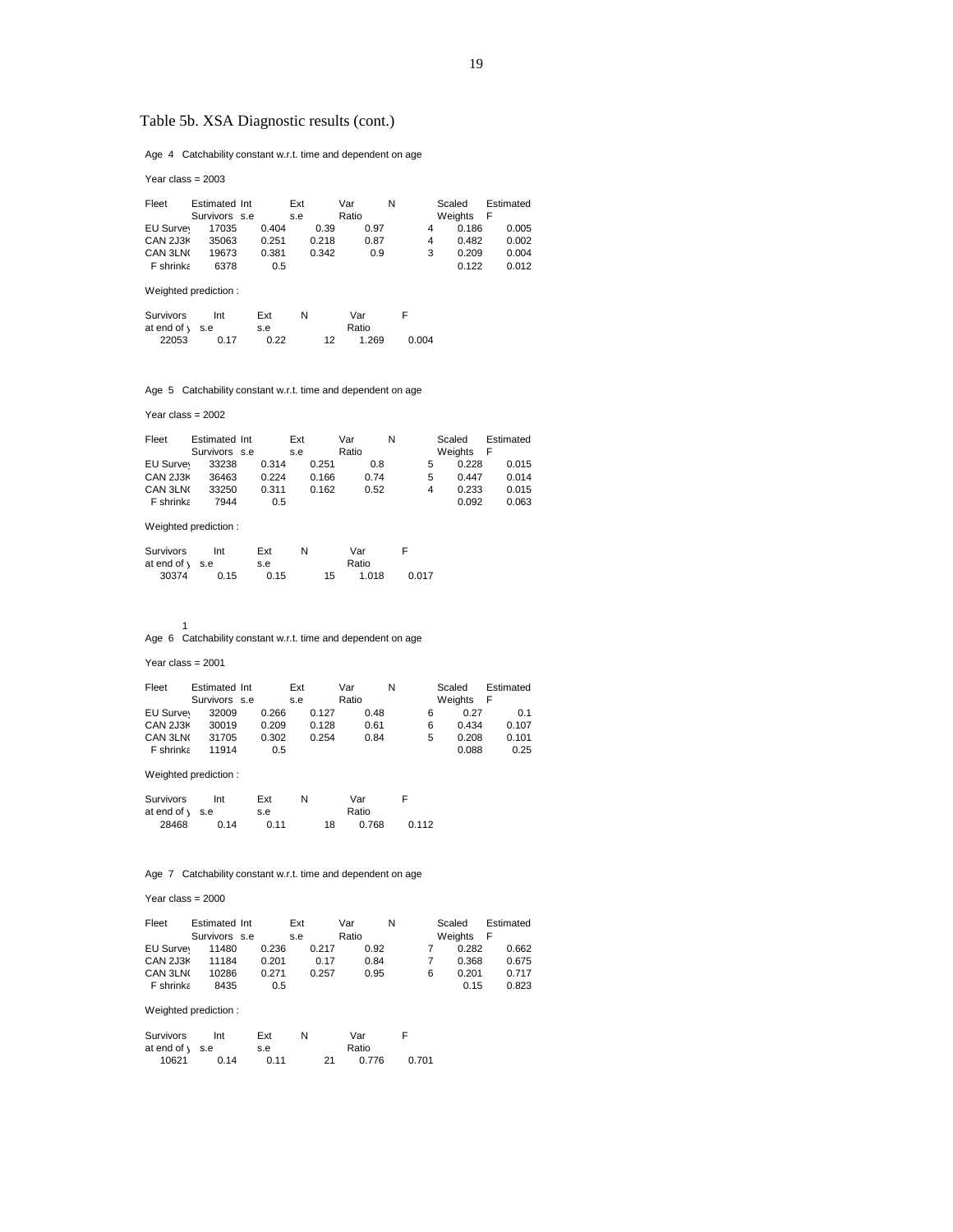### Table 5b. XSA Diagnostic results (cont.) Age 8 Catchability constant w.r.t. time and dependent on age

Year class = 1999

| Fleet                | Estimated Int<br>Survivors s.e |       | Ext<br>s.e |       | Var<br>Ratio | N     | Scaled<br>Weights | Estimated<br>F |
|----------------------|--------------------------------|-------|------------|-------|--------------|-------|-------------------|----------------|
| EU Survey            | 3503                           | 0.24  |            | 0.091 | 0.38         | 8     | 0.268             | 0.875          |
| CAN 2J3K             | 4050                           | 0.207 |            | 0.234 | 1.13         | 8     | 0.309             | 0.793          |
| CAN 3LN              | 3512                           | 0.27  |            | 0.311 | 1.15         | 7     | 0.162             | 0.873          |
| F shrinka            | 3497                           | 0.5   |            |       |              |       | 0.261             | 0.876          |
|                      | Weighted prediction:           |       |            |       |              |       |                   |                |
| Survivors            | Int                            | Ext   | N          |       | Var          | F     |                   |                |
| at end of $\sqrt{ }$ | s.e                            | s.e   |            |       | Ratio        |       |                   |                |
| 3664                 | 0.16                           | 0.1   |            | 24    | 0.609        | 0.849 |                   |                |
|                      |                                |       |            |       |              |       |                   |                |

Age 9 Catchability constant w.r.t. time and dependent on age

Year class = 1998

| Fleet            | Estimated Int |       | Ext |       | Var   |      | N |   | Scaled  | Estimated |
|------------------|---------------|-------|-----|-------|-------|------|---|---|---------|-----------|
|                  | Survivors s.e |       | s.e |       | Ratio |      |   |   | Weights | F         |
| EU Survey        | 1160          | 0.291 |     | 0.145 |       | 0.5  |   | 9 | 0.275   | 0.673     |
| CAN 2J3K         | 2116          | 0.267 |     | 0.292 |       | 1.09 |   | 9 | 0.306   | 0.423     |
| CAN 3LN          | 884           | 0.258 |     | 0.166 |       | 0.64 |   | 7 | 0.099   | 0.815     |
| <b>F</b> shrinka | 1423          | 0.5   |     |       |       |      |   |   | 0.32    | 0.578     |

Weighted prediction :

| Survivors                 | Int | Ext  | N |    | Var   |      |  |
|---------------------------|-----|------|---|----|-------|------|--|
| at end of $\setminus$ s.e |     | s.e  |   |    | Ratio |      |  |
| 1449                      | 0.2 | 0.12 |   | 26 | 0.599 | 0.57 |  |

1

Age 10 Catchability constant w.r.t. time and dependent on age

Year class = 1997

| Fleet            | Estimated Int |       | Ext |       | Var   |      | N |    | Scaled  | Estimated |
|------------------|---------------|-------|-----|-------|-------|------|---|----|---------|-----------|
|                  | Survivors s.e |       | s.e |       | Ratio |      |   |    | Weights | F         |
| EU Survey        | 1016          | 0.284 |     | 0.189 |       | 0.67 |   | 10 | 0.336   | 0.351     |
| CAN 2J3K         | 1500          | 0.269 |     | 0.158 |       | 0.59 |   | 10 | 0.36    | 0.251     |
| CAN 3LN          | 518           | 0.268 |     | 0.161 |       | 0.6  |   | 8  | 0.07    | 0.601     |
| <b>F</b> shrinka | 776           | 0.5   |     |       |       |      |   |    | 0.234   | 0.439     |

Weighted prediction :

| Survivors                 | Int  | Ext  | N |    | Var   |       |
|---------------------------|------|------|---|----|-------|-------|
| at end of $\setminus$ s.e |      | s.e  |   |    | Ratio |       |
| 1046                      | 0.18 | 0.11 |   | 29 | 0.586 | 0.342 |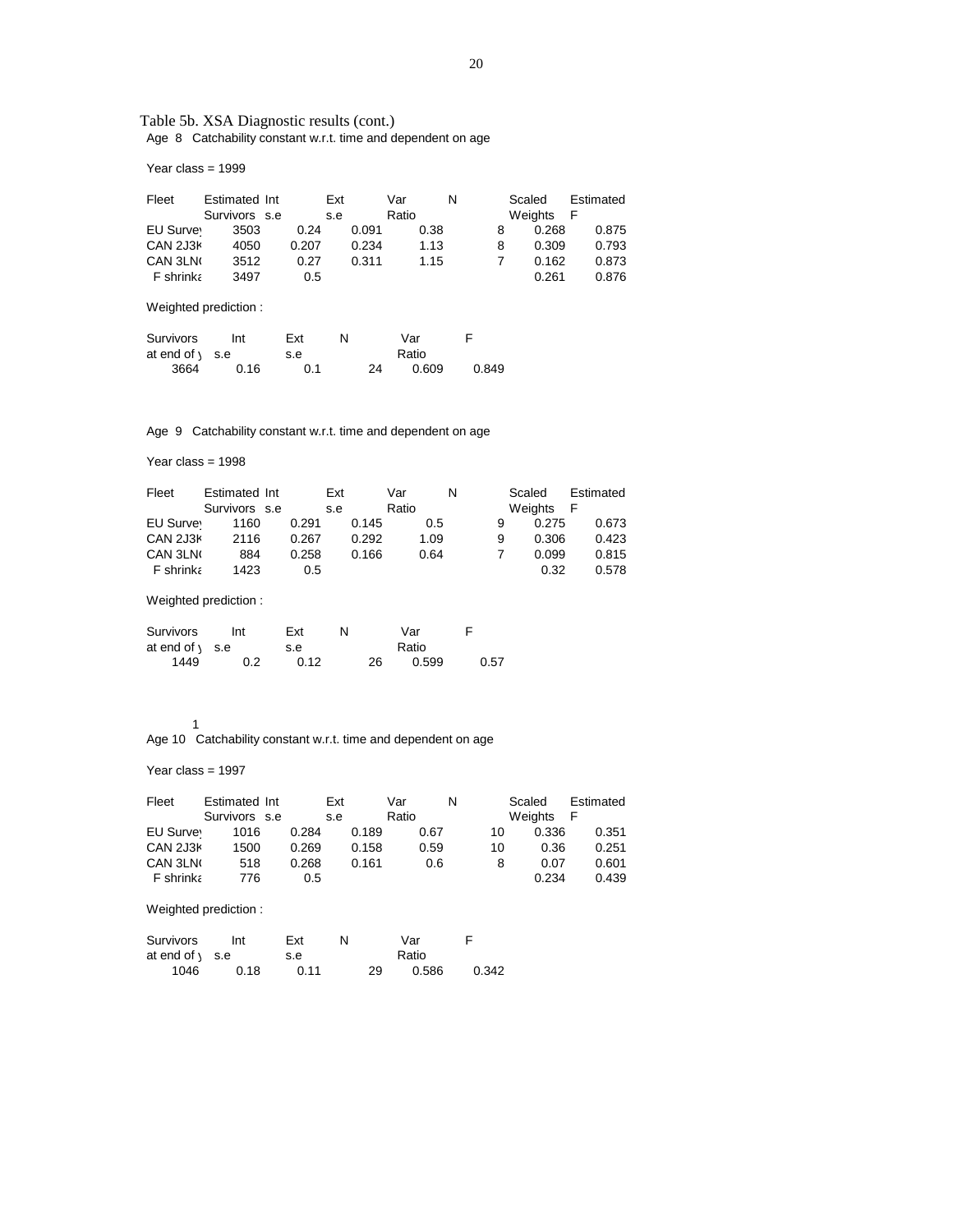Table 5b. XSA Diagnostic results (cont.)

Age 11 Catchability constant w.r.t. time and dependent on age

Year class = 1996

| Fleet                | Estimated Int        |       | Ext   | Var   | N    |       | Scaled  | Estimated |
|----------------------|----------------------|-------|-------|-------|------|-------|---------|-----------|
|                      | Survivors s.e        |       | s.e   | Ratio |      |       | Weights | F         |
| EU Survey            | 648                  | 0.309 | 0.225 |       | 0.73 | 11    | 0.293   | 0.205     |
| CAN 2J3K             | 705                  | 0.282 | 0.167 |       | 0.59 | 11    | 0.41    | 0.19      |
| CAN 3LN              | 360                  | 0.272 | 0.173 |       | 0.64 | 8     | 0.042   | 0.344     |
| F shrinka            | 276                  | 0.5   |       |       |      |       | 0.255   | 0.429     |
|                      | Weighted prediction: |       |       |       |      |       |         |           |
| Survivors            | Int                  | Ext   | N     | Var   | F    |       |         |           |
| at end of $\sqrt{ }$ | s.e                  | s.e   |       | Ratio |      |       |         |           |
| 526                  | 0.19                 | 0.13  |       | 31    | 0.65 | 0.247 |         |           |

1

Age 12 Catchability constant w.r.t. time and age (fixed at the value for age) 11

Year class = 1995

| Fleet                | Estimated Int        |       | Ext   | Var   | N     | Scaled  | Estimated |
|----------------------|----------------------|-------|-------|-------|-------|---------|-----------|
|                      | Survivors s.e        |       | s.e   | Ratio |       | Weights | F         |
| EU Survey            | 568                  | 0.319 | 0.189 | 0.59  | 12    | 0.271   | 0.12      |
| CAN 2J3K             | 545                  | 0.275 | 0.109 | 0.4   | 12    | 0.455   | 0.125     |
| CAN 3LN              | 422                  | 0.27  | 0.249 | 0.92  | 8     | 0.029   | 0.158     |
| F shrinka            | 125                  | 0.5   |       |       |       | 0.245   | 0.458     |
|                      | Weighted prediction: |       |       |       |       |         |           |
| Survivors            | Int                  | Ext   | N     | Var   | F     |         |           |
| at end of $\sqrt{ }$ | s.e                  | s.e   |       | Ratio |       |         |           |
| 381                  | 0.2                  | 0.15  | 33    | 0.767 | 0.174 |         |           |

Age 13 Catchability constant w.r.t. time and age (fixed at the value for age) 11

#### Year class = 1994

| Fleet            | Estimated Int |       | Ext |       | Var   |      | N |    | Scaled  | Estimated |
|------------------|---------------|-------|-----|-------|-------|------|---|----|---------|-----------|
|                  | Survivors s.e |       | s.e |       | Ratio |      |   |    | Weights | F         |
| EU Survey        | 354           | 0.335 |     | 0.185 |       | 0.55 |   | 12 | 0.21    | 0.1       |
| CAN 2J3K         | 287           | 0.272 |     | 0.116 |       | 0.43 |   | 12 | 0.518   | 0.122     |
| CAN 3LN          | 401           | 0.294 |     | 0.293 |       |      |   |    | 0.018   | 0.088     |
| <b>F</b> shrinka | 127           | 0.5   |     |       |       |      |   |    | 0.253   | 0.256     |

# Weighted prediction :

| Survivors                 | Int | Fxt  |    | Var   |       |
|---------------------------|-----|------|----|-------|-------|
| at end of $\setminus$ s.e |     | s.e  |    | Ratio |       |
| 245                       | 0.2 | 0.11 | 32 | 0.54  | 0.141 |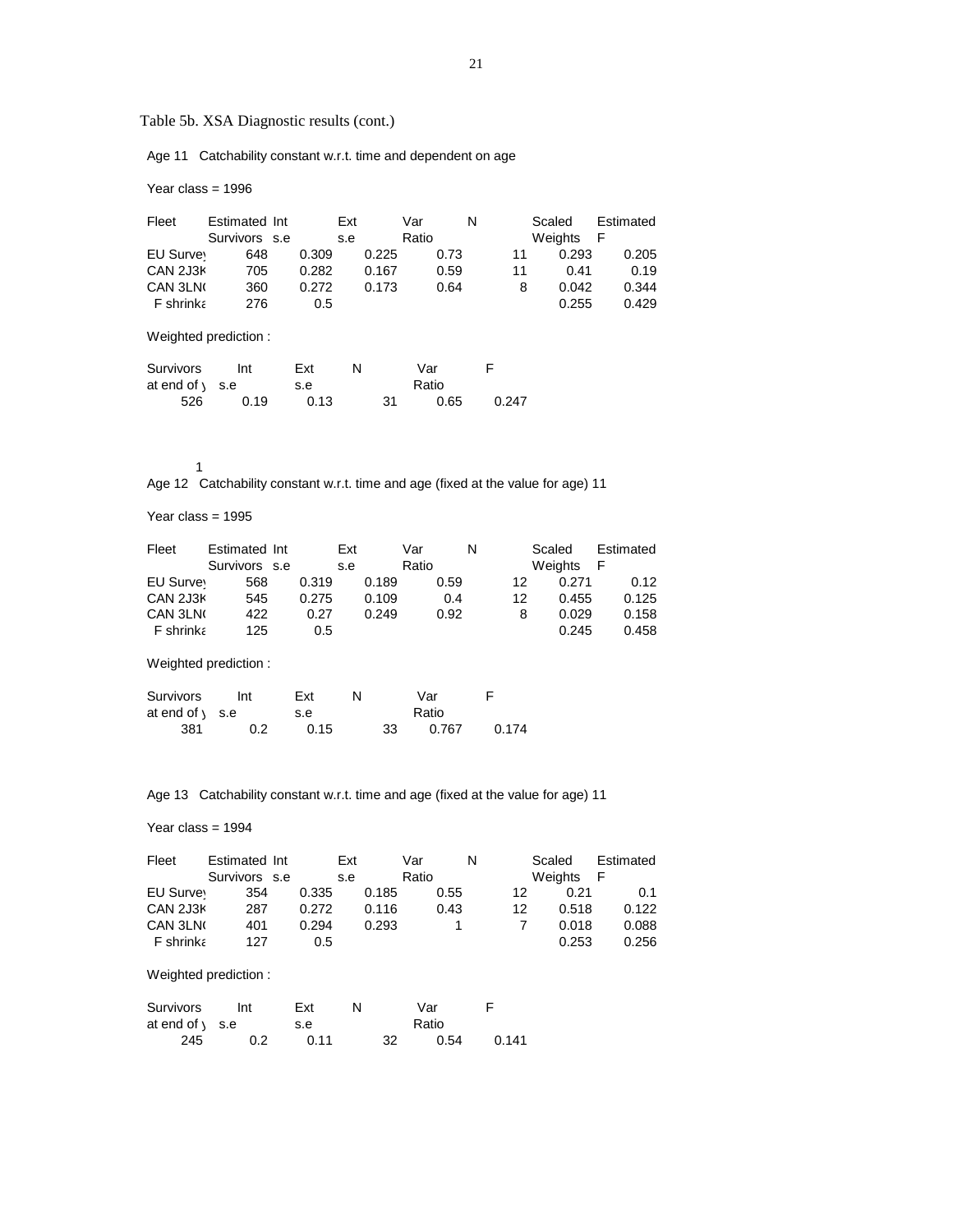Table 6. XSA estimated numbers at age (000s).

|      |        |        |        |        |       |       | Age   |       |       |      |      |                  |      |      |
|------|--------|--------|--------|--------|-------|-------|-------|-------|-------|------|------|------------------|------|------|
| Year | 1      | 2      | 3      | 4      | 5     | 6     | 7     | 8     | 9     | 10   | 11   | 12               | 13   | 14+  |
| 1975 | 112289 | 126280 | 110151 | 66815  | 53822 | 31894 | 23091 | 14337 | 9312  | 3931 | 1773 | $\overline{415}$ | 720  | 735  |
| 1976 | 116668 | 91934  | 103389 | 90184  | 54704 | 43764 | 23562 | 13703 | 7254  | 4040 | 1691 | 816              | 218  | 113  |
| 1977 | 107522 | 95520  | 75270  | 84648  | 73837 | 44772 | 35279 | 16367 | 6321  | 2529 | 1313 | 635              | 433  | 311  |
| 1978 | 82385  | 88032  | 78205  | 61625  | 69304 | 59969 | 32121 | 19113 | 6754  | 2521 | 1154 | 876              | 402  | 459  |
| 1979 | 99031  | 67451  | 72074  | 64029  | 50455 | 54043 | 41484 | 18182 | 8794  | 2937 | 763  | 290              | 385  | 756  |
| 1980 | 130137 | 81079  | 55225  | 59009  | 52422 | 39150 | 36350 | 22361 | 9334  | 6142 | 1969 | 365              | 103  | 52   |
| 1981 | 131878 | 106547 | 66382  | 45214  | 48313 | 42731 | 30166 | 21482 | 9550  | 2758 | 1565 | 696              | 183  | 292  |
| 1982 | 131159 | 107972 | 87233  | 54349  | 37018 | 38774 | 30898 | 15825 | 7226  | 3921 | 1453 | 1050             | 441  | 512  |
| 1983 | 146631 | 107384 | 88400  | 71420  | 44497 | 30064 | 29666 | 19579 | 7742  | 2712 | 1687 | 650              | 628  | 1031 |
| 1984 | 153784 | 120051 | 87919  | 72376  | 58474 | 35797 | 21396 | 15421 | 9231  | 4262 | 1594 | 1192             | 464  | 795  |
| 1985 | 167248 | 125908 | 98290  | 71982  | 59257 | 47058 | 27205 | 12230 | 5674  | 3860 | 2350 | 937              | 847  | 834  |
| 1986 | 187148 | 136931 | 103085 | 80473  | 58934 | 46721 | 33724 | 16923 | 6846  | 3397 | 2697 | 1780             | 677  | 1128 |
| 1987 | 156283 | 153224 | 112109 | 84399  | 65886 | 47997 | 36225 | 21810 | 9249  | 4276 | 2355 | 1987             | 1331 | 2054 |
| 1988 | 128757 | 127954 | 125449 | 91787  | 69100 | 53819 | 37576 | 19702 | 9772  | 5007 | 2729 | 1581             | 1373 | 1650 |
| 1989 | 112950 | 105417 | 104760 | 102709 | 75149 | 56306 | 41180 | 23403 | 12167 | 6835 | 3679 | 2052             | 1199 | 585  |
| 1990 | 107712 | 92476  | 86308  | 85770  | 84091 | 61363 | 44301 | 26947 | 15294 | 8621 | 4902 | 2616             | 1439 | 1045 |
| 1991 | 94449  | 88188  | 75713  | 70663  | 70137 | 67851 | 44125 | 24841 | 15225 | 8837 | 4622 | 2924             | 1341 | 1002 |
| 1992 | 71040  | 77329  | 72202  | 61988  | 57655 | 54833 | 48534 | 24226 | 10569 | 6000 | 3869 | 2097             | 1294 | 1088 |
| 1993 | 84255  | 58163  | 63311  | 59114  | 49789 | 43422 | 35011 | 21061 | 8791  | 4734 | 3318 | 2252             | 1049 | 471  |
| 1994 | 143006 | 68982  | 47619  | 51835  | 47484 | 32105 | 21139 | 12635 | 6459  | 2997 | 2214 | 1762             | 971  | 647  |
| 1995 | 173619 | 117083 | 56478  | 38988  | 37557 | 23947 | 11975 | 7225  | 4247  | 2501 | 1456 | 1079             | 1061 | 844  |
| 1996 | 151487 | 142147 | 95860  | 46240  | 31628 | 29526 | 17487 | 6908  | 3988  | 2406 | 1559 | 880              | 636  | 394  |
| 1997 | 124090 | 124027 | 116380 | 78483  | 37686 | 24394 | 19471 | 8538  | 3924  | 2400 | 1514 | 882              | 510  | 329  |
| 1998 | 110643 | 101597 | 101545 | 95284  | 63953 | 29133 | 16200 | 9116  | 4081  | 2182 | 1417 | 860              | 499  | 275  |
| 1999 | 112062 | 90586  | 83180  | 83138  | 77513 | 49126 | 18960 | 8027  | 4158  | 2043 | 1297 | 819              | 558  | 577  |
| 2000 | 117558 | 91749  | 74166  | 68102  | 67799 | 61517 | 35131 | 7731  | 3140  | 1903 | 1109 | 751              | 394  | 314  |
| 2001 | 112024 | 96249  | 75117  | 60722  | 55512 | 53673 | 38981 | 9603  | 3345  | 1690 | 1080 | 575              | 432  | 205  |
| 2002 | 111402 | 91717  | 78802  | 61501  | 49310 | 43424 | 32938 | 11898 | 3199  | 1825 | 936  | 487              | 287  | 182  |
| 2003 | 84400  | 91208  | 75092  | 64517  | 49919 | 38867 | 29002 | 11060 | 3763  | 1493 | 898  | 441              | 196  | 217  |
| 2004 | 49258  | 69101  | 74675  | 61480  | 51665 | 36807 | 22119 | 8576  | 3277  | 1620 | 756  | 472              | 230  | 197  |
| 2005 | 50750  | 40329  | 56575  | 61139  | 49524 | 38624 | 22683 | 8571  | 3288  | 1501 | 848  | 357              | 220  | 157  |
| 2006 | 49376  | 41551  | 33018  | 46320  | 49573 | 39052 | 26195 | 9239  | 3402  | 1416 | 827  | 473              | 189  | 235  |
| 2007 | 81438  | 40425  | 34019  | 27033  | 37728 | 38896 | 26137 | 10458 | 3129  | 1800 | 823  | 554              | 345  | 243  |
| 2008 |        | 66676  | 33098  | 27852  | 22053 | 30374 | 28468 | 10621 | 3664  | 1449 | 1046 | 526              | 381  | 418  |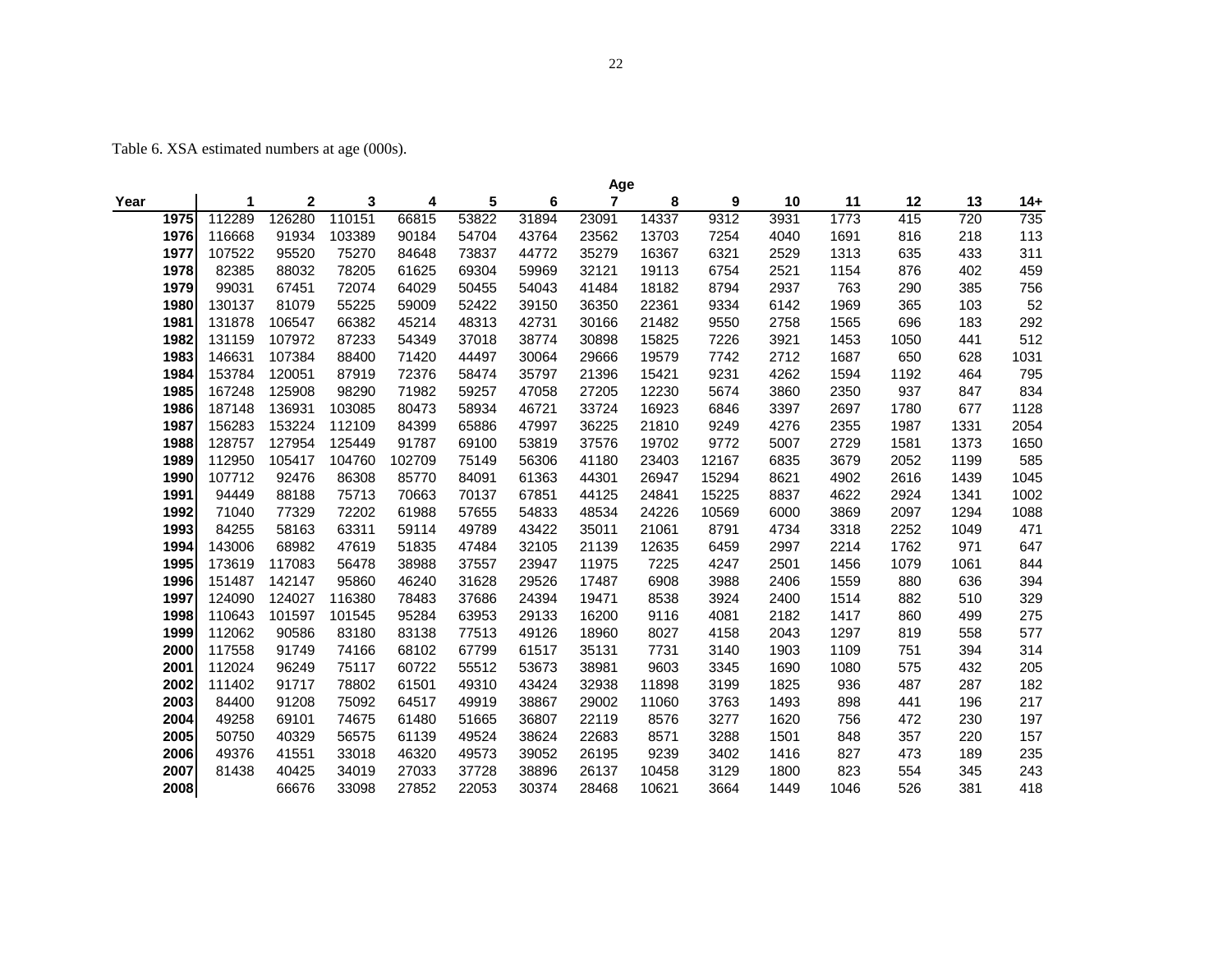Table 7. XSA estimated fishing mortality at age. (Average fishing mortality is computed over ages 5-10.)

|      |             |             |             |             |       |       |       |       | Age   |       |       |       |       |       |       |            |
|------|-------------|-------------|-------------|-------------|-------|-------|-------|-------|-------|-------|-------|-------|-------|-------|-------|------------|
| Year |             | 1           | $\mathbf 2$ | 3           | 4     | 5     | 6     | 7     | 8     | 9     | 10    | 11    | 12    | 13    | $14+$ | Fbar(5-10) |
|      | 1975        | $\Omega$    | $\Omega$    | $\Omega$    | 0.000 | 0.007 | 0.103 | 0.322 | 0.481 | 0.635 | 0.644 | 0.576 | 0.446 | 0.560 | 0.560 | 0.365      |
|      | <b>1976</b> | $\Omega$    | $\Omega$    | $\Omega$    | 0.000 | 0.000 | 0.016 | 0.164 | 0.574 | 0.854 | 0.924 | 0.780 | 0.434 | 0.720 | 0.720 | 0.422      |
|      | 1977        | 0           | $\Omega$    | $\Omega$    | 0.000 | 0.008 | 0.132 | 0.413 | 0.685 | 0.719 | 0.585 | 0.205 | 0.257 | 0.351 | 0.351 | 0.424      |
|      | 1978        | 0           | 0           | $\Omega$    | 0.000 | 0.049 | 0.169 | 0.369 | 0.576 | 0.633 | 0.995 | 1.179 | 0.622 | 0.943 | 0.943 | 0.465      |
|      | 1979        | 0           | 0           | 0           | 0.000 | 0.054 | 0.197 | 0.418 | 0.467 | 0.159 | 0.200 | 0.537 | 0.837 | 0.529 | 0.529 | 0.249      |
|      | 1980        | 0           | 0           | 0           | 0.000 | 0.004 | 0.061 | 0.326 | 0.651 | 1.019 | 1.167 | 0.840 | 0.490 | 0.841 | 0.841 | 0.538      |
|      | 1981        | 0           | 0           | 0           | 0.000 | 0.020 | 0.124 | 0.445 | 0.890 | 0.690 | 0.441 | 0.199 | 0.256 | 0.300 | 0.300 | 0.435      |
|      | 1982        | $\mathbf 0$ | $\mathbf 0$ | $\mathbf 0$ | 0.000 | 0.008 | 0.068 | 0.256 | 0.515 | 0.780 | 0.644 | 0.604 | 0.314 | 0.525 | 0.525 | 0.378      |
|      | 1983        | 0           | $\Omega$    | $\Omega$    | 0.000 | 0.018 | 0.140 | 0.454 | 0.552 | 0.397 | 0.331 | 0.147 | 0.138 | 0.207 | 0.207 | 0.315      |
|      | 1984        | 0           | 0           | 0           | 0.000 | 0.017 | 0.075 | 0.359 | 0.800 | 0.672 | 0.395 | 0.332 | 0.142 | 0.291 | 0.291 | 0.386      |
|      | 1985        | 0           | 0           | 0           | 0.000 | 0.038 | 0.133 | 0.275 | 0.380 | 0.313 | 0.159 | 0.078 | 0.124 | 0.121 | 0.121 | 0.216      |
|      | 1986        | 0           | 0           | 0           | 0.000 | 0.005 | 0.054 | 0.236 | 0.404 | 0.271 | 0.166 | 0.105 | 0.091 | 0.121 | 0.121 | 0.189      |
|      | 1987        | 0           | 0           | $\mathbf 0$ | 0.000 | 0.002 | 0.045 | 0.409 | 0.603 | 0.414 | 0.249 | 0.199 | 0.170 | 0.207 | 0.207 | 0.287      |
|      | 1988        | $\mathbf 0$ | $\Omega$    | $\Omega$    | 0.000 | 0.005 | 0.068 | 0.274 | 0.282 | 0.157 | 0.108 | 0.085 | 0.076 | 0.090 | 0.090 | 0.149      |
|      | 1989        | $\mathbf 0$ | $\Omega$    | $\Omega$    | 0.000 | 0.003 | 0.040 | 0.224 | 0.225 | 0.145 | 0.132 | 0.141 | 0.155 | 0.143 | 0.143 | 0.128      |
|      | 1990        | 0           | 0           | $\mathbf 0$ | 0.001 | 0.015 | 0.130 | 0.379 | 0.371 | 0.349 | 0.423 | 0.317 | 0.468 | 0.406 | 0.406 | 0.278      |
|      | 1991        | 0           | 0           | $\Omega$    | 0.003 | 0.046 | 0.135 | 0.400 | 0.655 | 0.731 | 0.626 | 0.591 | 0.615 | 0.616 | 0.616 | 0.432      |
|      | 1992        | 0           | 0           | 0           | 0.019 | 0.084 | 0.249 | 0.635 | 0.814 | 0.603 | 0.392 | 0.341 | 0.493 | 0.412 | 0.412 | 0.463      |
|      | 1993        | 0           | 0           | 0           | 0.019 | 0.239 | 0.520 | 0.819 | 0.982 | 0.876 | 0.560 | 0.433 | 0.641 | 0.549 | 0.549 | 0.666      |
|      | 1994        | 0           | $\Omega$    | 0           | 0.122 | 0.485 | 0.786 | 0.874 | 0.890 | 0.749 | 0.522 | 0.519 | 0.308 | 0.453 | 0.453 | 0.718      |
|      | 1995        | $\mathbf 0$ | $\mathbf 0$ | $\mathbf 0$ | 0.009 | 0.041 | 0.114 | 0.350 | 0.394 | 0.368 | 0.273 | 0.304 | 0.328 | 0.303 | 0.303 | 0.257      |
|      | 1996        | 0           | 0           | 0           | 0.005 | 0.060 | 0.216 | 0.517 | 0.366 | 0.308 | 0.263 | 0.370 | 0.346 | 0.286 | 0.286 | 0.288      |
|      | 1997        | 0           | 0           | $\mathbf 0$ | 0.005 | 0.057 | 0.209 | 0.559 | 0.538 | 0.387 | 0.327 | 0.366 | 0.369 | 0.353 | 0.353 | 0.346      |
|      | 1998        | 0           | 0           | 0           | 0.006 | 0.064 | 0.230 | 0.502 | 0.585 | 0.492 | 0.320 | 0.348 | 0.232 | 0.228 | 0.228 | 0.365      |
|      | 1999        | 0           | 0           | 0           | 0.004 | 0.031 | 0.135 | 0.697 | 0.739 | 0.582 | 0.411 | 0.346 | 0.533 | 0.338 | 0.338 | 0.432      |
|      | 2000        | 0           | $\Omega$    | 0           | 0.004 | 0.034 | 0.256 | 1.097 | 0.638 | 0.419 | 0.366 | 0.457 | 0.355 | 0.450 | 0.450 | 0.468      |
|      | 2001        | $\Omega$    | $\Omega$    | $\Omega$    | 0.008 | 0.046 | 0.288 | 0.987 | 0.899 | 0.406 | 0.391 | 0.596 | 0.495 | 0.510 | 0.510 | 0.503      |
|      | 2002        | 0           | 0           | 0           | 0.009 | 0.038 | 0.204 | 0.891 | 0.951 | 0.562 | 0.510 | 0.554 | 0.709 | 0.664 | 0.664 | 0.526      |
|      | 2003        | 0           | 0           | 0           | 0.022 | 0.105 | 0.364 | 1.018 | 1.016 | 0.643 | 0.481 | 0.442 | 0.448 | 0.558 | 0.558 | 0.604      |
|      | 2004        | 0           | 0           | 0           | 0.016 | 0.091 | 0.284 | 0.748 | 0.759 | 0.581 | 0.448 | 0.549 | 0.563 | 0.540 | 0.540 | 0.485      |
|      | 2005        | 0           | 0           | 0           | 0.010 | 0.038 | 0.188 | 0.698 | 0.724 | 0.642 | 0.396 | 0.383 | 0.435 | 0.387 | 0.387 | 0.448      |
|      | 2006        | 0           | 0           | 0           | 0.005 | 0.043 | 0.202 | 0.718 | 0.883 | 0.437 | 0.343 | 0.201 | 0.116 | 0.207 | 0.207 | 0.437      |
|      | 2007        | $\Omega$    | $\Omega$    | $\Omega$    | 0.004 | 0.017 | 0.112 | 0.701 | 0.849 | 0.570 | 0.342 | 0.247 | 0.174 | 0.141 | 0.141 | 0.432      |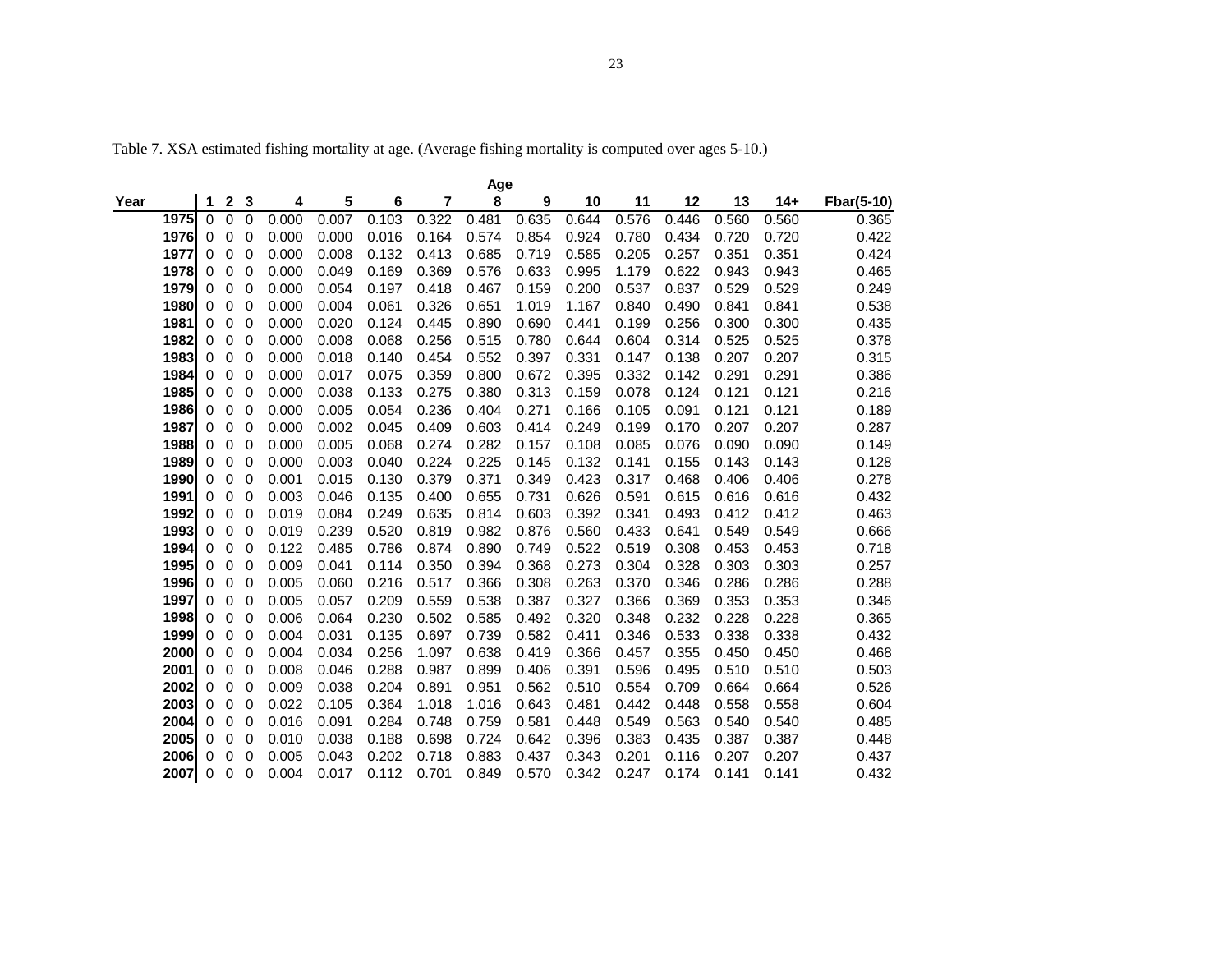Table 8. Stock summary table from XSA analysis (no SOP correction; shrinkage parameters fixed at 0.5). TOTSPB is the biomass at ages 10 and older.

Terminal Fs derived using XSA with final year & oldest age shrinka

|         | <b>RE</b> | <b>TOTALE</b> | <b>TOTSPI</b> | <b>LANDIN</b> | YIELD/S | FBAR 5- |
|---------|-----------|---------------|---------------|---------------|---------|---------|
|         | Age 1     |               |               |               |         |         |
| 1975    | 112289    | 132745        | 21901         | 28814         | 1.3157  | 0.3652  |
| 1976    | 116668    | 134515        | 17670         | 24611         | 1.3928  | 0.422   |
| 1977    | 107522    | 156967        | 14817         | 32048         | 2.1629  | 0.4237  |
| 1978    | 82385     | 167779        | 15905         | 39070         | 2.4565  | 0.4651  |
| 1979    | 99031     | 162567        | 15619         | 34104         | 2.1835  | 0.2489  |
| 1980    | 130137    | 130949        | 12403         | 32867         | 2.65    | 0.5381  |
| 1981    | 131878    | 115319        | 14026         | 30754         | 2.1927  | 0.435   |
| 1982    | 131159    | 121359        | 19874         | 26278         | 1.3222  | 0.3785  |
| 1983    | 146631    | 122816        | 24154         | 27861         | 1.1535  | 0.3154  |
| 1984    | 153784    | 115307        | 24279         | 26711         | 1.1002  | 0.3863  |
| 1985    | 167248    | 148263        | 29003         | 20347         | 0.7015  | 0.2162  |
| 1986    | 187148    | 138252        | 33558         | 17976         | 0.5357  | 0.1895  |
| 1987    | 156283    | 164862        | 42319         | 32442         | 0.7666  | 0.2869  |
| 1988    | 128757    | 169413        | 44314         | 19215         | 0.4336  | 0.1489  |
| 1989    | 112950    | 182583        | 43867         | 20034         | 0.4567  | 0.1282  |
| 1990    | 107712    | 206522        | 55914         | 47454         | 0.8487  | 0.2776  |
| 1991    | 94449     | 225176        | 63402         | 65008         | 1.0253  | 0.4321  |
| 1992    | 71040     | 193014        | 49008         | 63193         | 1.2894  | 0.4627  |
| 1993    | 84255     | 148926        | 37916         | 62455         | 1.6472  | 0.6659  |
| 1994    | 143006    | 103612        | 28899         | 51029         | 1.7657  | 0.7176  |
| 1995    | 173619    | 77875         | 25695         | 15272         | 0.5944  | 0.2567  |
| 1996    | 151487    | 77778         | 19899         | 18840         | 0.9468  | 0.2883  |
| 1997    | 124090    | 74714         | 18439         | 19858         | 1.077   | 0.3463  |
| 1998    | 110643    | 88131         | 17210         | 19946         | 1.1589  | 0.3655  |
| 1999    | 112062    | 103716        | 17119         | 24226         | 1.4151  | 0.4324  |
| 2000    | 117558    | 111918        | 13791         | 34177         | 2.4782  | 0.4684  |
| 2001    | 112024    | 113461        | 12424         | 38232         | 3.0773  | 0.5028  |
| 2002    | 111402    | 100779        | 10872         | 34062         | 3.1329  | 0.5259  |
| 2003    | 84400     | 93844         | 9191          | 35151         | 3.8244  | 0.6044  |
| 2004    | 49258     | 81929         | 9342          | 25486         | 2.728   | 0.4851  |
| 2005    | 50750     | 85460         | 8558          | 23225         | 2.7138  | 0.4477  |
| 2006    | 49376     | 88165         | 7938          | 23531         | 2.9643  | 0.4374  |
| 2007    | 81438     | 85516         | 9885          | 22747         | 2.3012  | 0.4318  |
| Arith.  |           |               |               |               |         |         |
| Mean    | 114922    | 128007        | 23915         | 31425         | 1.6913  | 0.3969  |
| 0 Units | (Thousar  | (Tonnes       | (Tonnes       | (Tonnes)      |         |         |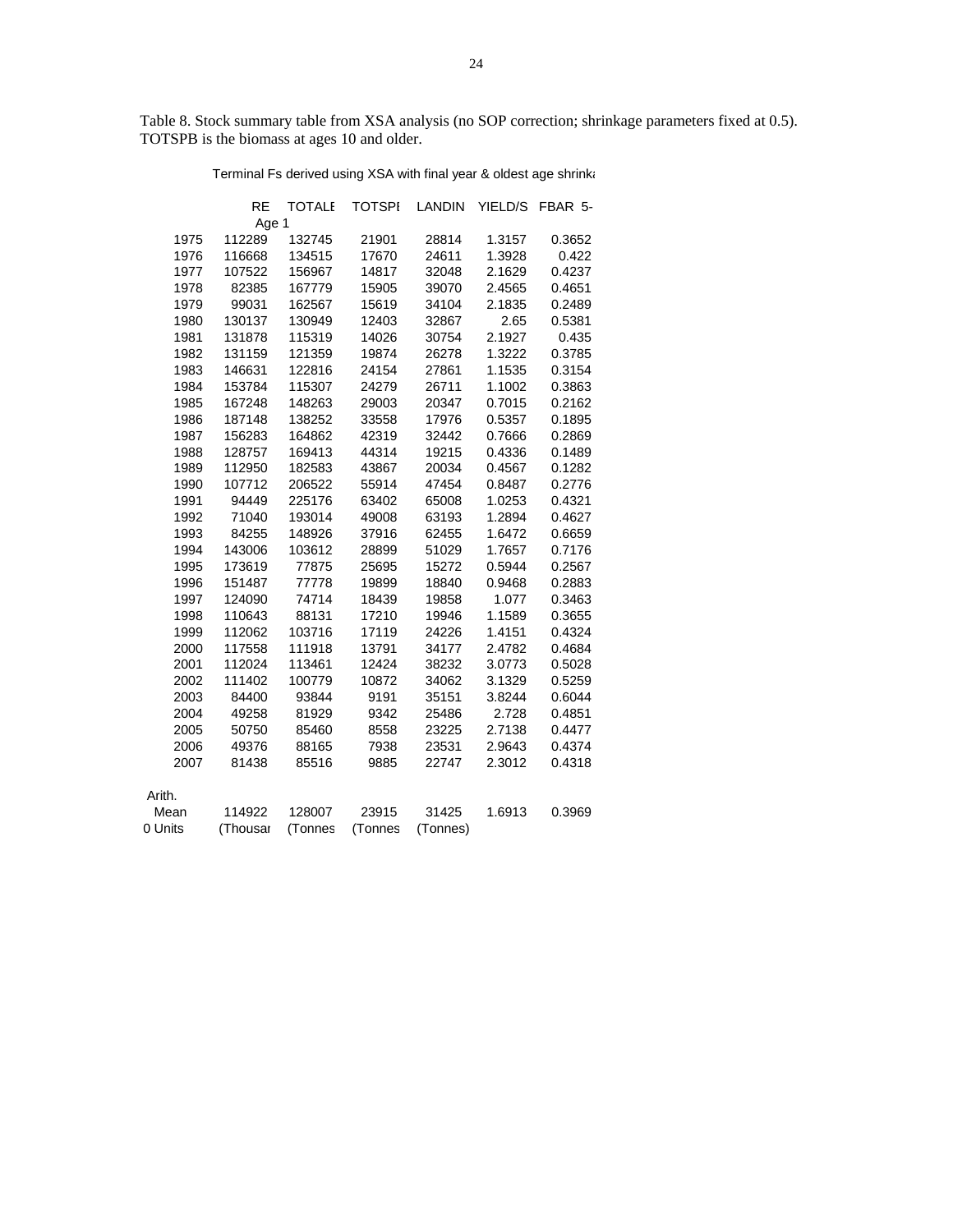Table 9. Retrospective comparison (one year) of numbers at age estimated from XSA. Table entries provide the ratio of the estimated numbers from the current assessment to those estimated in the previous assessment (model formulation unchanged). Shaded entries highlight changes in excess of +/- 10%.

| 2008/2007    |       |       |       |       |       |       |       |       |       |       |       |       |       |       |
|--------------|-------|-------|-------|-------|-------|-------|-------|-------|-------|-------|-------|-------|-------|-------|
| Ratio Matrix | 1     | 2     | 3     | 4     | 5     | 6     | 7     | 8     | 9     | 10    | 11    | 12    | 13    | 14    |
| 1975         | 1.000 | 1.000 | 1.000 | 1.000 | 1.000 | 1.000 | 1.000 | 1.000 | 1.000 | 1.000 | 1.000 | 1.000 | 1.000 | 1.000 |
| 1976         | 1.000 | 1.000 | 1.000 | 1.000 | 1.000 | 1.000 | 1.000 | 1.000 | 1.000 | 1.000 | 1.000 | 1.000 | 1.000 | 1.000 |
| 1977         | 1.000 | 1.000 | 1.000 | 1.000 | 1.000 | 1.000 | 1.000 | 1.000 | 1.000 | 1.000 | 1.000 | 1.000 | 1.000 | 1.000 |
| 1978         | 1.001 | 1.000 | 1.000 | 1.000 | 1.000 | 1.000 | 1.000 | 1.000 | 1.000 | 1.000 | 1.000 | 1.000 | 1.000 | 1.000 |
| 1979         | 1.001 | 1.001 | 1.000 | 1.000 | 1.000 | 1.000 | 1.000 | 1.000 | 1.000 | 1.000 | 1.000 | 1.000 | 1.000 | 1.000 |
| 1980         | 1.001 | 1.001 | 1.001 | 1.000 | 1.000 | 1.000 | 1.000 | 1.000 | 1.000 | 1.000 | 1.000 | 1.000 | 1.000 | 1.000 |
| 1981         | 1.001 | 1.001 | 1.001 | 1.001 | 1.000 | 1.000 | 1.000 | 1.000 | 1.000 | 1.000 | 1.001 | 1.001 | 1.000 | 1.000 |
| 1982         | 1.002 | 1.001 | 1.001 | 1.001 | 1.001 | 1.000 | 1.000 | 1.001 | 1.000 | 1.001 | 1.001 | 1.001 | 1.000 | 1.002 |
| 1983         | 1.003 | 1.002 | 1.001 | 1.001 | 1.001 | 1.001 | 1.000 | 1.000 | 1.001 | 1.001 | 1.001 | 1.002 | 1.002 | 1.001 |
| 1984         | 1.003 | 1.003 | 1.002 | 1.001 | 1.001 | 1.001 | 1.001 | 1.001 | 1.001 | 1.001 | 1.001 | 1.002 | 1.002 | 1.001 |
| 1985         | 1.001 | 1.003 | 1.003 | 1.002 | 1.001 | 1.001 | 1.001 | 1.001 | 1.001 | 1.002 | 1.002 | 1.002 | 1.002 | 1.002 |
| 1986         | 1.002 | 1.001 | 1.003 | 1.003 | 1.002 | 1.001 | 1.001 | 1.001 | 1.001 | 1.002 | 1.002 | 1.002 | 1.001 | 1.002 |
| 1987         | 1.003 | 1.002 | 1.001 | 1.003 | 1.003 | 1.002 | 1.001 | 1.002 | 1.002 | 1.002 | 1.002 | 1.002 | 1.002 | 1.002 |
| 1988         | 1.000 | 1.003 | 1.002 | 1.001 | 1.003 | 1.003 | 1.002 | 1.002 | 1.003 | 1.002 | 1.003 | 1.003 | 1.003 | 1.002 |
| 1989         | 1.001 | 1.000 | 1.003 | 1.002 | 1.001 | 1.003 | 1.003 | 1.002 | 1.003 | 1.003 | 1.003 | 1.002 | 1.003 | 1.003 |
| 1990         | 1.001 | 1.001 | 1.000 | 1.003 | 1.002 | 1.001 | 1.003 | 1.004 | 1.003 | 1.003 | 1.004 | 1.003 | 1.003 | 1.003 |
| 1991         | 1.001 | 1.001 | 1.001 | 1.000 | 1.003 | 1.002 | 1.002 | 1.005 | 1.005 | 1.004 | 1.005 | 1.005 | 1.005 | 1.005 |
| 1992         | 1.004 | 1.001 | 1.001 | 1.001 | 1.000 | 1.003 | 1.003 | 1.002 | 1.009 | 1.011 | 1.008 | 1.009 | 1.009 | 1.009 |
| 1993         | 1.006 | 1.004 | 1.001 | 1.001 | 1.001 | 1.000 | 1.004 | 1.005 | 1.005 | 1.017 | 1.017 | 1.012 | 1.015 | 1.015 |
| 1994         | 1.004 | 1.006 | 1.004 | 1.001 | 1.001 | 1.002 | 1.000 | 1.008 | 1.014 | 1.013 | 1.029 | 1.026 | 1.022 | 1.024 |
| 1995         | 1.013 | 1.004 | 1.006 | 1.004 | 1.001 | 1.001 | 1.004 | 1.001 | 1.021 | 1.030 | 1.022 | 1.051 | 1.035 | 1.036 |
| 1996         | 1.011 | 1.013 | 1.004 | 1.006 | 1.004 | 1.001 | 1.001 | 1.006 | 1.001 | 1.030 | 1.039 | 1.032 | 1.071 | 1.074 |
| 1997         | 1.013 | 1.011 | 1.013 | 1.004 | 1.006 | 1.005 | 1.001 | 1.002 | 1.008 | 1.002 | 1.040 | 1.058 | 1.045 | 1.048 |
| 1998         | 1.044 | 1.013 | 1.011 | 1.013 | 1.004 | 1.006 | 1.006 | 1.002 | 1.003 | 1.013 | 1.003 | 1.059 | 1.085 | 1.087 |
| 1999         | 1.059 | 1.044 | 1.013 | 1.011 | 1.013 | 1.004 | 1.008 | 1.010 | 1.004 | 1.005 | 1.017 | 1.004 | 1.075 | 1.074 |
| 2000         | 1.127 | 1.059 | 1.044 | 1.013 | 1.011 | 1.013 | 1.005 | 1.016 | 1.020 | 1.007 | 1.007 | 1.025 | 1.008 | 1.006 |
| 2001         | 1.085 | 1.127 | 1.059 | 1.044 | 1.013 | 1.012 | 1.017 | 1.015 | 1.032 | 1.031 | 1.009 | 1.012 | 1.036 | 1.035 |
| 2002         | 1.055 | 1.085 | 1.127 | 1.059 | 1.045 | 1.014 | 1.015 | 1.048 | 1.037 | 1.049 | 1.047 | 1.017 | 1.018 | 1.017 |
| 2003         | 0.989 | 1.055 | 1.085 | 1.127 | 1.059 | 1.047 | 1.017 | 1.038 | 1.134 | 1.066 | 1.083 | 1.086 | 1.037 | 1.038 |
| 2004         | 0.810 | 0.989 | 1.055 | 1.085 | 1.131 | 1.066 | 1.068 | 1.047 | 1.114 | 1.290 | 1.113 | 1.135 | 1.133 | 1.145 |
| 2005         | 1.206 | 0.810 | 0.989 | 1.055 | 1.086 | 1.145 | 1.090 | 1.157 | 1.107 | 1.224 | 1.542 | 1.210 | 1.264 | 1.266 |
| 2006         | 0.904 | 1.207 | 0.810 | 0.989 | 1.056 | 1.090 | 1.180 | 1.199 | 1.388 | 1.225 | 1.374 | 2.066 | 1.370 | 1.374 |
| 2007         |       | 0.904 | 1.207 | 0.810 | 0.989 | 1.058 | 1.112 | 1.456 | 1.672 | 1.763 | 1.349 | 1.497 | 2.379 | 1.286 |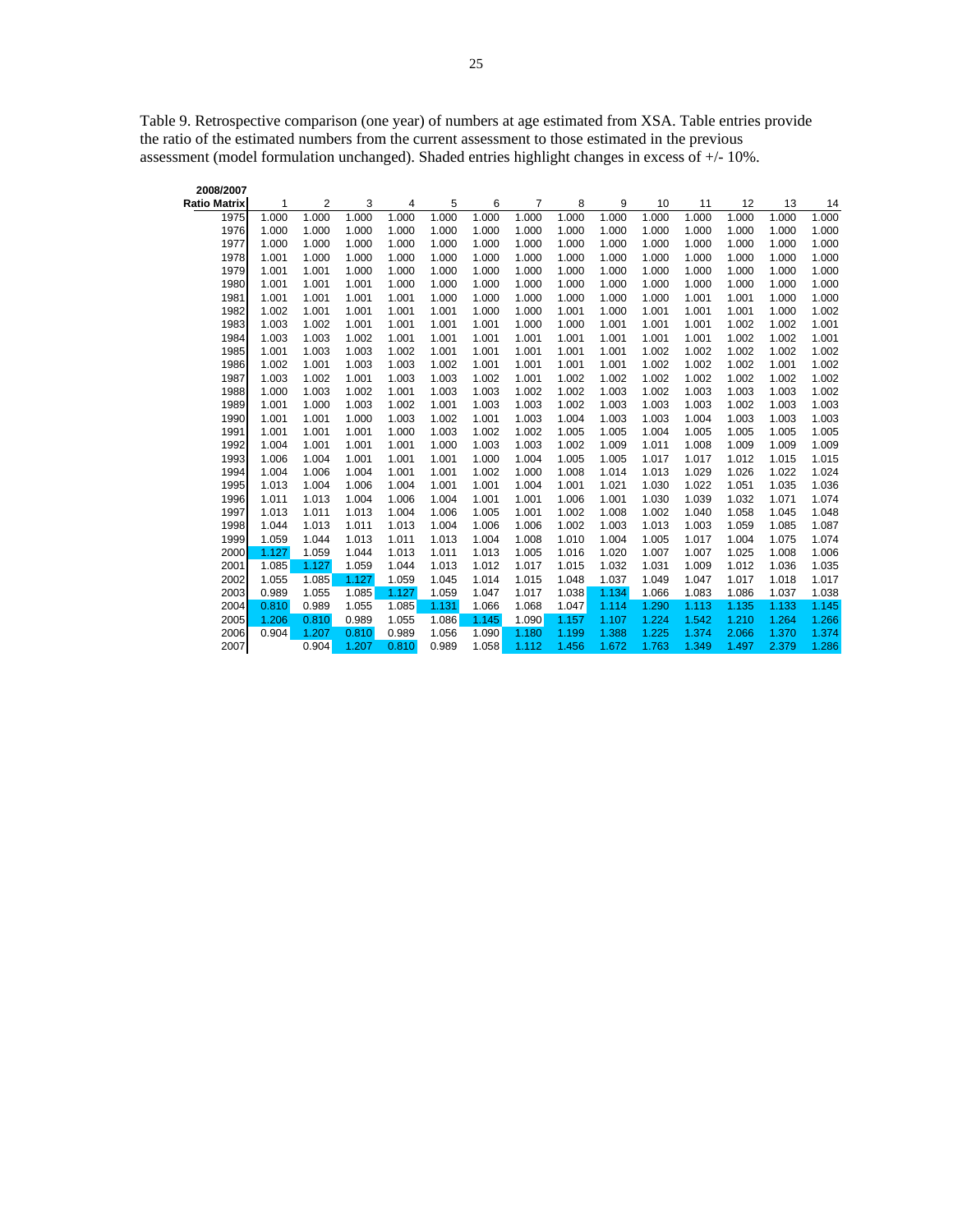Table 10. Retrospective comparison (one year) of fishing mortality at age estimated from XSA. Table entries provide the ratio of the estimated fishing mortality from the current assessment to those estimated in the previous assessment (model formulation unchanged). Shaded entries highlight changes in excess of +/- 10%. **2008/2007**

| zuuu zuu i   |   |   |       |       |                   |                   |                                     |             |       |                                                 |                   |                                                                                        |       |
|--------------|---|---|-------|-------|-------------------|-------------------|-------------------------------------|-------------|-------|-------------------------------------------------|-------------------|----------------------------------------------------------------------------------------|-------|
| Ratio Matrix | 1 | 2 | 3     | 5     | 6                 |                   | 8                                   | 9           | 10    | 11                                              | 12                | 13                                                                                     | 14    |
| 1975         |   |   |       | 1.000 | 1.000             | 1.000             | 1.000                               | 1.000       | 1.000 | 1.000                                           | 1.000             | 1.000                                                                                  | 1.000 |
| 1976         |   |   |       | 1.000 |                   | 1.000 0.999       | 1.000                               | 1.000       | 1.000 | 1.000 1.000                                     |                   | 1.000                                                                                  | 1.000 |
| 1977         |   |   |       | 1.000 |                   | 1.000 1.000       | 1.000                               | 1.000       | 1.000 |                                                 | 1.000 1.000       | 1.000 1.000                                                                            |       |
| 1978         |   |   |       | 1.000 | 1.000             | 1.000             | 1.000                               | 1.000       | 1.000 | 1.000 1.000                                     |                   | 1.000                                                                                  | 1.000 |
| 1979         |   |   |       | 1.000 |                   | 1.000 1.000       | 1.000                               | 1.000       | 1.000 | 1.000 1.000                                     |                   | 1.000                                                                                  | 1.000 |
| 1980         |   |   |       | 1.000 |                   | 1.000 1.000       | 1.000                               | 1.000       | 1.000 | 1.000 1.000                                     |                   | 1.000                                                                                  | 1.000 |
| 1981         |   |   |       | 1.000 | 0.999 1.000       |                   | 1.000                               | 0.999 0.999 |       |                                                 | 0.999 1.000       | 0.999                                                                                  | 0.999 |
| 1982         |   |   |       | 1.000 |                   | 1.000 1.000       | 0.999                               |             |       | 0.999 0.999 0.999 0.999 0.999                   |                   |                                                                                        | 0.999 |
| 1983         |   |   |       | 1.000 |                   | 0.999 1.000       | 0.999                               | 0.999       | 0.999 |                                                 |                   | 0.999 0.999 0.999 0.999                                                                |       |
| 1984         |   |   |       | 1.000 |                   | 1.000 0.999       | 0.999                               | 0.999       | 0.999 |                                                 | 0.998 0.998 0.998 |                                                                                        | 0.998 |
| 1985         |   |   |       | 1.000 |                   | 0.999 0.999       | 0.999                               |             |       |                                                 |                   | 0.998 0.998 0.997 0.998 0.998 0.998                                                    |       |
| 1986         |   |   |       | 1.000 | 0.998 0.998 0.999 |                   |                                     |             |       |                                                 |                   | 0.998 0.998 0.998 0.998 0.998 0.998                                                    |       |
| 1987         |   |   |       | 1.000 |                   |                   |                                     |             |       |                                                 |                   | 0.998 0.998 0.998 0.998 0.998 0.997 0.998 0.998 0.998                                  |       |
| 1988         |   |   |       | 0.979 |                   |                   | 0.997 0.998 0.998 0.997             |             | 0.997 |                                                 |                   | 0.998 0.996 0.998 0.998                                                                |       |
| 1989         |   |   |       | 1.000 |                   |                   |                                     |             |       |                                                 |                   | 0.997 0.997 0.997 0.997 0.996 0.997 0.997 0.997 0.997                                  |       |
| 1990         |   |   | 1.000 |       |                   |                   |                                     |             |       |                                                 |                   | 1.000 0.998 0.996 0.996 0.996 0.996 0.996 0.996 0.996 0.996                            |       |
| 1991         |   |   | 1.000 | 0.996 |                   |                   |                                     |             |       |                                                 |                   | 0.998 0.998 0.993 0.992 0.994 0.993 0.993 0.993 0.993                                  |       |
| 1992         |   |   | 1.000 | 1.000 | 0.997 0.996 0.996 |                   |                                     | 0.988 0.987 |       |                                                 |                   | 0.990 0.989 0.988 0.988                                                                |       |
| 1993         |   |   | 1.000 | 0.998 |                   | 1.000 0.994 0.991 |                                     | 0.991       | 0.978 |                                                 | 0.980 0.984 0.981 |                                                                                        | 0.981 |
| 1994         |   |   | 0.999 | 0.999 |                   |                   |                                     |             |       | 0.997 0.999 0.987 0.980 0.983 0.963 0.971       |                   | 0.972 0.972                                                                            |       |
| 1995         |   |   | 1.000 |       |                   |                   |                                     |             |       |                                                 |                   | 1.000 0.999 0.995 0.999 0.976 0.967 0.974 0.943 0.961 0.961                            |       |
| 1996         |   |   | 1.000 |       |                   |                   | 0.995 0.999 0.999 0.993 0.998 0.967 |             |       |                                                 |                   | 0.954 0.964 0.923 0.923                                                                |       |
| 1997         |   |   | 1.000 |       |                   |                   |                                     |             |       |                                                 |                   | 0.993 0.995 0.998 0.998 0.990 0.998 0.954 0.934 0.949 0.949                            |       |
| 1998         |   |   | 0.985 |       |                   |                   |                                     |             |       |                                                 |                   | 0.997 0.993 0.992 0.997 0.996 0.985 0.997 0.938 0.912 0.912                            |       |
| 1999         |   |   | 1.000 |       |                   |                   | 0.987 0.996 0.988 0.986 0.995 0.994 |             |       |                                                 |                   | 0.979 0.995 0.917 0.917                                                                |       |
| 2000         |   |   | 0.978 | 0.988 | 0.985 0.991       |                   | 0.977                               | 0.975 0.992 |       | 0.991                                           | 0.971             | 0.992 0.992                                                                            |       |
| 2001         |   |   | 0.953 | 0.987 | 0.987 0.971       |                   | 0.976 0.962 0.963                   |             |       |                                                 |                   | 0.987 0.985 0.955 0.955                                                                |       |
| 2002         |   |   | 0.935 |       |                   |                   | 0.957 0.985 0.975 0.923 0.952 0.940 |             |       |                                                 |                   | 0.941 0.974 0.973 0.973                                                                |       |
| 2003         |   |   | 0.888 |       |                   |                   |                                     |             |       |                                                 |                   | 0.941 0.946 0.972 0.935 0.833 0.920 0.903 0.902 0.951 0.951                            |       |
| 2004         |   |   | 0.926 |       |                   |                   |                                     |             |       | 0.879 0.928 0.904 0.932 0.861 0.715 0.865 0.839 |                   | 0.839                                                                                  | 0.839 |
| 2005         |   |   | 0.951 |       | 0.919 0.861 0.880 |                   | 0.799                               | 0.864       |       | $0.775$ 0.568                                   | 0.779             | 0.743                                                                                  | 0.743 |
| 2006         |   |   |       |       |                   |                   |                                     |             |       |                                                 |                   | 1.020  0.947  0.908 <mark>0.774  0.727  0.646  0.780</mark> 0.698  0.452  0.699  0.699 |       |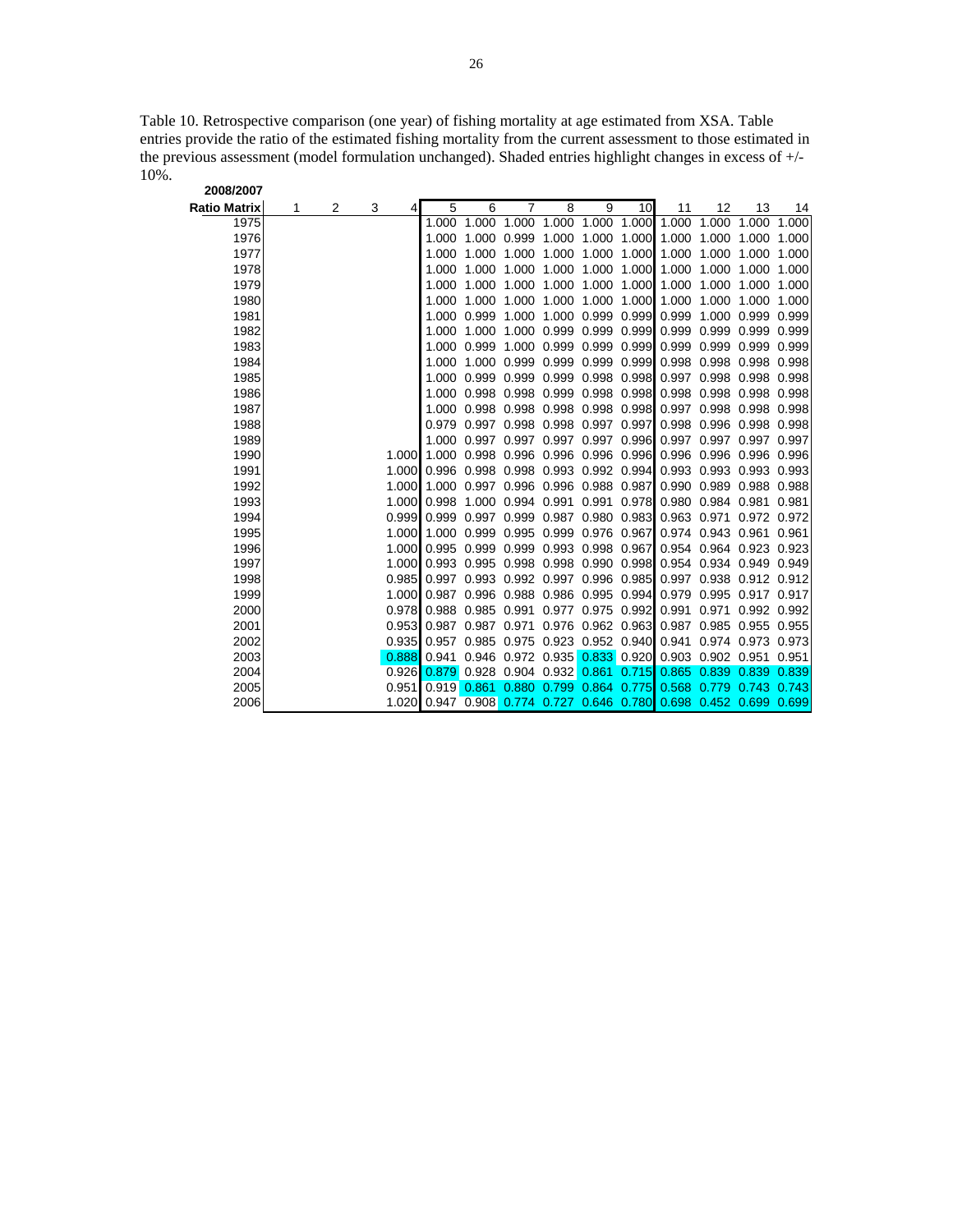| Name            |                                 | <b>Value Uncertainty</b><br>(CV) | Name             |                                | Value Incertainty<br>(CV) |
|-----------------|---------------------------------|----------------------------------|------------------|--------------------------------|---------------------------|
|                 | Population at age ir            | 2008                             |                  | Selection pattern              | (2005-2007                |
| N1              |                                 | Bootstrap (2000-2005)            | sH1              | 0.000                          | 0.000                     |
| N2              | 66676                           | 0.63                             | sH <sub>2</sub>  | 0.000                          | 0.000                     |
| N <sub>3</sub>  | 33098                           | 0.33                             | sH <sub>3</sub>  | 0.000                          | 0.000                     |
| N <sub>4</sub>  | 27852                           | 0.22                             | sH4              | 0.014                          | 0.494                     |
| N <sub>5</sub>  | 22053                           | 0.22                             | sH <sub>5</sub>  | 0.073                          | 0.417                     |
| N <sub>6</sub>  | 30374                           | 0.15                             | sH <sub>6</sub>  | 0.380                          | 0.280                     |
| N7              | 28468                           | 0.14                             | sH7              | 1.608                          | 0.027                     |
| N <sub>8</sub>  | 10621                           | 0.14                             | sH8              | 1.867                          | 0.117                     |
| N <sub>9</sub>  | 3664                            | 0.16                             | sH <sub>9</sub>  | 1.251                          | 0.181                     |
| N10             | 1449                            | 0.20                             | sH <sub>10</sub> | 0.820                          | 0.068                     |
| N11             | 1046                            | 0.21                             | sH11             | 0.628                          | 0.325                     |
| N12             | 526                             | 0.19                             | sH12             | 0.547                          | 0.685                     |
| N <sub>13</sub> | 381                             | 0.20                             | sH <sub>13</sub> | 0.554                          | 0.502                     |
| N14             | 418                             | 0.20                             | sH14             | 0.554                          | 0.502                     |
|                 |                                 |                                  |                  |                                |                           |
|                 | Weight in the catch (2005-2007) |                                  |                  | Weight in the stock (2005-2007 |                           |
| WH1             | 0.000                           | 0.00                             | WS1              | 0.000                          | 0.00                      |
| WH <sub>2</sub> | 0.000                           | 0.00                             | WS <sub>2</sub>  | 0.000                          | 0.00                      |
| WH <sub>3</sub> | 0.187                           | 0.99                             | WS3              | 0.000                          | 0.00                      |
| WH4             | 0.281                           | 0.06                             | WS4              | 0.000                          | 0.00                      |
| WH <sub>5</sub> | 0.397                           | 0.02                             | WS5              | 0.397                          | 0.02                      |
| WH <sub>6</sub> | 0.583                           | 0.04                             | WS6              | 0.583                          | 0.04                      |
| WH7             | 0.832                           | 0.02                             | WS7              | 0.832                          | 0.02                      |
| WH8             | 1.159                           | 0.07                             | WS8              | 1.159                          | 0.07                      |
| WH9             | 1.562                           | 0.07                             | WS9              | 1.562                          | 0.07                      |
| <b>WH10</b>     | 2.000                           | 0.08                             | WS10             | 2.000                          | 0.08                      |
| WH11            | 2.569                           | 0.06                             | WS11             | 2.569                          | 0.06                      |
| WH12            | 3.220                           | 0.07                             | WS12             | 3.220                          | 0.07                      |
| WH13            | 3.960                           | 0.07                             | <b>WS13</b>      | 3.960                          | 0.07                      |
| <b>WH14</b>     | 4.960                           | 0.05                             | <b>WS14</b>      | 4.960                          | 0.05                      |
|                 | Natural mortality pattern       |                                  |                  | Maturity ogive pattern         |                           |
| M1              | 0.20                            | 0.15                             | MT1              | 0.000                          | 0.000                     |
| M <sub>2</sub>  | 0.20                            | 0.15                             | MT <sub>2</sub>  | 0.000                          | 0.000                     |
| M <sub>3</sub>  | 0.20                            | 0.15                             | MT3              | 0.000                          | 0.000                     |
| M <sub>4</sub>  | 0.20                            | 0.15                             | MT4              | 0.000                          | 0.000                     |
| M <sub>5</sub>  | 0.20                            | 0.15                             | MT5              | 0.000                          | 0.000                     |
| M <sub>6</sub>  | 0.20                            | 0.15                             | MT <sub>6</sub>  | 0.000                          | 0.000                     |
| M7              | 0.20                            | 0.15                             | MT7              | 0.000                          | 0.000                     |
| M8              | 0.20                            | 0.15                             | MT <sub>8</sub>  | 0.000                          | 0.000                     |
| M <sub>9</sub>  | 0.20                            | 0.15                             | MT9              | 0.000                          | 0.000                     |
| M10             | 0.20                            | 0.15                             | <b>MT10</b>      | 1.000                          | 0.000                     |
| M11             | 0.20                            | 0.15                             | MT11             | 1.000                          | 0.000                     |
| M12             | 0.20                            | 0.15                             | MT12             | 1.000                          | 0.000                     |
| M13             | 0.20                            | 0.15                             | MT13             | 1.000                          | 0.000                     |
| M14             | 0.20                            | 0.15                             | MT14             | 1.000                          | 0.000                     |
|                 |                                 |                                  |                  |                                |                           |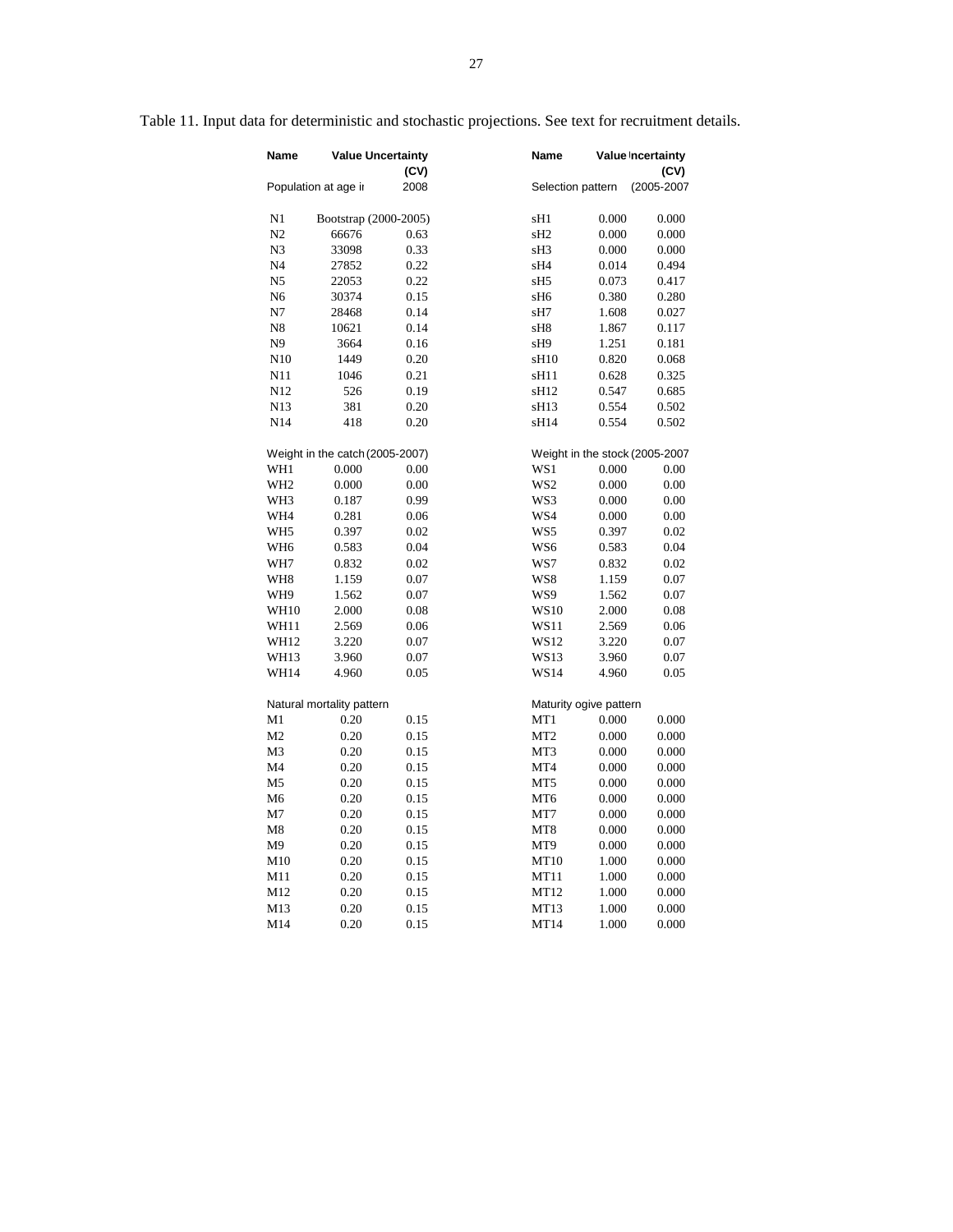|      | F <sub>0.1</sub> |           |             |      | F2007          |       |             |  |  |  |  |
|------|------------------|-----------|-------------|------|----------------|-------|-------------|--|--|--|--|
| Year | 5+ Biomass (t)   | Yield (t) | Fbar (5-10) | Year | 5+ Biomass (t) | Yield | Fbar (5-10) |  |  |  |  |
| 2008 | 79050            | 24154     | 0.432       | 2008 | 79050          | 24154 | 0.432       |  |  |  |  |
| 2009 | 67937            | 10471     | 0.180       | 2009 | 67937          | 21252 | 0.432       |  |  |  |  |
| 2010 | 71477            | 10652     | 0.180       | 2010 | 58341          | 16573 | 0.432       |  |  |  |  |
| 2011 | 80184            | 10389     | 0.180       | 2011 | 58946          | 14251 | 0.432       |  |  |  |  |
| 2012 | 90180            | 10755     | 0.180       | 2012 | 63078          | 14169 | 0.432       |  |  |  |  |
| 2013 | 100757           |           |             | 2013 | 68182          |       |             |  |  |  |  |
|      |                  |           |             |      |                |       |             |  |  |  |  |
|      | 16,000 t         |           |             |      | 22,750 t       |       |             |  |  |  |  |
| Year | 5+ Biomass (t)   | Yield     | Fbar (5-10) | Year | 5+ Biomass (t) | Yield | Fbar (5-10) |  |  |  |  |
| 2008 | 79050            | 24154     | 0.432       | 2008 | 79050          | 24154 | 0.432       |  |  |  |  |
| 2009 | 67937            | 16000     | 0.298       | 2009 | 67937          | 22750 | 0.475       |  |  |  |  |
|      |                  |           |             |      |                |       |             |  |  |  |  |
| 2010 | 64737            | 16000     | 0.343       | 2010 | 56517          | 22750 | 0.734       |  |  |  |  |
| 2011 | 66507            | 16000     | 0.406       | 2011 | 49533          | 22750 | 1.394       |  |  |  |  |
| 2012 | 68977            | 16000     | 0.439       | 2012 | 42699          | 22750 | 2.798       |  |  |  |  |

Table 12. Results of Deterministic projections under various catch levels and fishing mortality options.

Table 13. Exploitable Biomass growth (%) under various projection scenarios. Exploitable biomass (5+) at the end of the projection period (2013) is compared to the biomass at the beginning of the projection (2008; 79 000 tons) and the biomass in 2003, when the rebuilding plan was instituted (93 800 tons).

| Exploitable Biomass   F0.1  F2007 16 000t 22 750t |  |  |
|---------------------------------------------------|--|--|
| $[B(2013) - B(2008)] / B(2008)$ 27% -14% -9% -55% |  |  |
| $[B(2013)-B(2003)]/B(2003)$ 7% -27% -23% -62%     |  |  |

÷,

Table 14. 10+ Biomass growth (%) under various projections. The 10+ biomass at the end of the projection period (2013) is compared to the biomass at the beginning of the projection (2008; 10 900 tons) and the biomass in 2003, when the rebuilding plan was instituted (9 200 tons).

| 10+ Biomass                          |      | F0.1 F2007 16 000t 22 750t |      |
|--------------------------------------|------|----------------------------|------|
| [B(2013)-B(2008)] / B(2008)          | 199% | 4% 38%                     | -92% |
|                                      |      |                            |      |
| [B(2013)-B(2003)] / B(2003) 253% 23% |      | 63%                        | -91% |

Table 15. Comparison of the biomass at the end of the projection period to the rebuilding plan target of 140 000 tons.

|                   | <b>Projected Biomass</b> |
|-------------------|--------------------------|
| <b>Scenario</b>   | Relative to 140 000t     |
| F <sub>0.1</sub>  | 0.72                     |
| F <sub>2007</sub> | 0.49                     |
| 16,000 $t$        | 0.52                     |
| 22.750 t          | 0.25                     |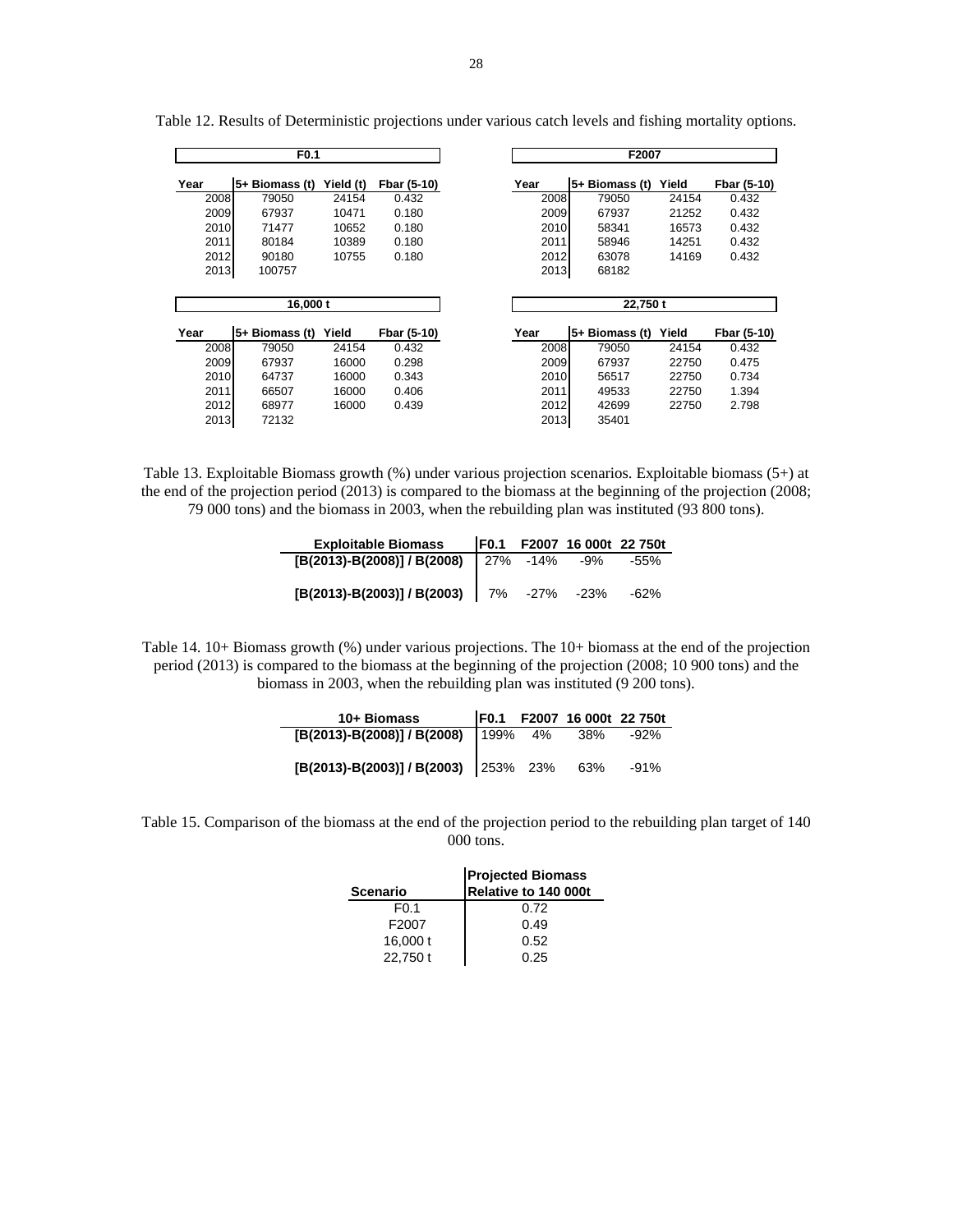

Figure 1 – Catches (line) and TAC (triangle) of Greenland Halibut in Sub-Area 2 and Divisions 3KLMNO.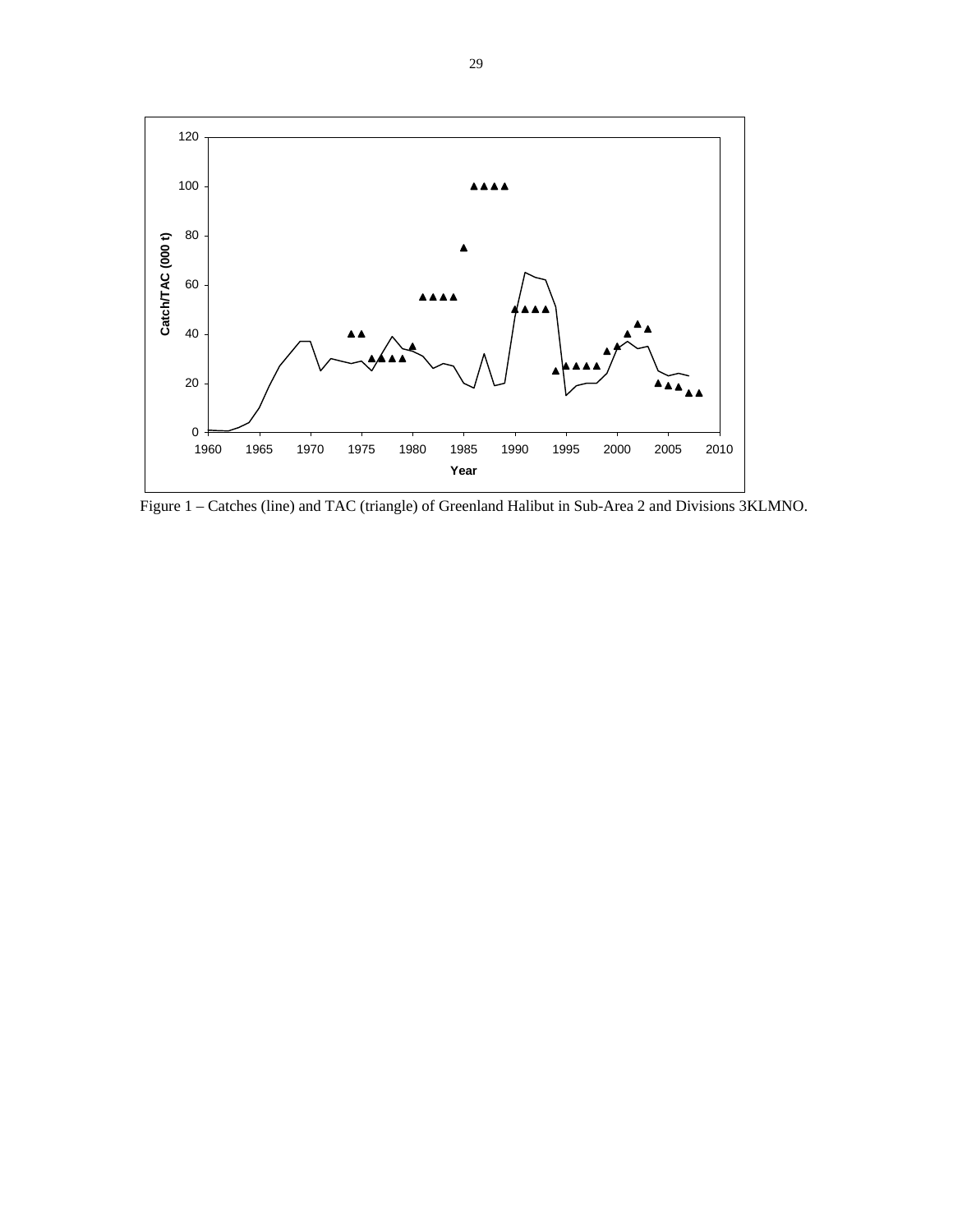





Figure 2 – Available Length Sampling over 2005- 2007 for fisheries within the NRA. Labels indicate modal length group.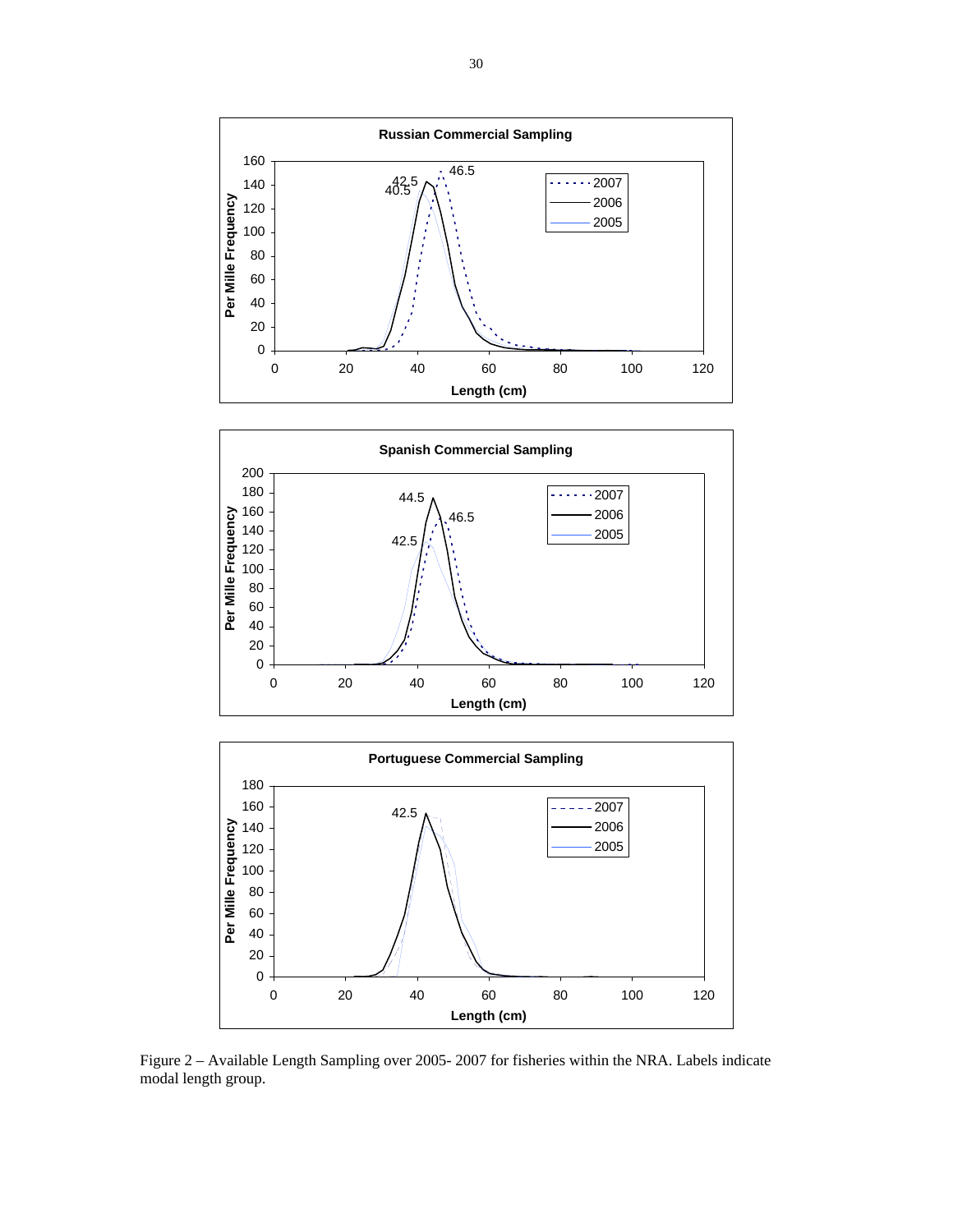

Figure 3 – Total catch at age (in thousands) for Greenland Halibut in Sub-Area 2 and Divisions 3KLMNO in recent years (2002-2007).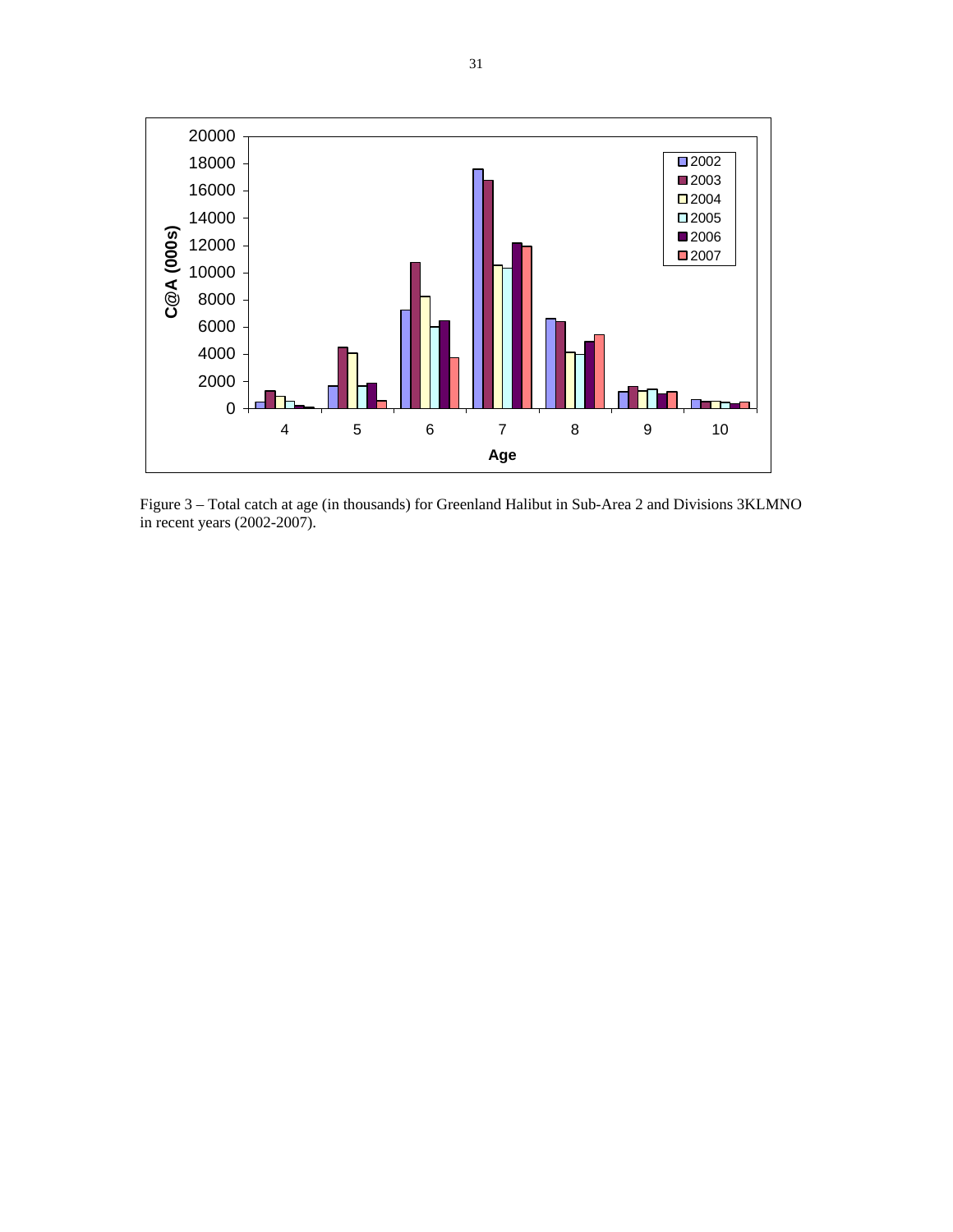

Figure 4a – Pair-wise scatter plot of age-disaggregated survey data (log-scale) from Canadian fall survey in Divs. 2J3K. Points represent comparison of survey data for a common cohort at successive ages.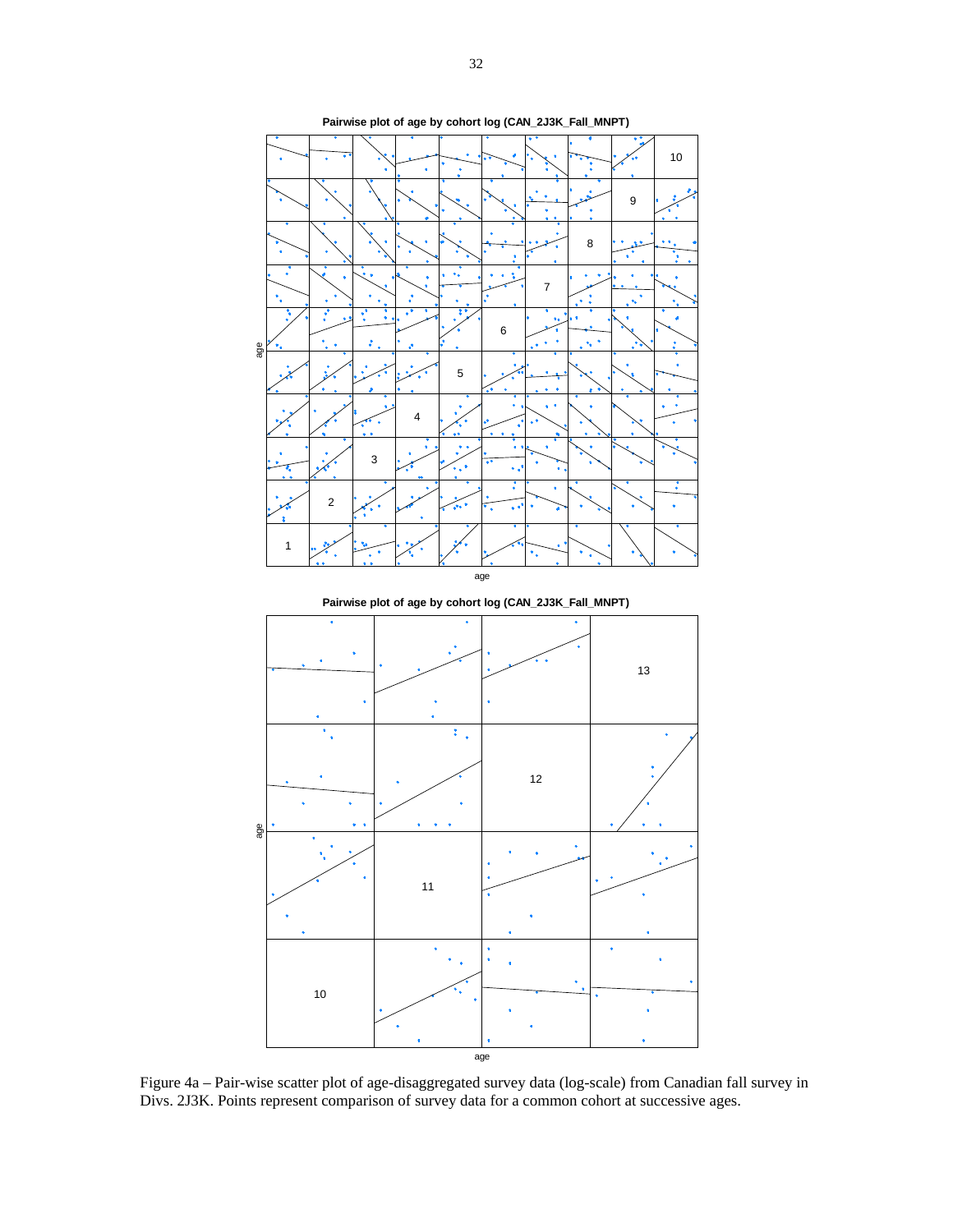

**Pairwise plot of age by cohort log (CAN\_3LNO\_Spr\_MNPT)**

Figure 4b – Pair-wise scatter plot of age-disaggregated survey data (log-scale) from Canadian spring survey in Divs. 3LNO. Points represent comparison of survey data for a common cohort at successive ages.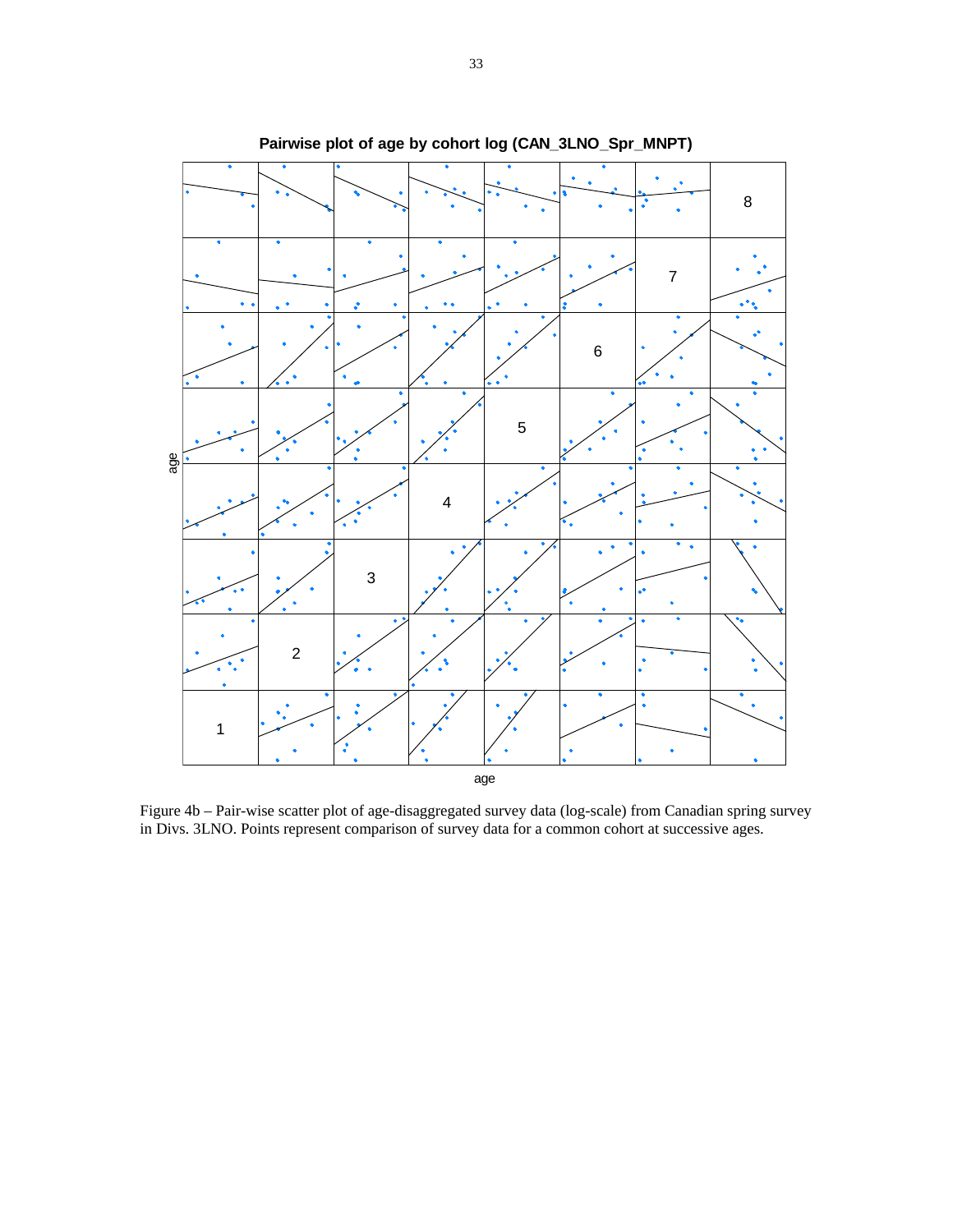

**Pairwise plot of age by cohort log (EU\_Survey\_MNPT)**

Figure 4c – Pair-wise scatter plot of age-disaggregated survey data (log-scale) from EU summer survey in Div. 3M. Points represent comparison of survey data for a common cohort at successive ages.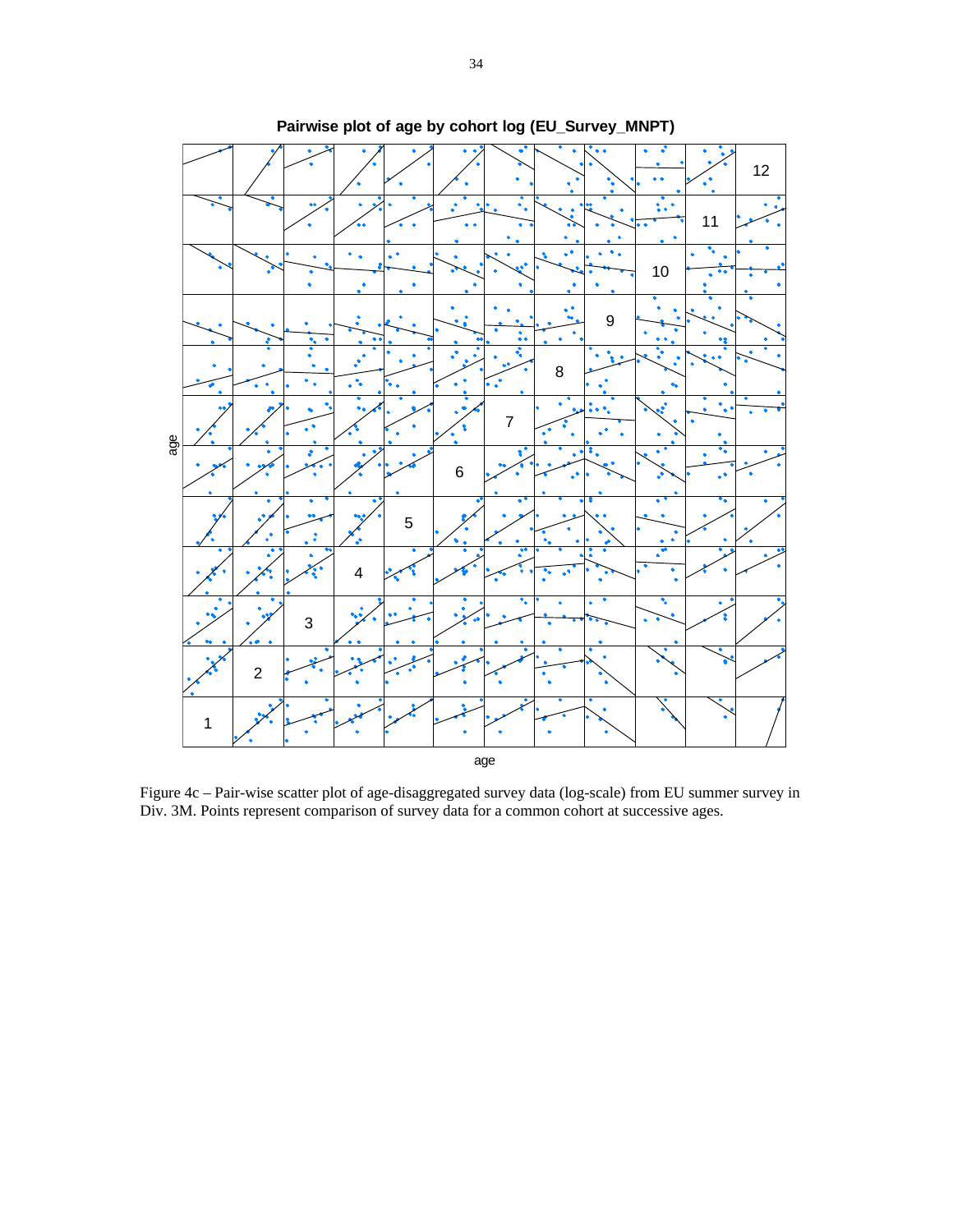

Figure 5 – Correlation coefficients between successive age groups from each survey series included in the VPA analysis. "First Age" identifies the youngest age being considered.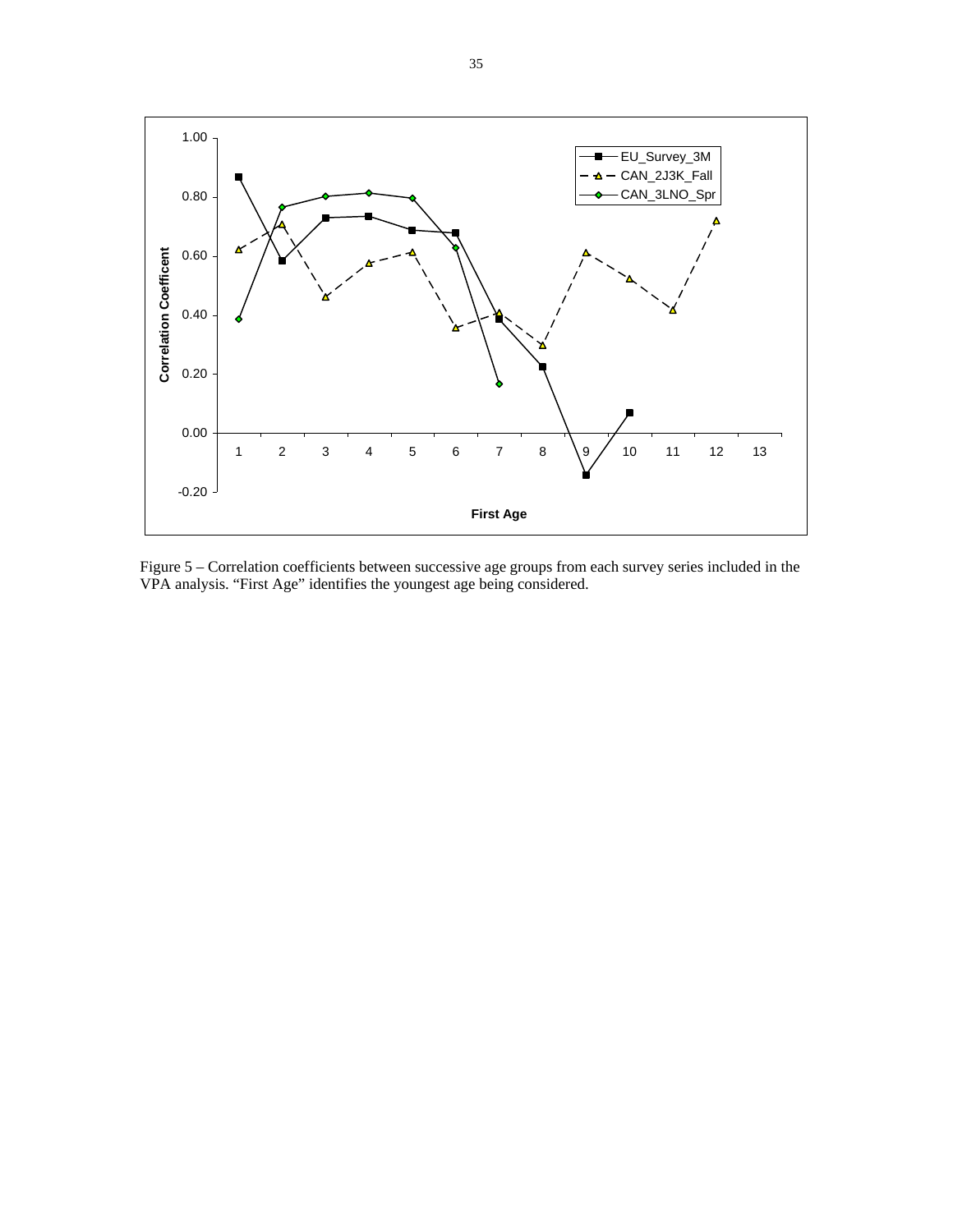

Figure 6 – Standardized age-disaggregated Greenland Halibut survey indices.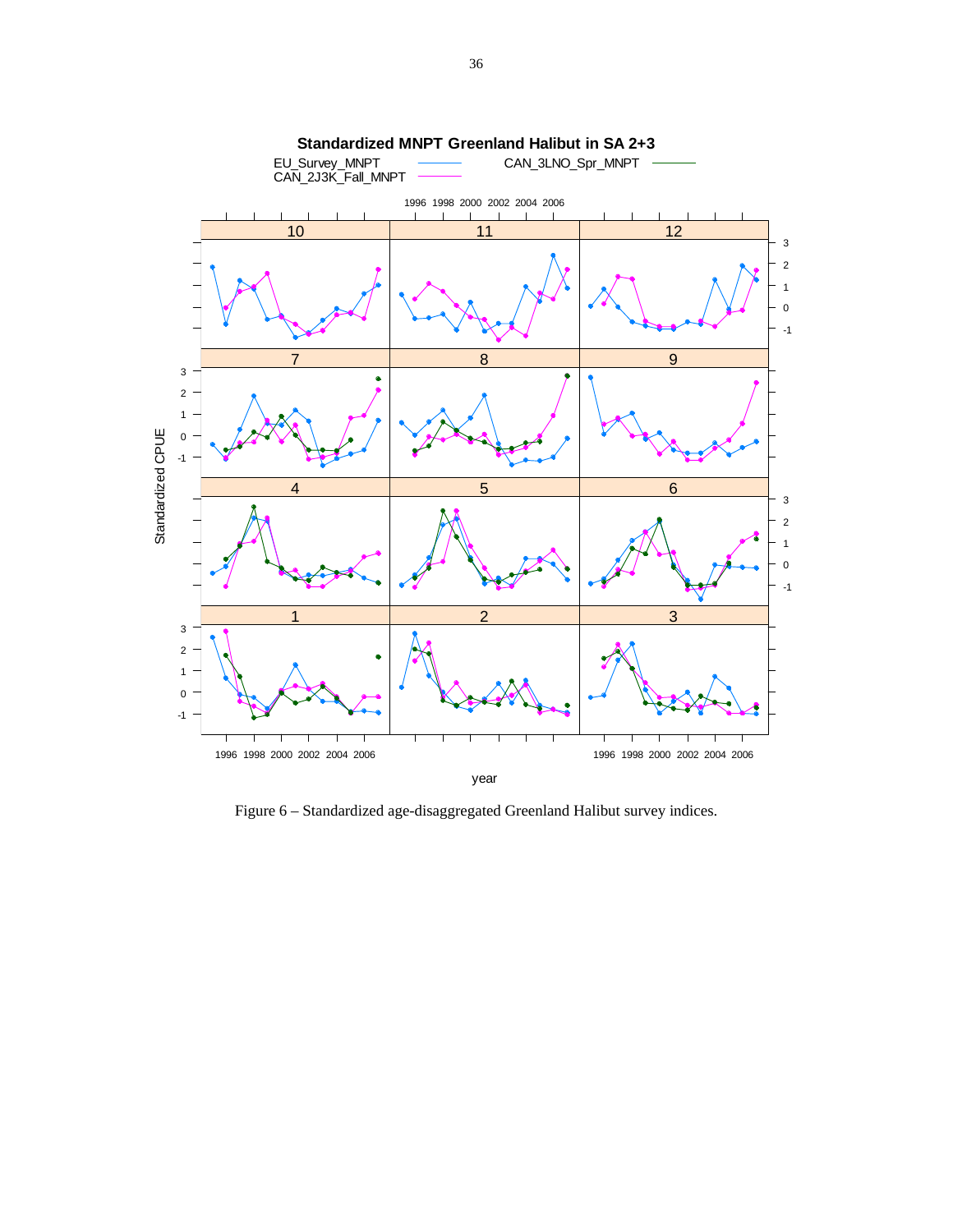

Figure 7 – Survey estimates of total mortality for Greenland Halibut survey indices. (The age a series denotes the total mortality experienced from age (a-1) to age a.)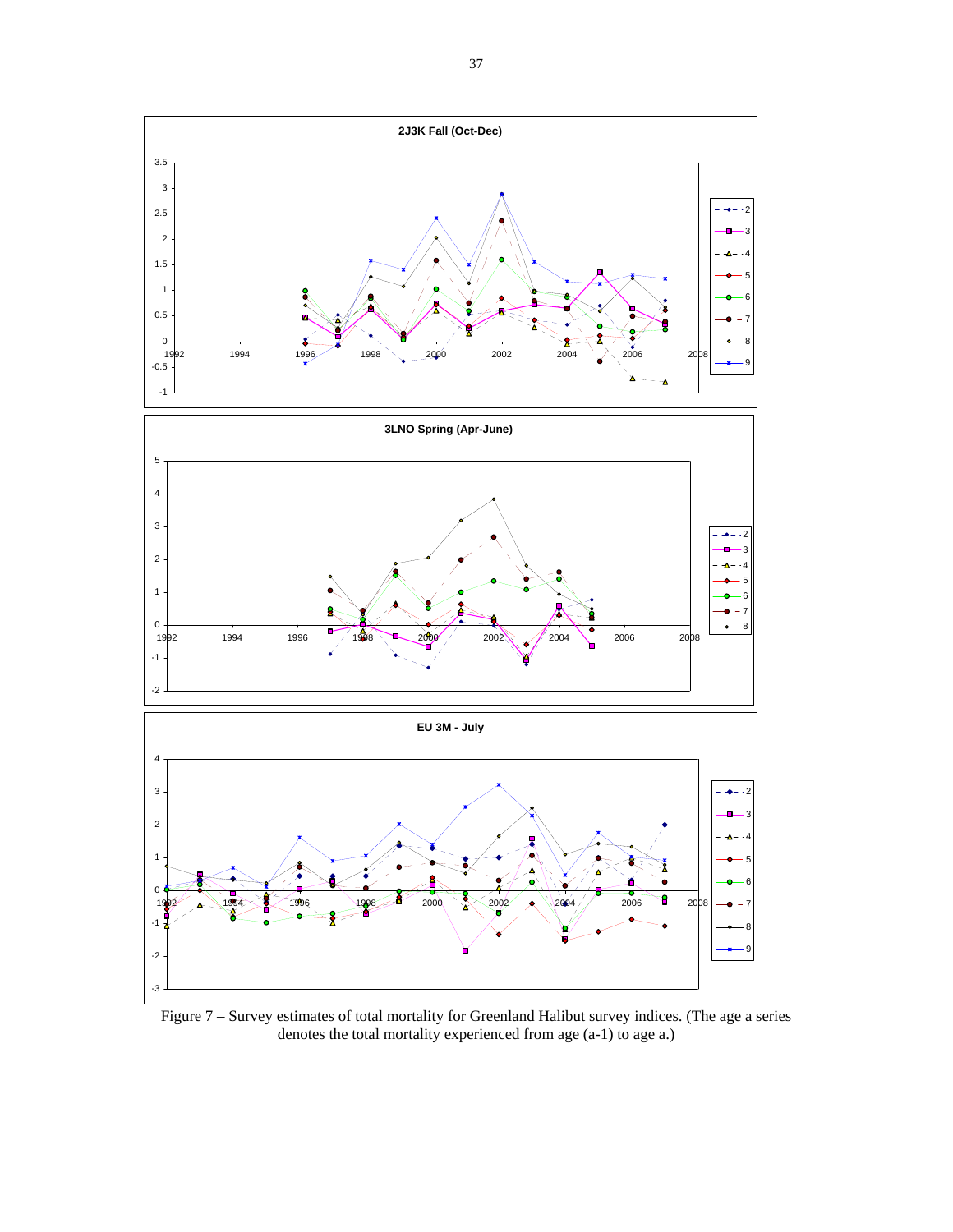

**Standardized proportions at Age(EU\_Survey\_MNPT)**

Figure 8 – Standardized age-disaggregated Greenland Halibut survey indices.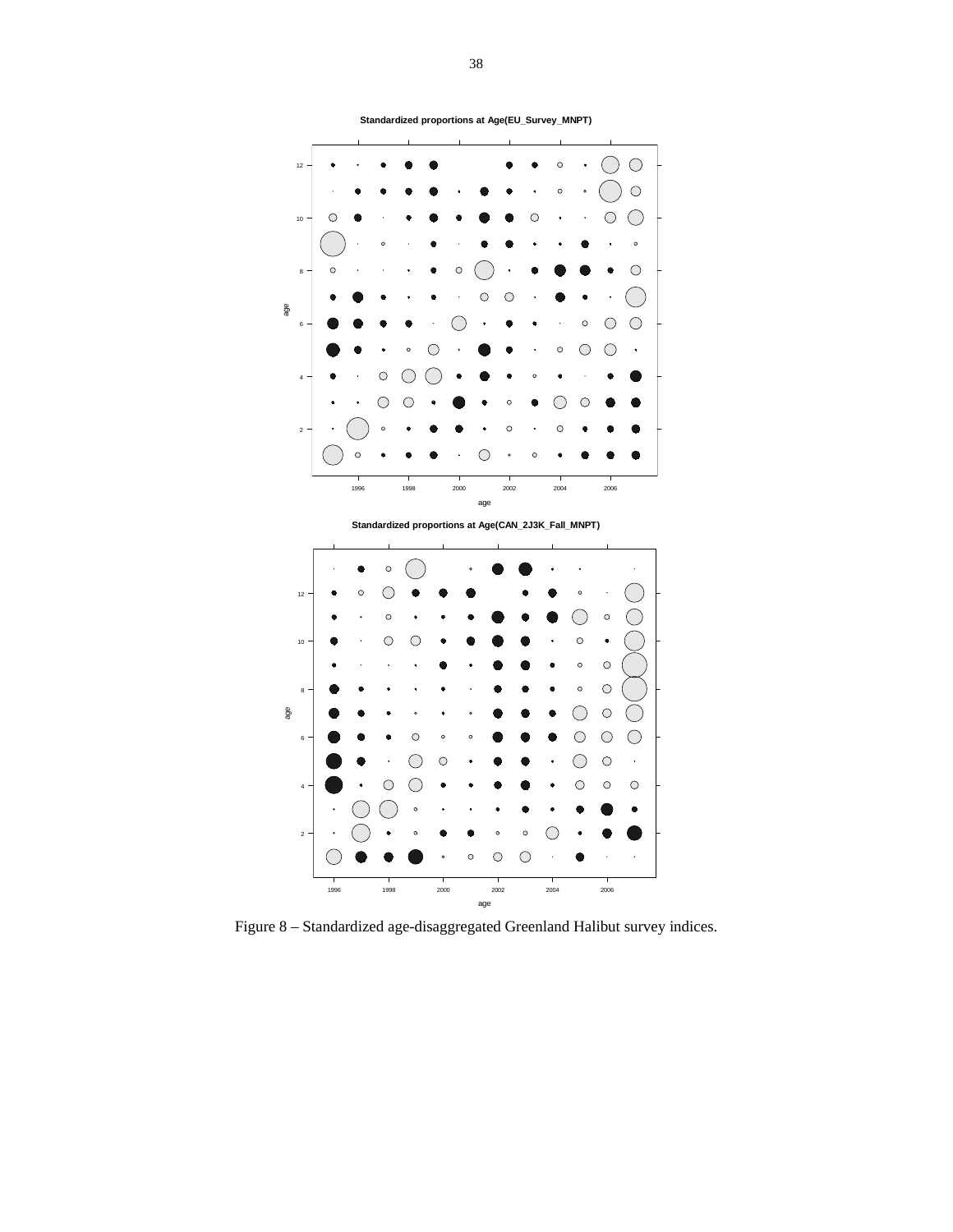

Figure 8. (cont.)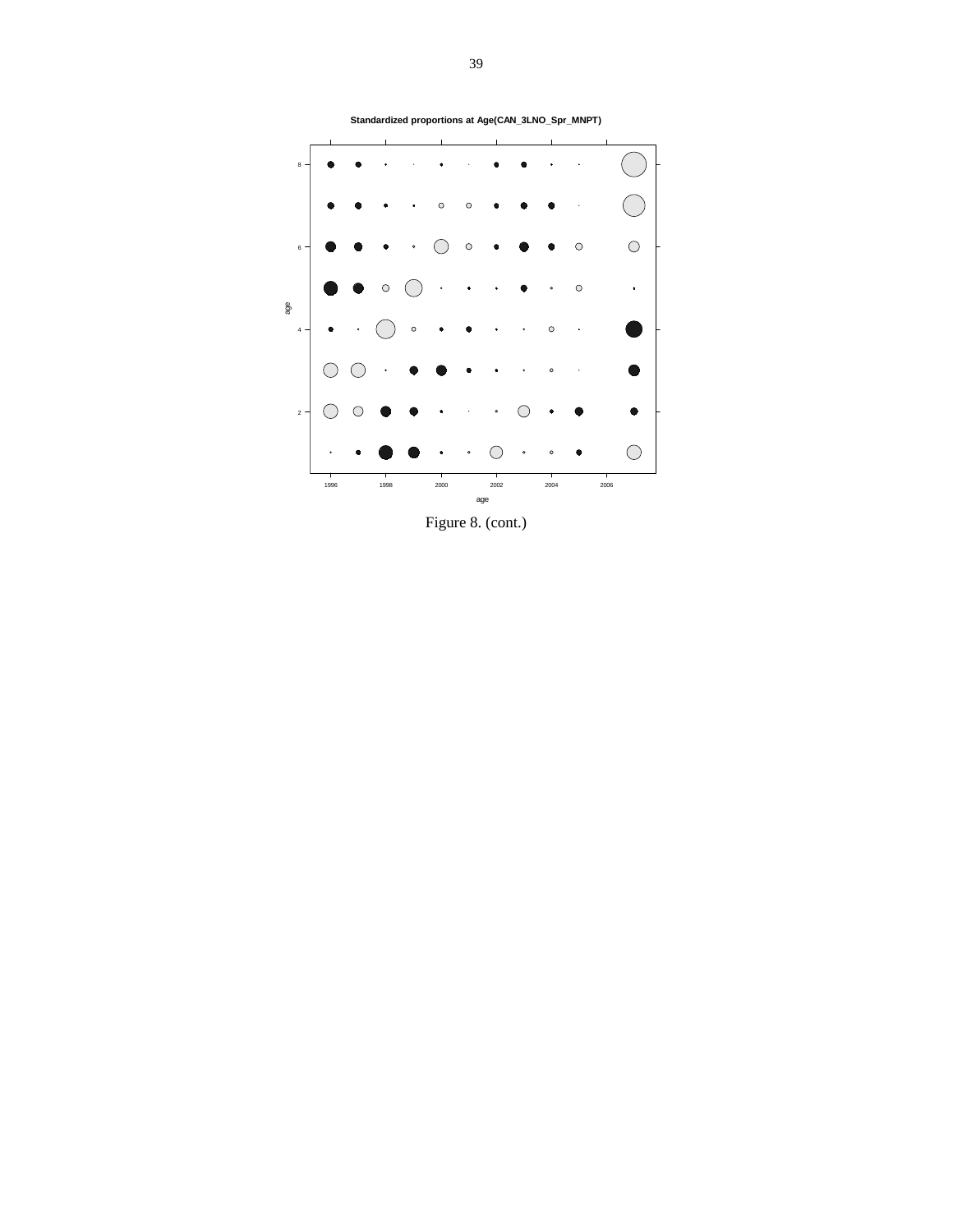

Figure 9 – XSA Estimates of exploitable biomass (ages 5+ in tons; upper panel), average fishing mortality (ages 5-10) and recruitment (000's at age 1) for Greenland Halibut in Sub-Area 2 and Divisions 3KLMNO.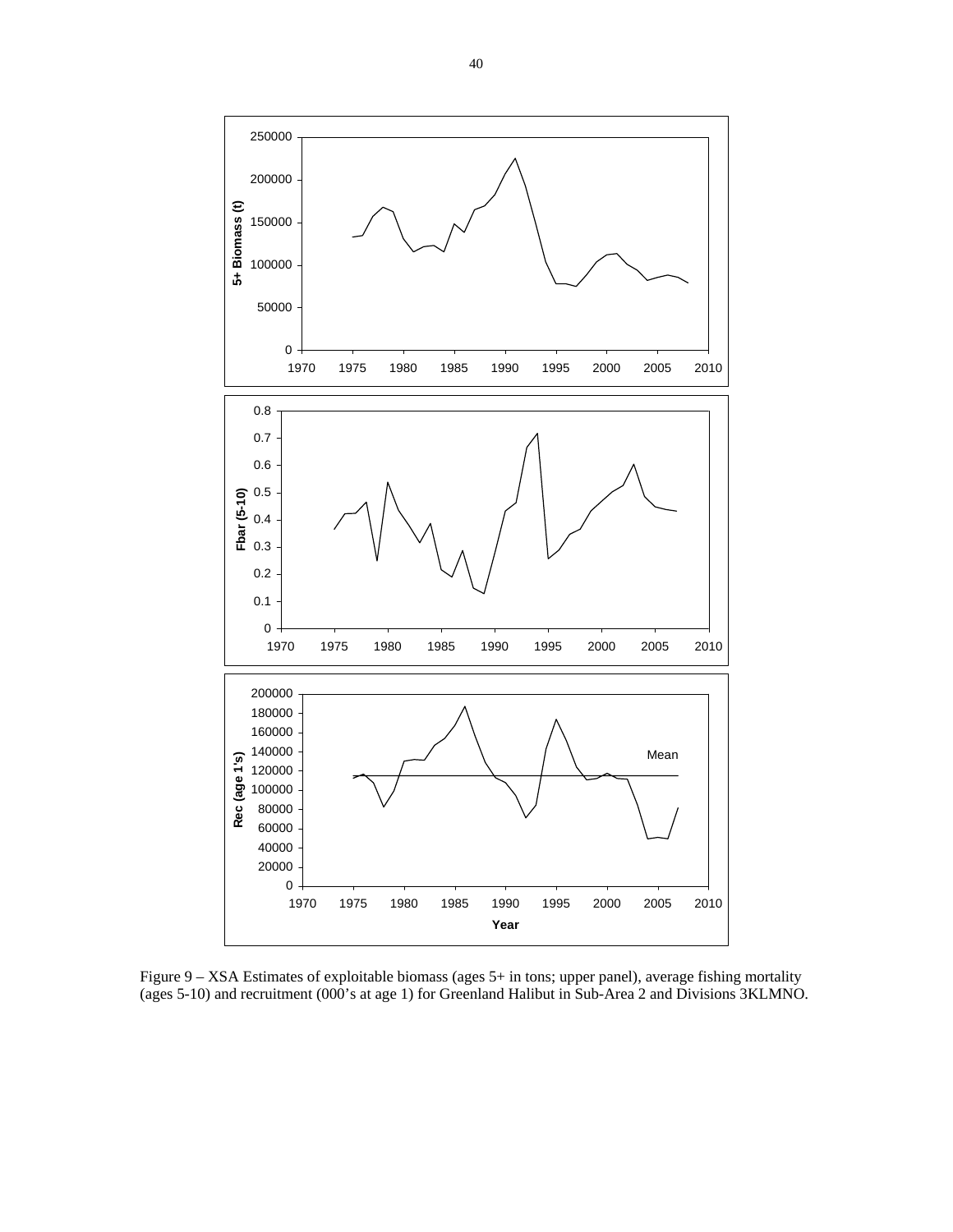









Figure 10 – XSA estimated catchabilities, associated standard errors, and the scaled weights used to estimate survivors in the terminal year.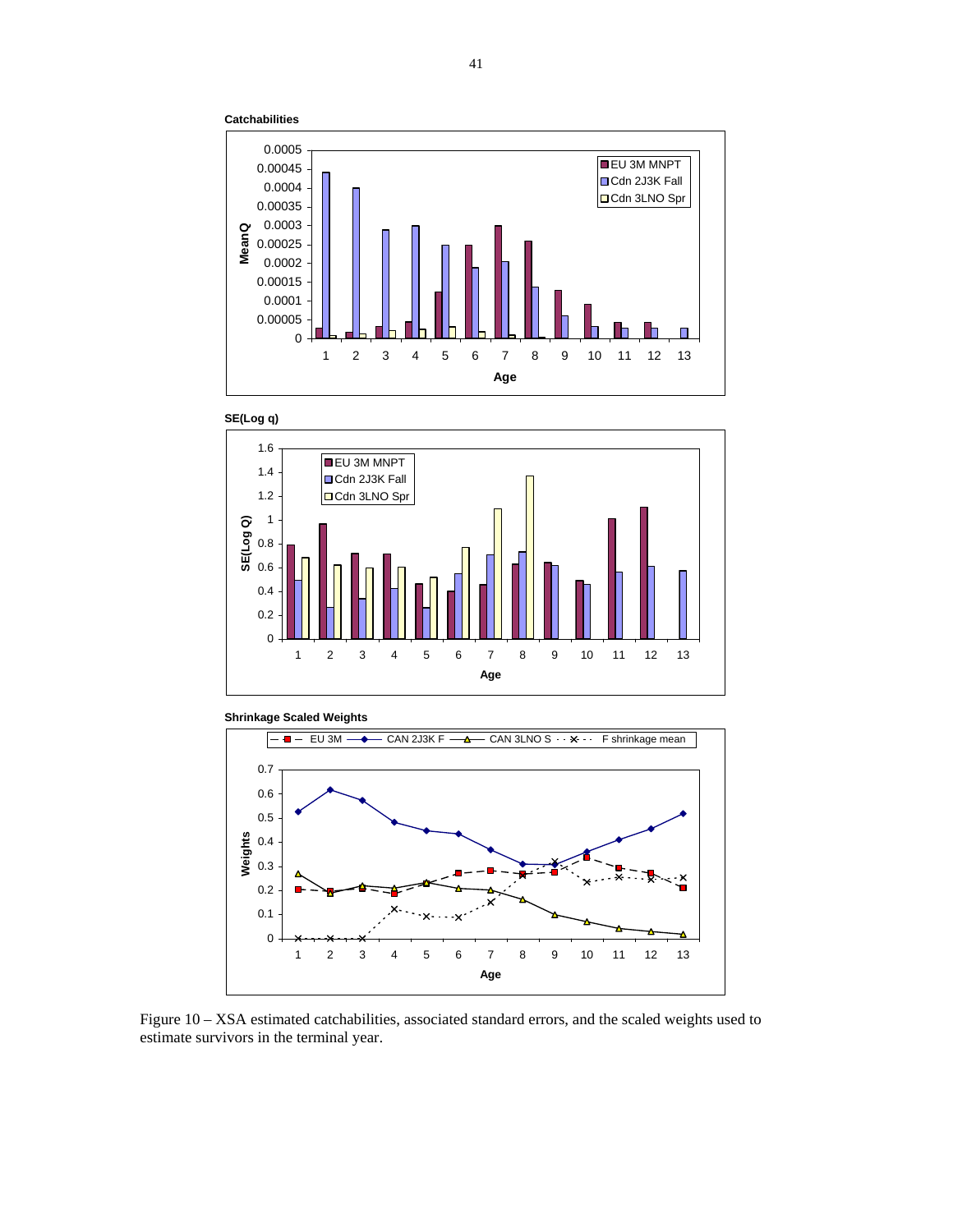

Figure 11 – XSA estimated selection pattern in the most recent five years.



Figure 12a – Mean square residuals from XSA for each survey-age.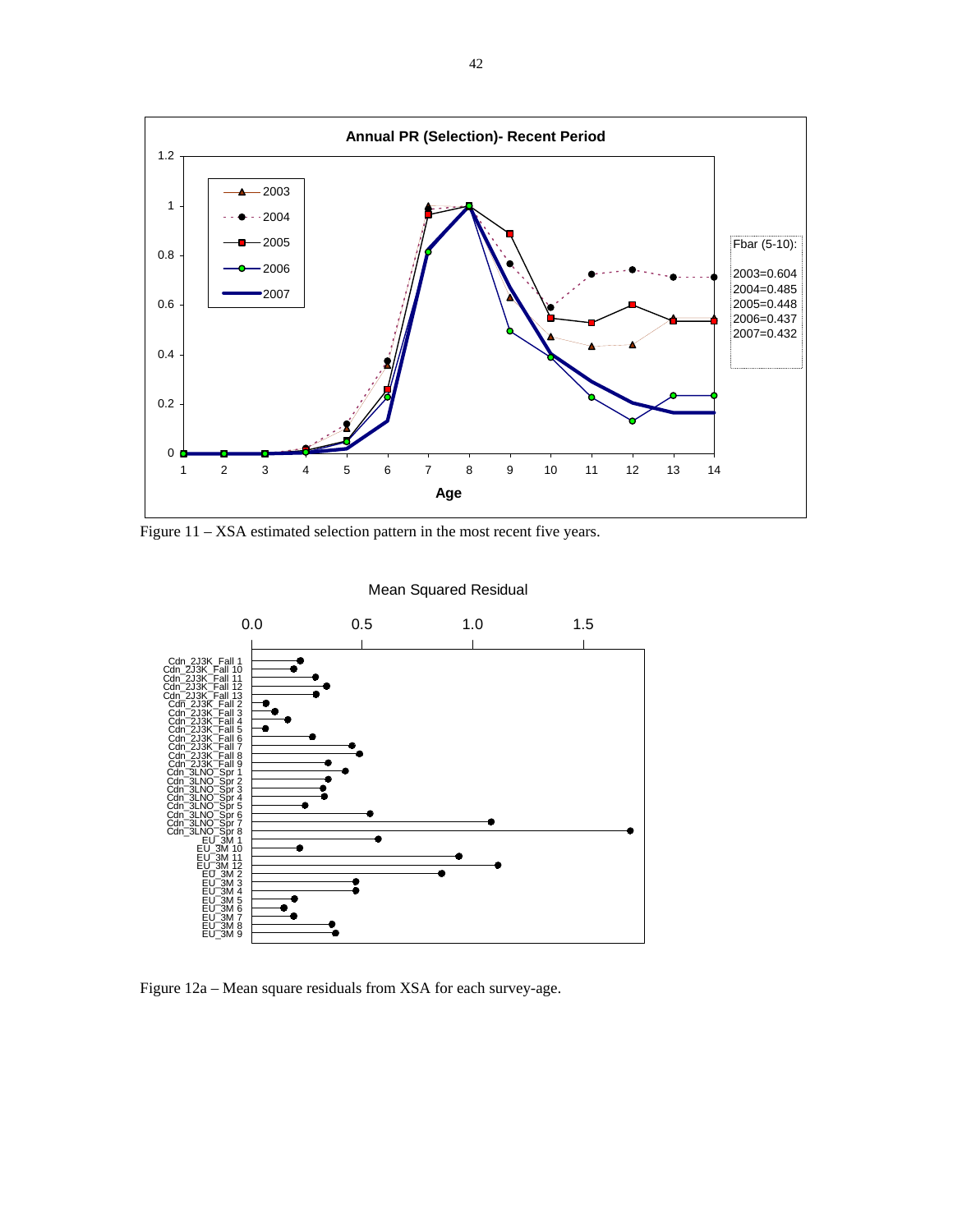

Figure 12b – XSA residuals by survey, age and year. Symbol=age, solid circle=mean annual residual.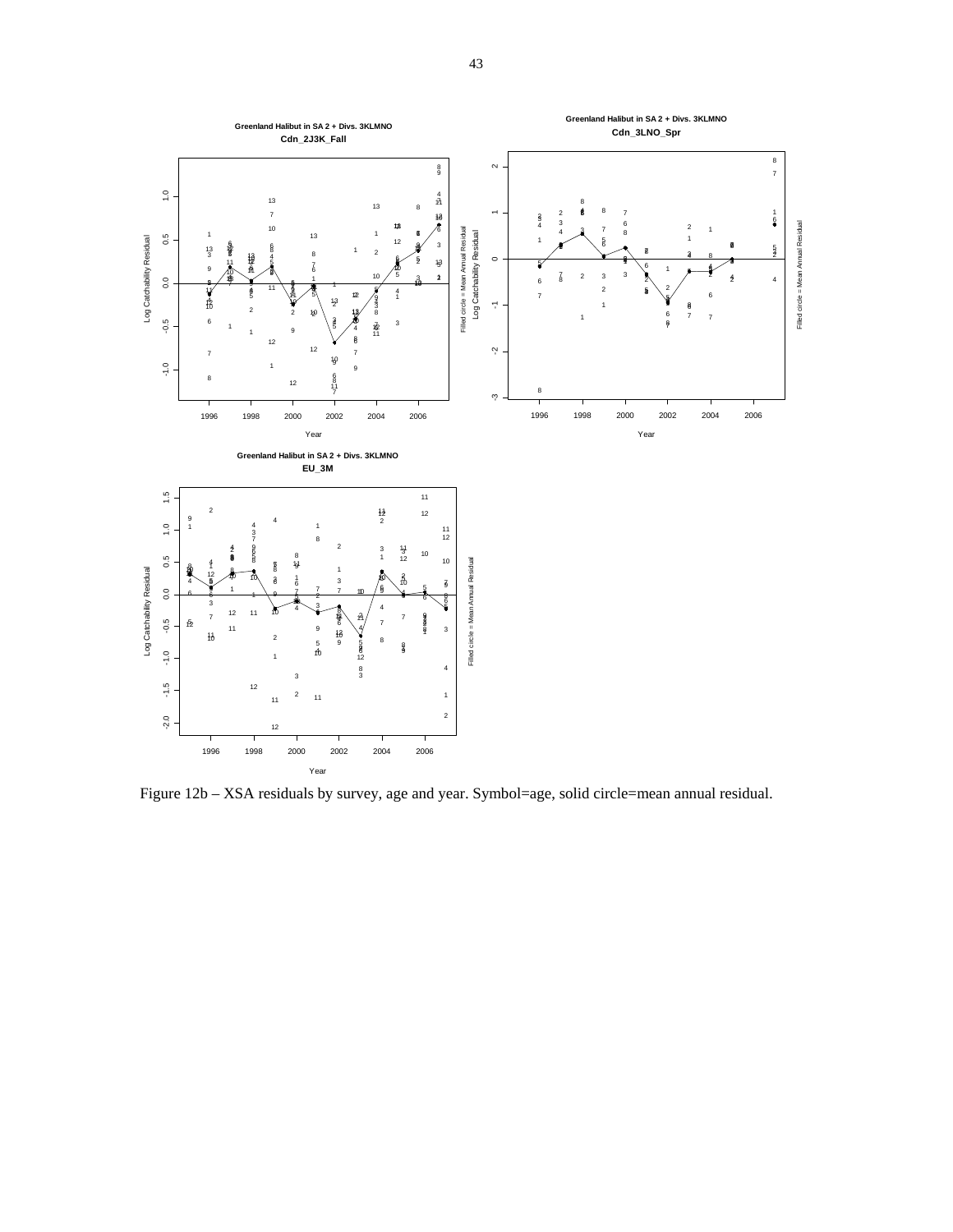

Figure 12c – XSA Residuals (cont.) Black=positive residual; grey=negative residual. Symbols are scaled to the overall maximum residual to permit comparisons across survey series.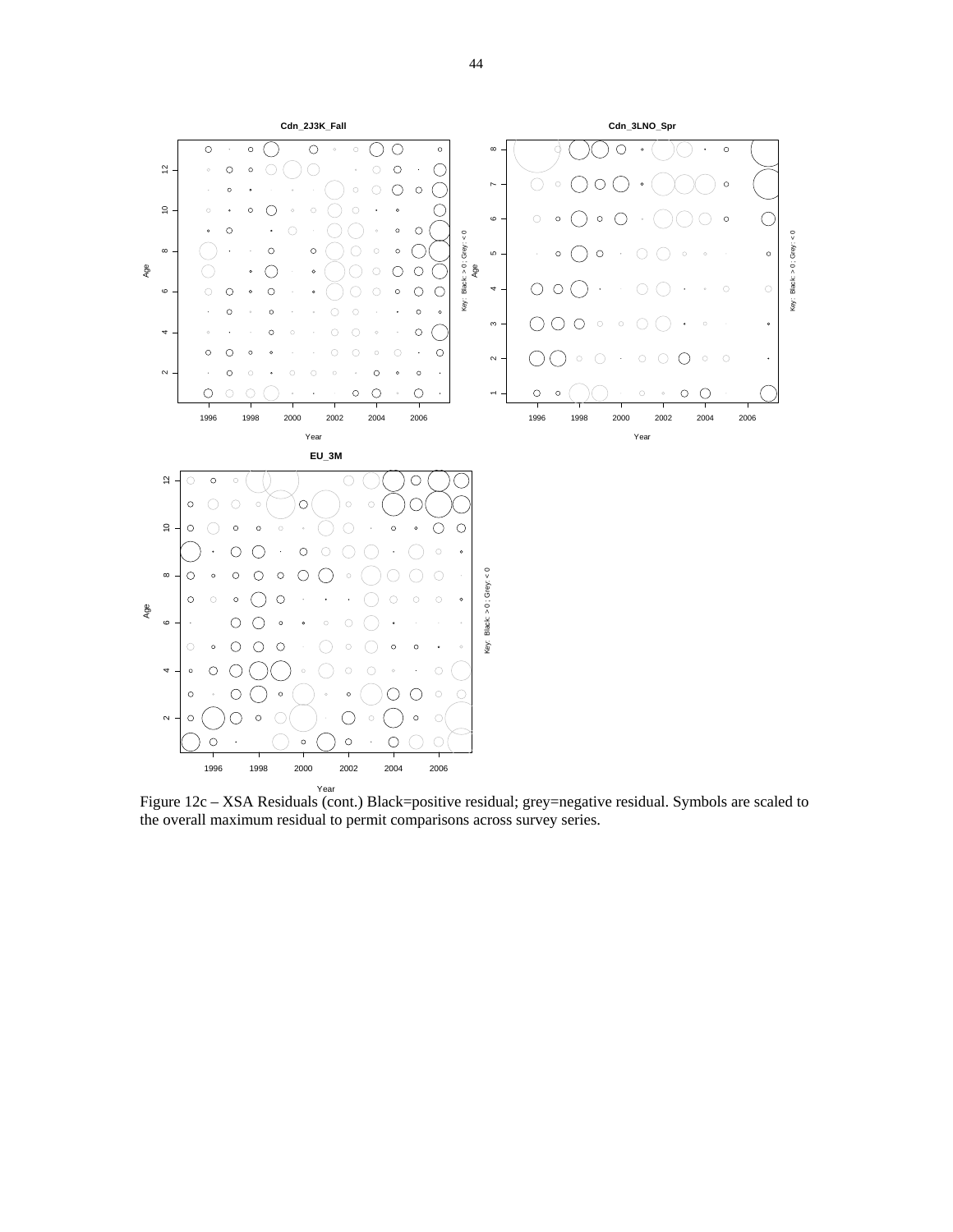

Figure 13 – Retrospective Analysis – 5+ biomass (t), Age 1 recruitment (000s) and average fishing mortality (ages 5-10). Bold lines highlight the current assessment.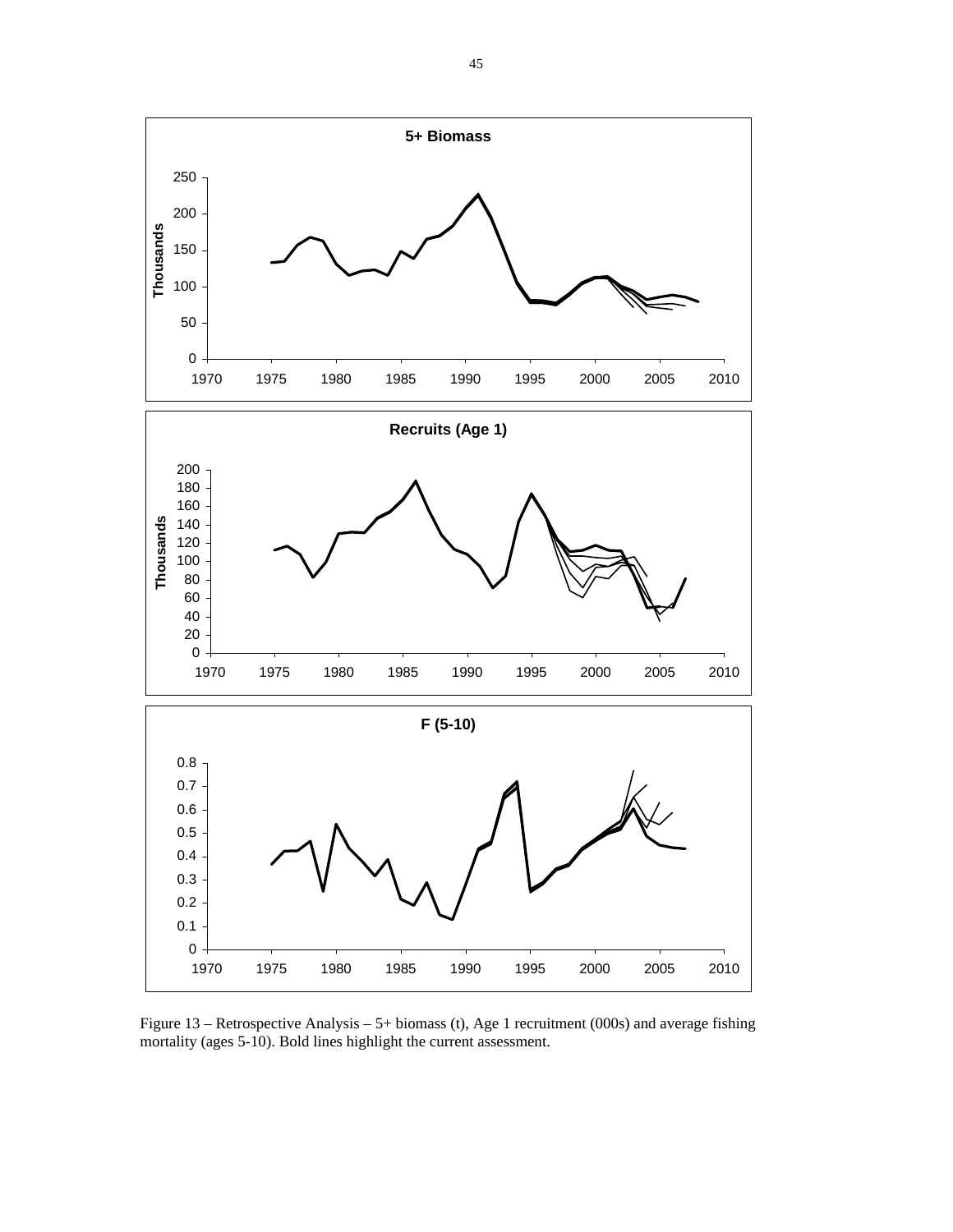

Figure 14 – Biomass (5+; tons), Recruitment (age 1; 000s), and average fishing mortality (ages 5-10) from three XSA analyses calibrated using only one of the tuning series.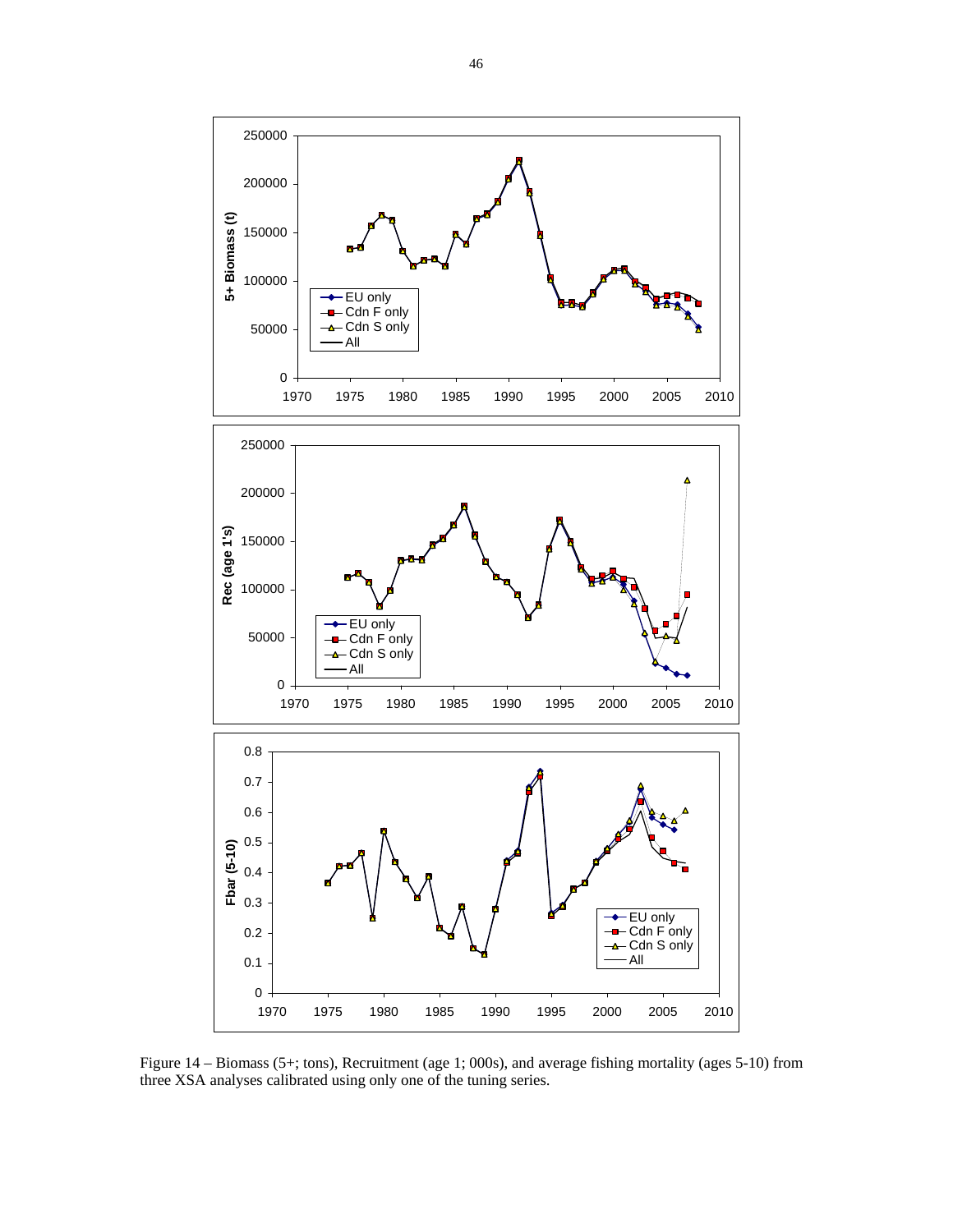

Figure 15 – Comparison of exploitable biomass in 2007 and fishing mortality in 2006 for XSA analyses calibrated using a single tuning series. "All" refers to the analysis which includes all three data series.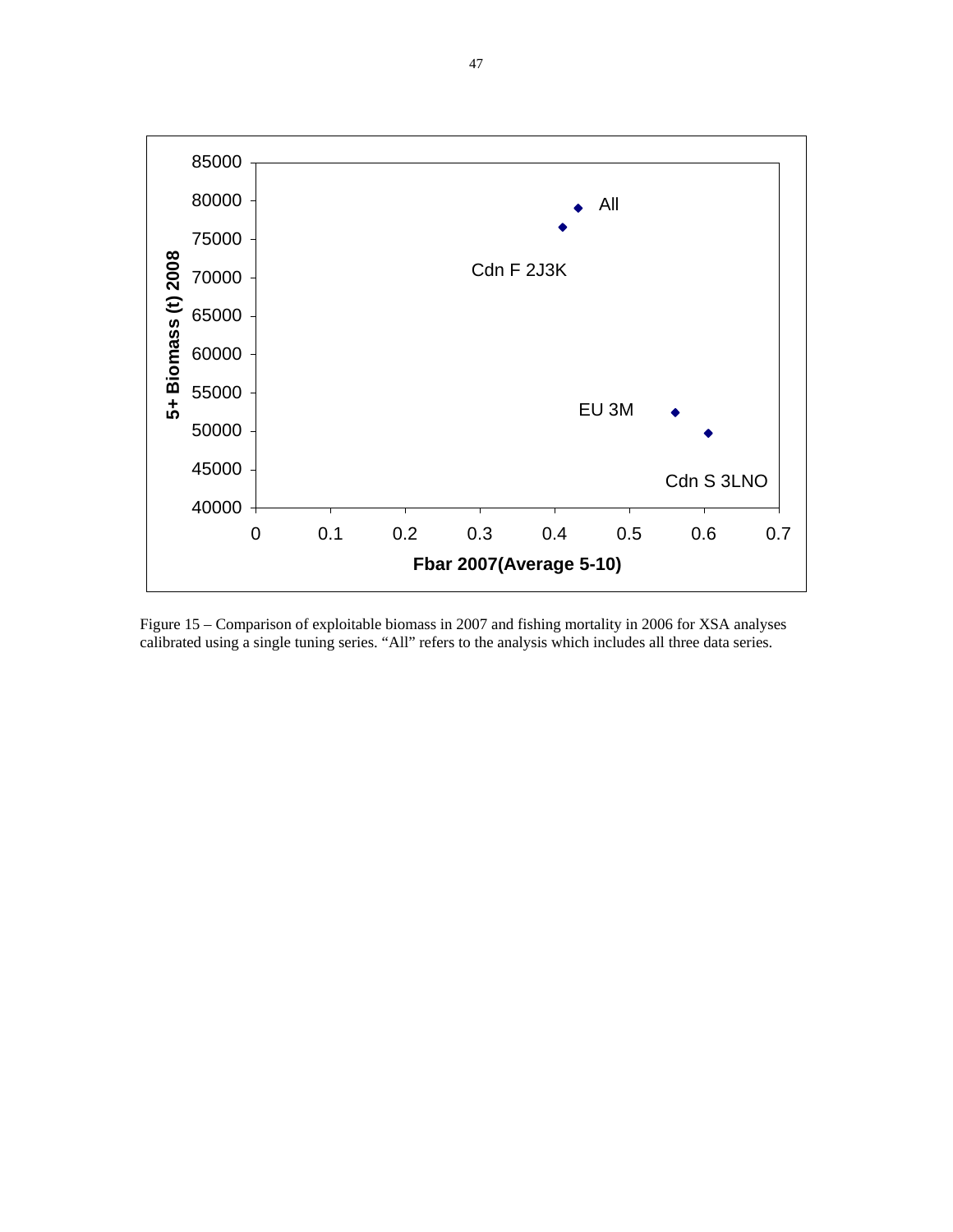

Figure 16 – Retrospective analyses for XSA calibrated using only one of the tuning series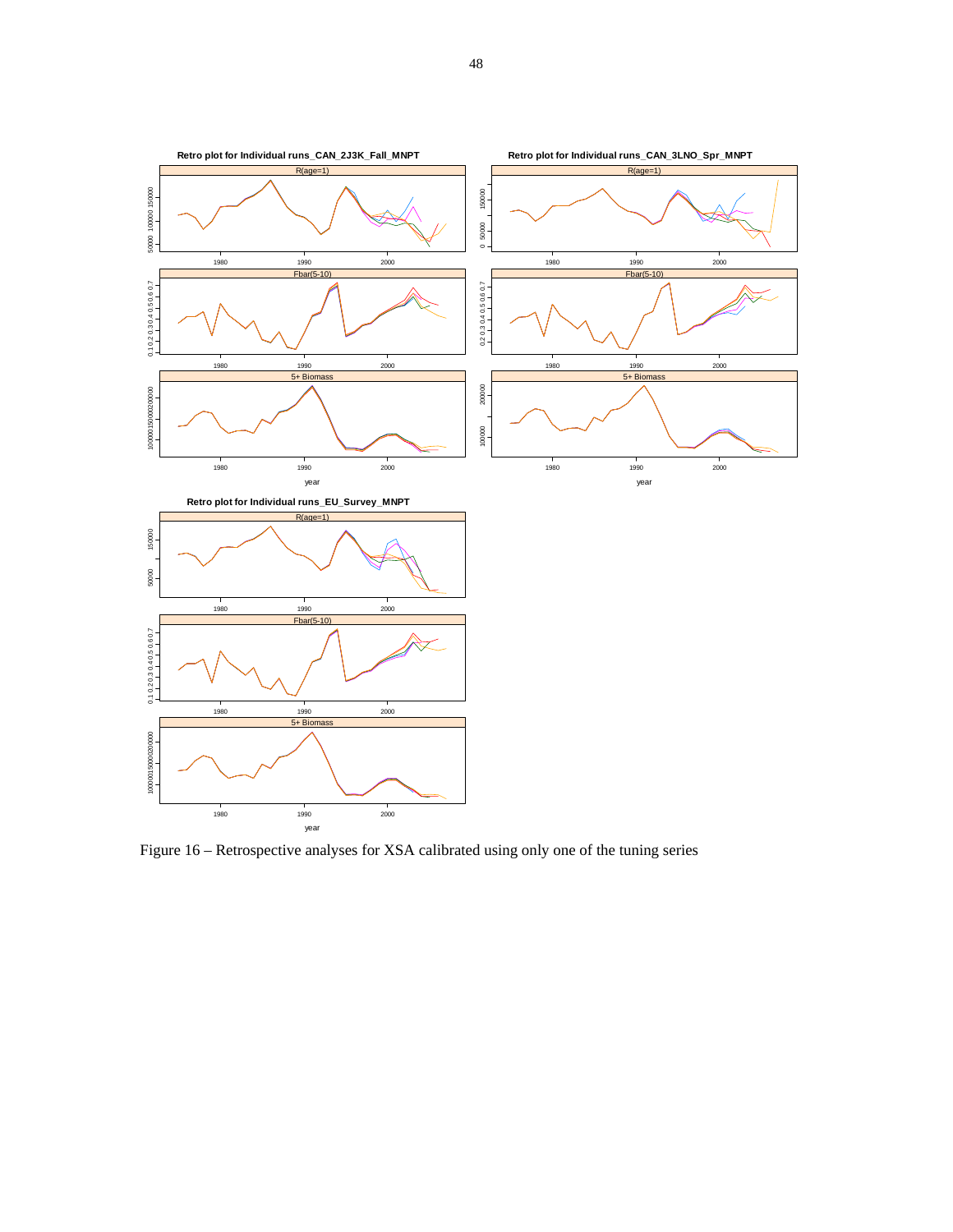

Figure 17 – Biomass (5+; tons), Recruitment (age 1; 000s), and average fishing mortality (ages 5-10) from XSA analyses using varied shrinkage options: identifies the number of years and weighting parameters (lower SE values imply stronger shrinkage) used compute mean F (for each age) to which estimates of survivors are shrunk towards. Current assessment settings corresponds to "5Yrs (SE=0.5)".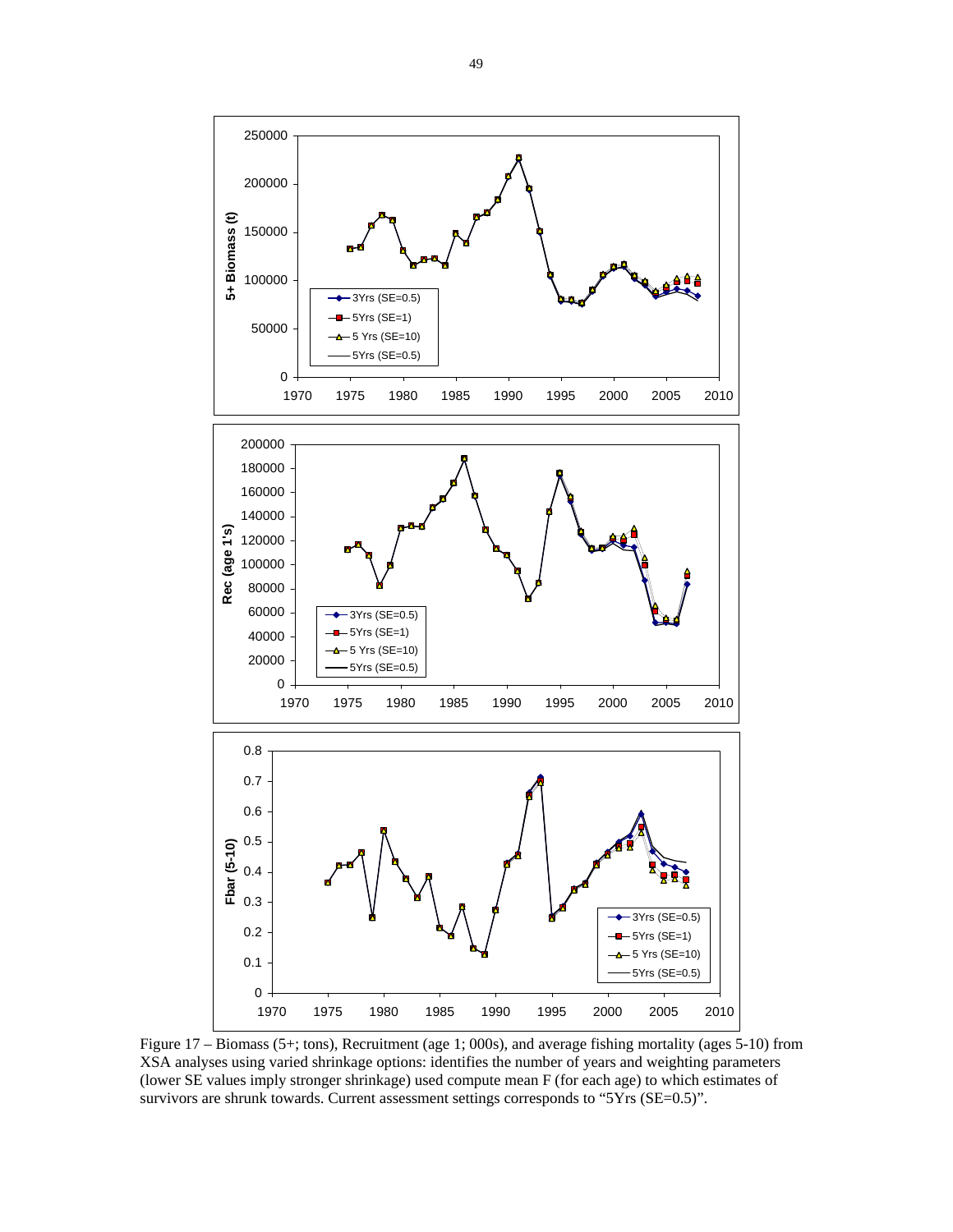

Figure 18 – Retrospective analyses for XSA conducted with various shrinkage comparisons. Panel title identifies the number of years and weighting parameters (lower values imply stronger shrinkage) used compute mean F (for each age) to which estimates of survivors are shrunk towards.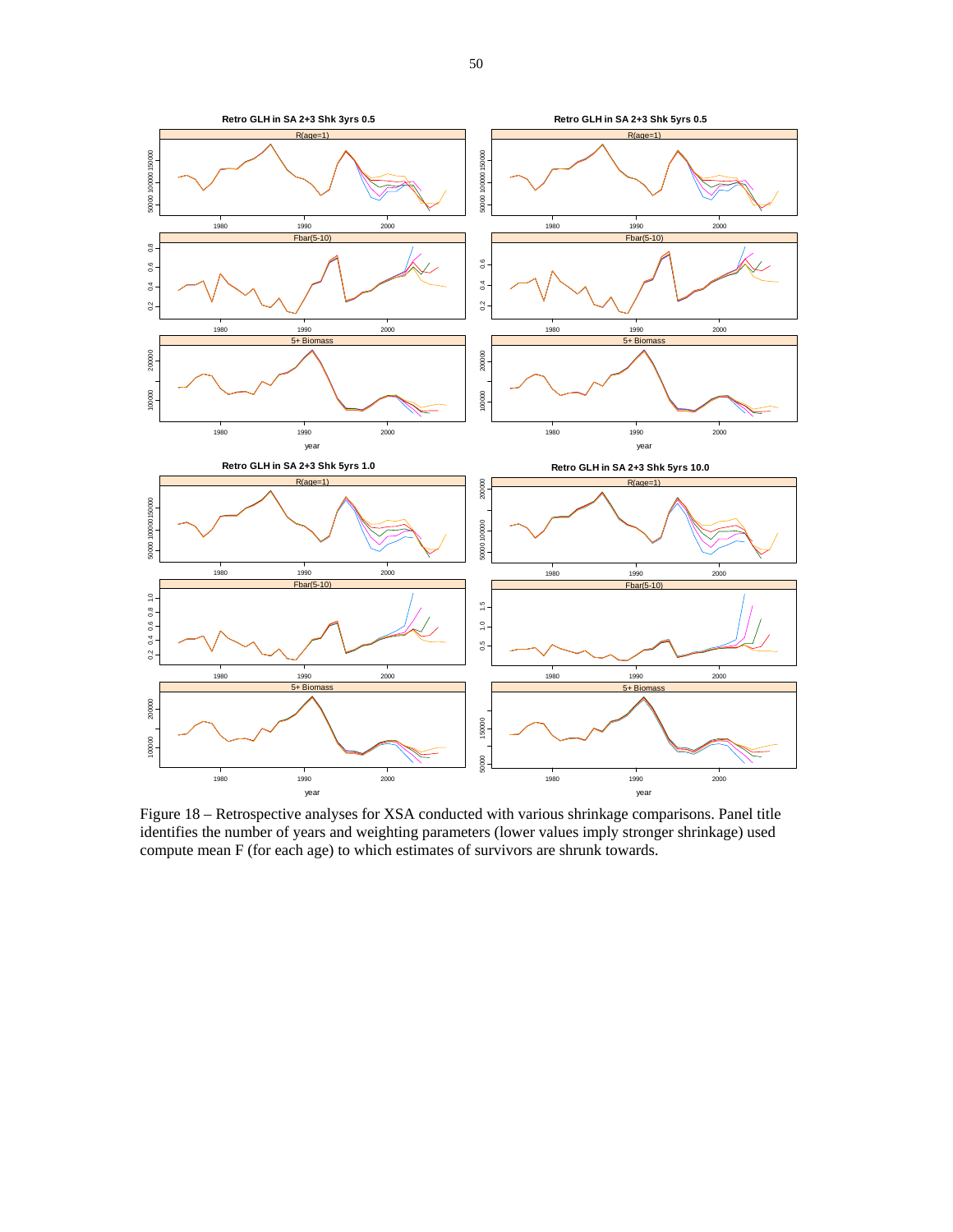

Figure 19 – Deterministic projection of 5+ biomass to 2013 (see text for description of projection scenarios). The solid horizontal line represents the rebuilding plan target biomass of 140 000 tons; the dashed horizontal line is the level of the exploitable biomass in 2003, when the FC rebuilding plan was implemented.



Figure 20 – Deterministic projection of average fishing mortality to 2012 (see text for description of projection scenarios). The horizontal dashed line indicates the level of fishing mortality when the rebuilding plan was implemented.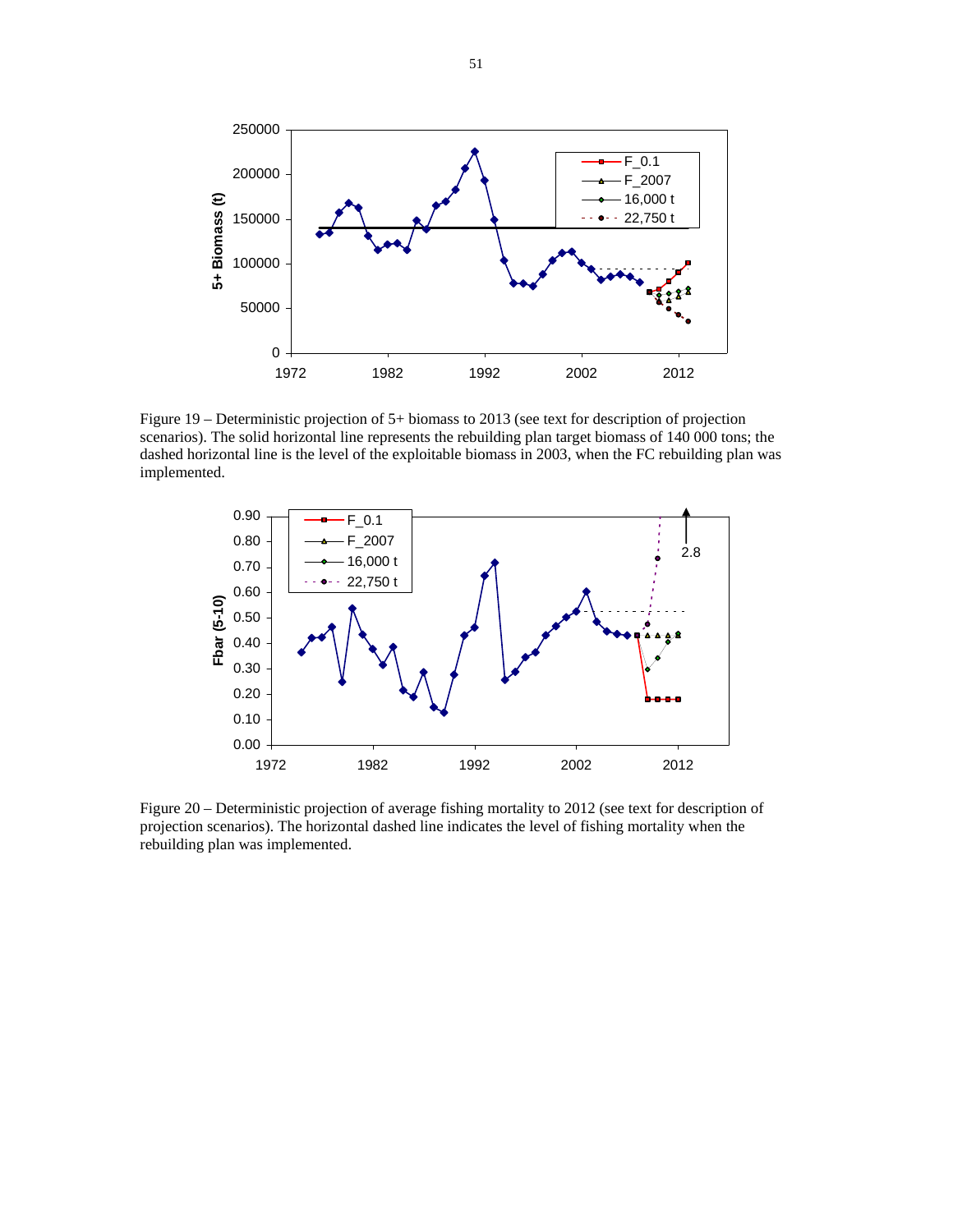

Figure 21 – Stochastic projection estimates of average fishing mortality, 5+ biomass, and 10+ biomass over 2009-2013 assuming catches correspond to the F0.1 level. The biomass level of 2003 (year in which rebuilding plan developed) is highlighted. The 5th, 25th, 50th (thick line), 75th, and 95th percentiles are shown.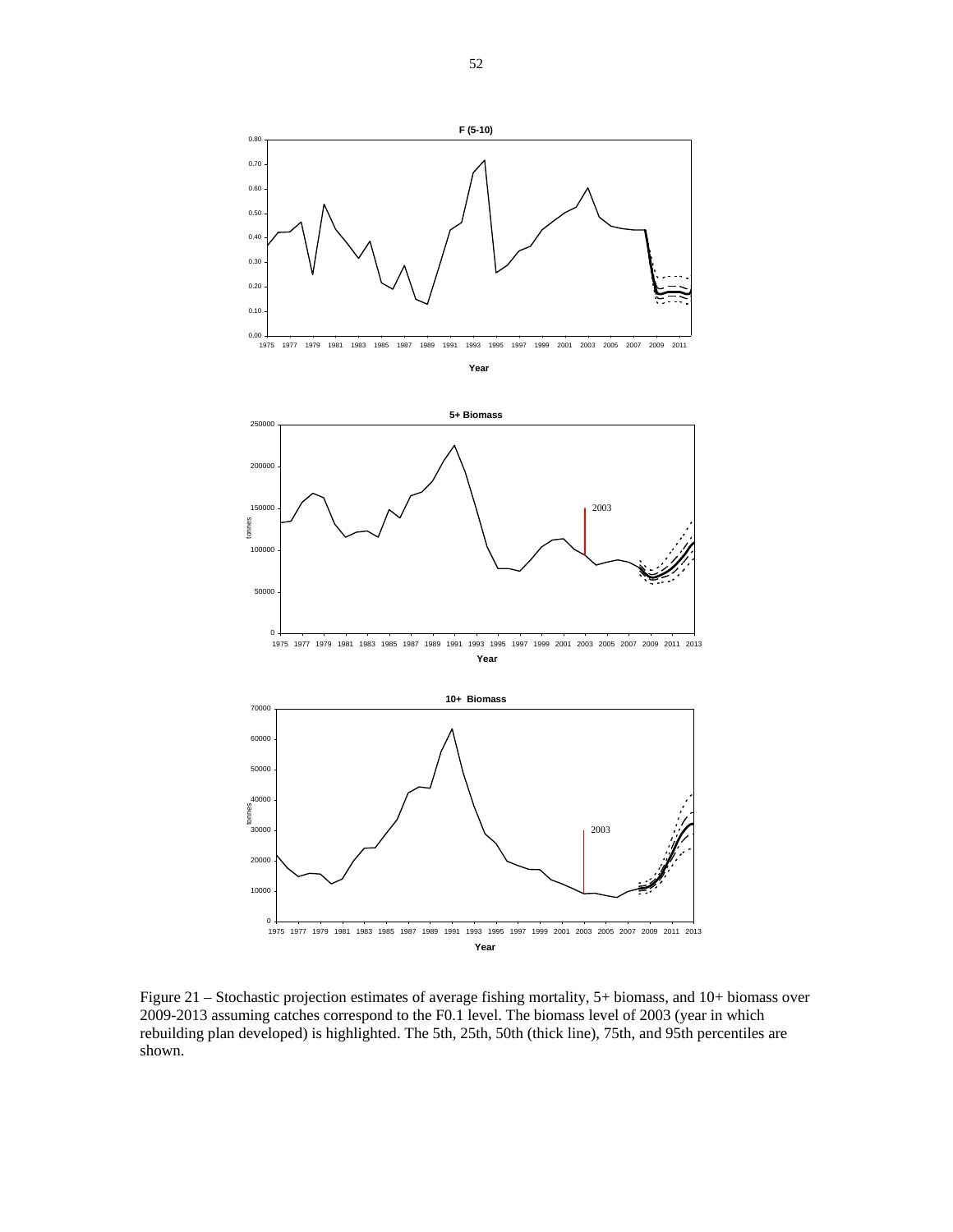

Figure 22 – Projection estimates of average fishing mortality, 5+ biomass, and 10+ biomass over 2009- 2013 assuming catches correspond to the F2007 level. The biomass level of 2003 (year in which rebuilding plan developed) is highlighted. The 5th, 25th, 50th (thick line), 75th, and 95th percentiles are shown.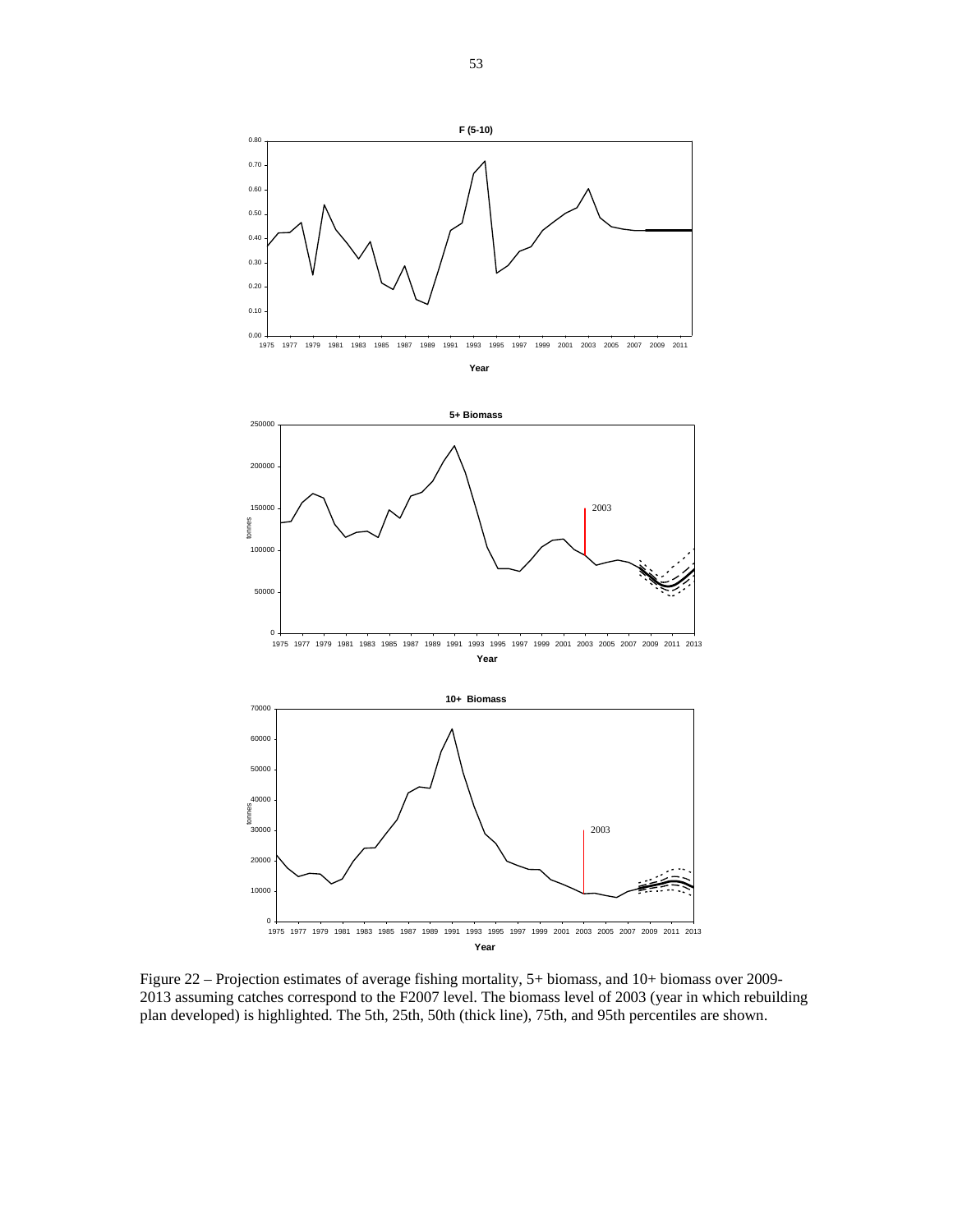

Figure 23 – Projection estimates of average fishing mortality, 5+ biomass, and 10+ biomass over 2009- 2013 under constant removals of 16, 000 tons. The biomass level of 2003 (year in which rebuilding plan developed) is highlighted. The 5th, 25th, 50th (thick line), 75th, and 95th percentiles are shown.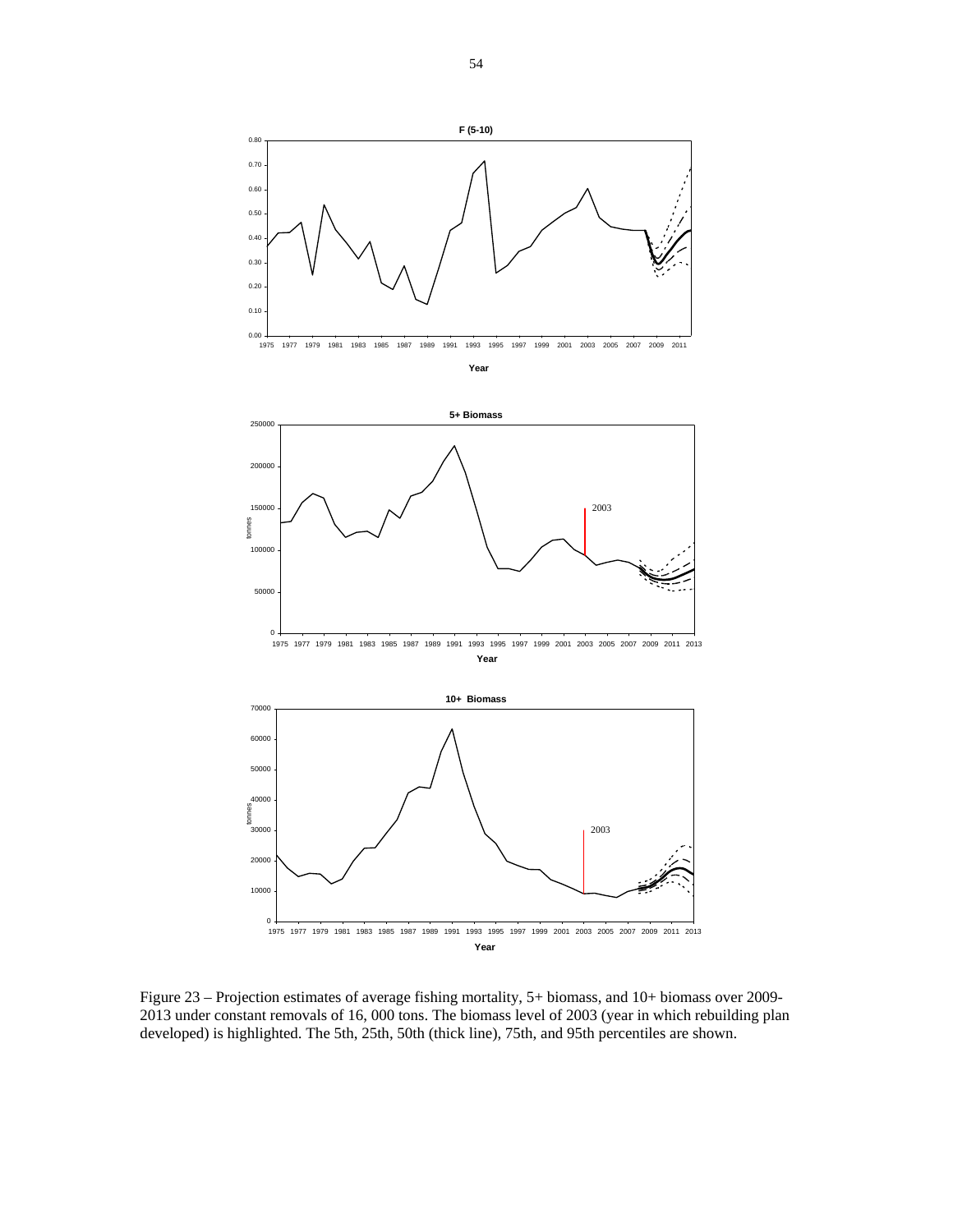

Figure 24 – Projection estimates of average fishing mortality, 5+ biomass, and 10+ biomass over 2009- 2013 under constant removals of 22, 750 tons. The biomass level of 2003 (year in which rebuilding plan developed) is highlighted. The 5th, 25th, 50th (thick line), 75th, and 95th percentiles are shown.